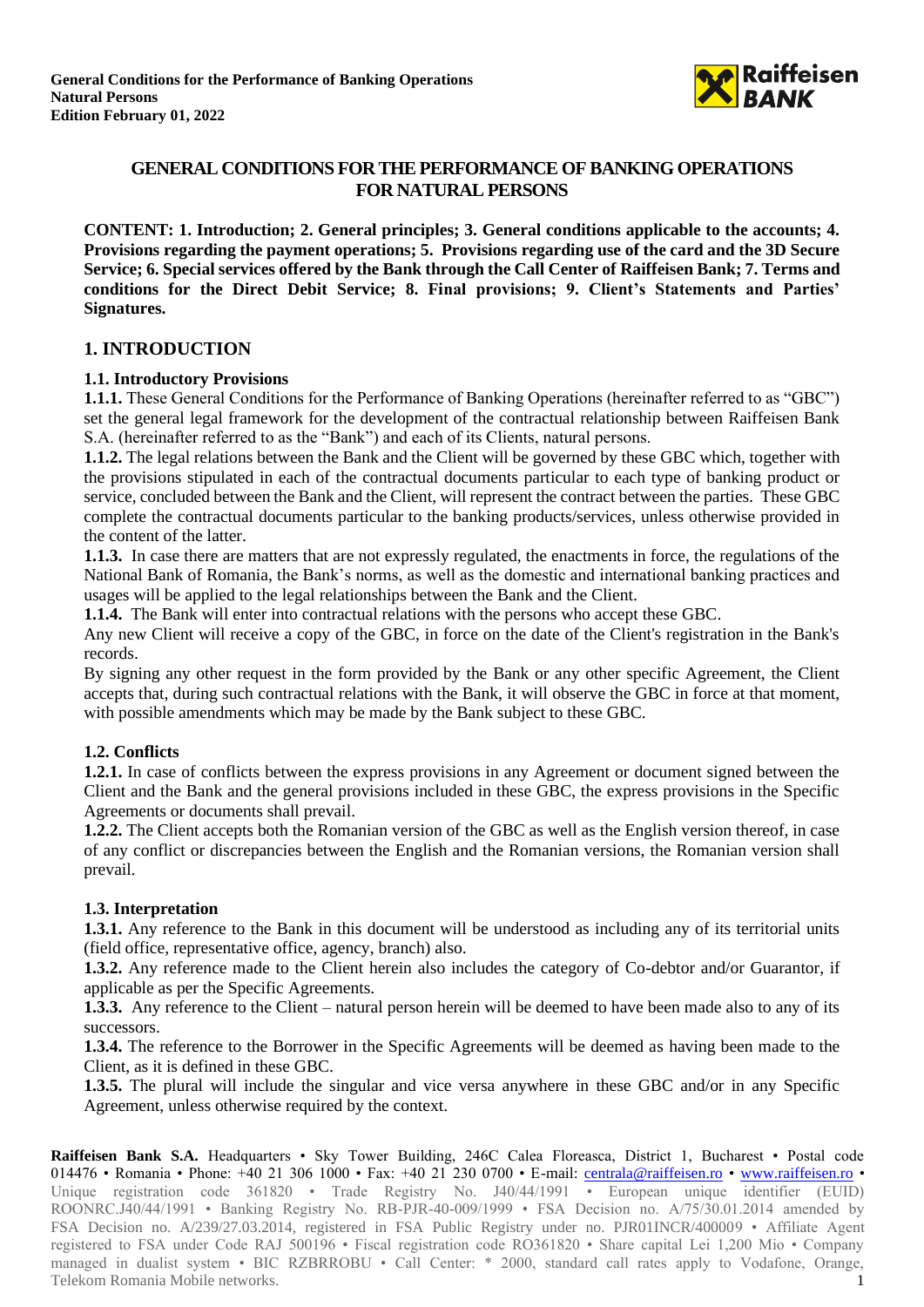

**1.3.6.** The reference to "significant adverse effects" or to "significant alteration" will be construed as reflecting the qualified opinion of the Bank.

**1.3.7.** The reference to any Specific Agreement/Warranty Agreement/any other convention concluded between the Client and the Bank or to any legal provision will include any amendment, reiteration or reenforcement thereof.

**1.3.8.** The headings of these GBC and/or in any Specific Agreement/Warranty Agreement/specific contractual documentation have been introduced only to facilitate the references and they do not affect the interpretation of the provisions of such contractual documents.

## **1.4. Independent clauses**

In case any provision from these GBC and/or from any of the Specific Agreements executed between the Bank and the Client is or becomes at any point void, invalid or unenforceable according to the applicable law, then the lawfulness, the validity and the enforceability of such provision within the limit approved by the law, as well as of the other provisions of GBC, will not be affected or damaged thereby. The parties will use their best endeavors to draft those documents and/or amendments which would lead to the same legal and/or economic result which was taken into account on the date the GBC were executed.

### **1.5. Definitions.**

For the purposes of these GBCs, the terms and expressions below have the following meanings:

ATM (Automated Teller Machine)/MFM (Multi-Functional Machine) - electronic terminals of the Bank or other payment service providers that allow Customers, who hold a Card, to perform transactions or other banking operations (such as cash withdrawals, balance inquiries, cash deposits, bill payments etc.);

**Strict Client authentication** = authentication based on the use of two or more items included in the category of knowledge held (something that only the Client knows, for example PIN, password), possession (something that only the Client owns, for example the card) and inheritance (something that represents the Client, for example, fingerprint, facial recognition) that are independent, and compromising one element does not lead to compromising the reliability of the other elements and which are designed in such a way as to protect the confidentiality of authentication data;

**The Bank** = Raiffeisen Bank SA, as Credit Institution, payment service provider and/or provider of any other service and/or banking product, in accordance with the activity object authorized under the law;

**Card** = payment instrument issued by the Bank, through which the Client has access to its own money availabilities from the Current Account and/or to a credit line, in order to carry out Card Transactions;

**Client** = natural person, resident or non-resident in Romania, who opens a contractual business relationship with the Bank that includes but is not limited to opening and operating Accounts and/or providing/supply by the Bank with/of various banking services/products;

**Beneficiary Client** = the Client who benefits from the funds that are the subject of a Payment Operation; **Paying Client** = the Client who instructs a payment order;

**Internal identification code/CIF Key/Client code** - unique code assigned by the Bank to persons registered in its database, needed for the unique identification of persons in a relationship with the Bank;

**Account**  $=$  bank account in which the client's cash availability and/or as the case may be, the amounts made available by the Bank at its disposal are highlighted;

**Payment account** = Account used mainly for the performance of the payment operations;

**Payments account accessible online** = current account owned by the Client that can be accessed through an online interface, such as the online internet banking/mobile banking applications made available by the Bank; **Specific Agreement** = the contract that regulates the supply/provision of any product/service provided by the Bank and any other accessory or related legal relationships with it. Specific documents with standard and/or negotiated content make up the Agreement, which reflect the agreement between the Bank and the Client, as well as, but not limited to, requests approved by the Bank, offers accepted by the Customer, Credit agreements, guarantee contract, conventions, communications, notifications, forms and/or any other documents related to the specific Contract, accepted by the Bank;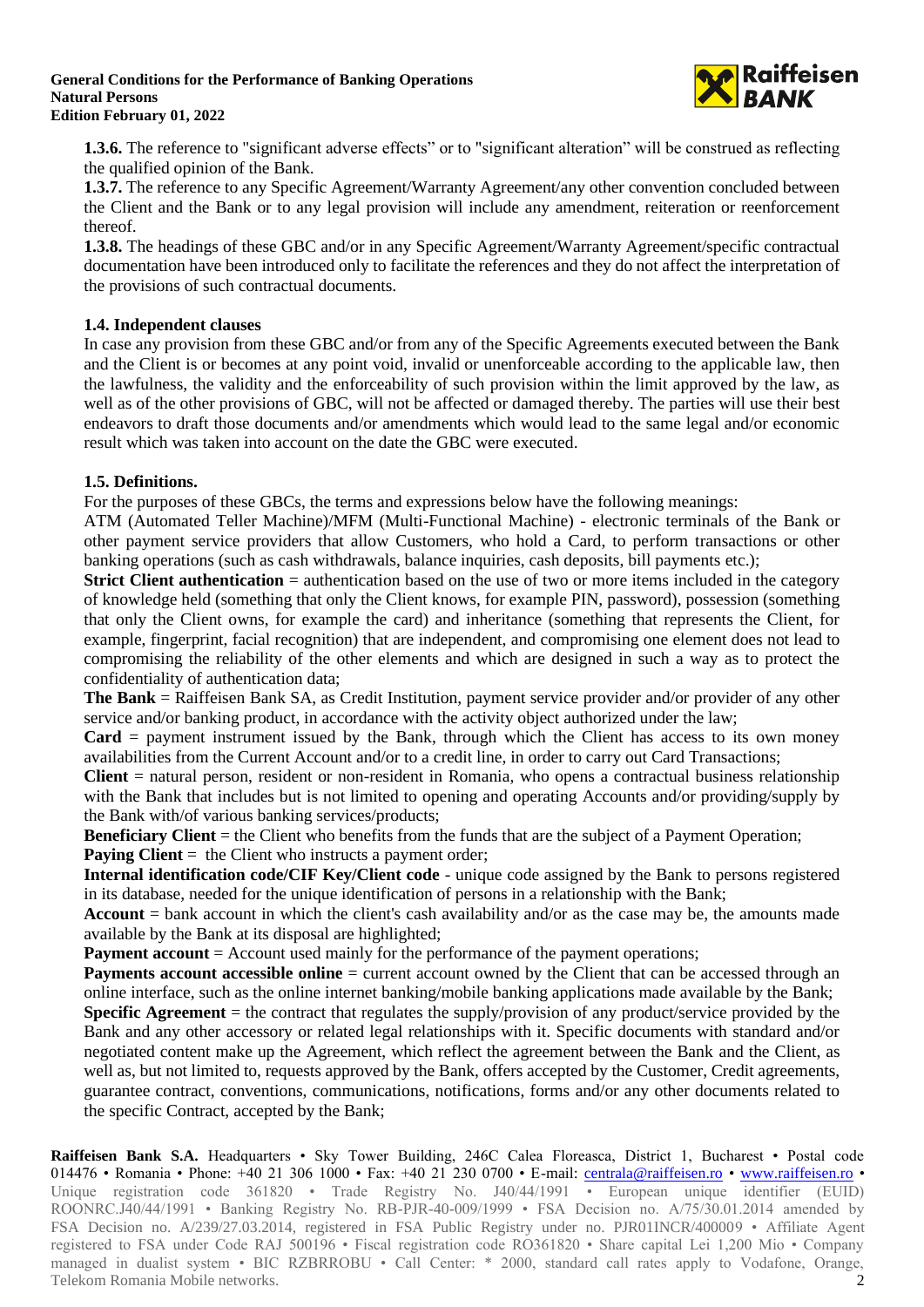

**"The Bank's foreign exchange rate"** - the exchange rate used by the Bank for foreign exchange or payment transactions carried out on the account, expressed in a currency other than that of the payer's account, respectively of the payee's account, calculated as follows: **(i)** in the case of foreign exchange conversions of the foreign currency/lei type, the Bank's buying rate shall be used for the currency in which the amount transferred to the payee's account is expressed, respectively the Bank's selling rate shall be used for the currency in which the amount transferred by the payer is expressed; **(ii)** in the case of foreign currency/ foreign currency conversions, the ratio of the exchange rate obtained from the Bank's foreign currency/lei buying rate for the currency in which the amount transferred by the payer with an account at another bank is expressed and the Bank's foreign currency/lei selling rate for the currency in which the amount credited to the beneficiary's account is expressed shall be used, i.e. the rate obtained from the ratio between the Bank's exchange rate for the currency in which the amount transferred to the beneficiary with an account at another bank is expressed and the Bank's exchange rate for the currency debited from the payer's account.

In the case of payment transactions authorized by means of Cards, the exchange rates expressly mentioned in this document under the provisions on the use of Cards shall apply.

The currencies for which the Bank offers currency conversion services are published on the Bank's website [www.raiffeisen.ro](http://www.raiffeisen.ro/) .

**Exchange rate for card transactions** = the internal exchange rate of the Bank for foreign exchange, for sale, respectively the purchase of the reference currency, used to perform Card Transactions displayed in its territorial units or on the Bank's website [www.raiffeisen.ro;](http://www.raiffeisen.ro/)

**Debit card agreement** = the specific contract that regulates the contractual relations between the Bank and the Card User, derived from the use of the debit card attached to a current account, consisting of the clauses provided in these GBC and the clauses found in the specific documentation for issuing and maintaining the Debit Card;

**Current account agreement** = Specific contract regulating the contractual relations between the Bank and the current account holder, consisting of the clauses provided in these GBC and the clauses found in the specific documentation of opening and maintaining the current account, in the forms used to define and update the personal data of the Client and for the appointment. and revocation of the Power of Attorney on the account;

**Contract regarding the direct debit service** = the specific contract that regulates the contractual relations between the Bank and the Payer, derived from the activation of the Direct Debit Service, consisting of the clauses provided in these GBC and the clauses found in the forms for issuing, modifying and denouncing the Direct Debit Mandates;

**FATCA (The Foreign Account Tax Compliance Act)** = is a legislative package issued in the United States of America, which can be viewed at [http://www.treasury.gov/resource-center/tax](http://www.treasury.gov/resource-center/tax-policy/treaties/Pages/FATCA.aspx)[policy/treaties/Pages/FATCA.aspx,](http://www.treasury.gov/resource-center/tax-policy/treaties/Pages/FATCA.aspx) enacted March 18, 2010 and which entered into force on July 1, 2014, which requires the taxpayers of the United States of America ("USA"), including those living or operating outside the United States, to report direct or indirect holdings of assets outside the US. The same reporting requirement is provided for credit institutions, which hold assets on behalf of US taxpayers.

**Effective date** = the reference date used by the Bank to calculate the interest generated by the execution of a Payment Operation;

**CRS (Common Reporting Standard)** = represents the global standard for automatic exchange of financial information between countries. The income from investments (including interest, dividends, capital gains, etc.) held by taxpayers in the accounts of financial institutions from the countries participating in the global exchange of financial information are targeted. The global standard for the exchange of financial information and the multilateral agreement for the automatic exchange of information were initiated by the OECD (Economic Organization for Cooperation and Development) and the European Commission. The standard has three directions: the information to be reported, the reporting institutions and the accounts that are the subject of the report. Romania provides the legal framework by transposing the European provisions in the Fiscal Procedure Code, which entered into force starting January 1, 2016.**Signatory** = the person with full exercise capacity, authorized by the Client, by means of the special forms provided by the Bank or by the notarial power of attorney, to have access on behalf and on behalf of the Client to an Account opened on its behalf, acting within the limits provided in the Specific Agreements;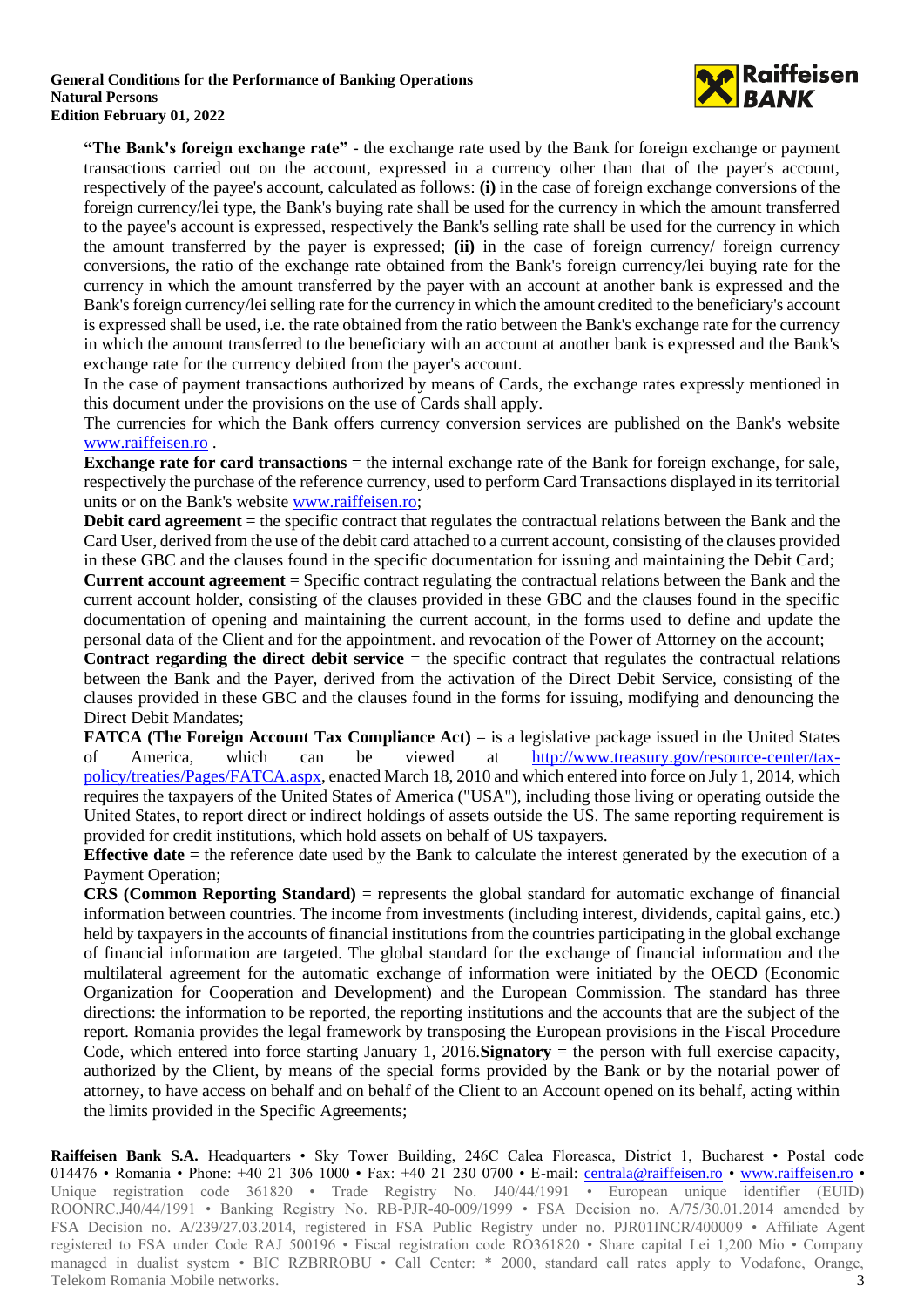

**Payment instrument** = any personalized device and/or any set of procedures agreed between the Client and the Bank under the contractual conditions agreed with the Bank, used by the Client to initiate a payment order such as the Card, internet banking, home banking, mobile banking services etc.;

**Principal** = the person authorized by the Client through the power of attorney to represent it in relation with the Bank for the conclusion and/or execution of an agreement. The power of attorney for representation must be authenticated by a notary public in Romania or at a Romanian consulate; in the case of the proxies issued to a notary from abroad, the proxy will be apostilized or over-legalized, as the case may be, and a legalized translation of it will be presented, if written in a foreign language;

**The moment of receipt of the Payment Order** = the day on which the Payment Order, transmitted directly by the Payer or indirectly by or through a Payee, is deemed to have come into the Bank's possession, depending on the Cut-Off Time; as a rule, for Payment Orders received on Business Days up to the Cut-off Time, the time of receipt is the day of receipt by the Bank, and for Payment Orders received after the Cut-off Time, the time of receipt is the next Business Day; if the Payment Order is received on a non-business day, the time of receipt is considered the next Business Day, regardless of the payment instrument or the method used to transmit the Order. A Payment Order whose execution has been refused by the Bank shall be deemed not to have been received;

Exception**: (i)** direct debit banking services, which allow the Payee to initiate Payment Transactions, as well as those of the scheduled payment order type, whereby the Payor Customer orders payments with a pre-determined frequency, in the case of which the Time of Receipt is the day agreed by the Bank and the Customer in the specific Contract; **(ii)** other services or types of payments offered by the Bank which allow the receipt and execution of Payment Orders outside the time limits mentioned above;

**Payment operation** = action initiated by the Paying Client or another person on his behalf and on behalf of him or the payee in order to deposit, transfer or withdraw funds, regardless of any subsequent obligations between the payer and the payee; The payment operation may be occasional;

**BEN commissioning option** = means of commissioning the execution of the payment operations according to which the beneficiary of the payment supports all the related commissions;

**OUR commissioning option** = means of commissioning the execution of the payment operations according to which the payer supports all the commissions related to the execution of the payment operation;

**SHA commissioning option** = means of commissioning the execution of the payment operation according to which the Paying Client supports the commissions received by the payment service provider of the payer, and the Client receiving the payment supports the commissions received by the payment service provider of the beneficiary. The possible commissions of the correspondent/intermediary banks are due/received according to the European/international practices and of the SWIFT standard;

**Deadline for receiving the Payment Order** = time set by the Bank to take possession of the Payment Order, according to which the moment of receiving it is established. The time limit may be different depending on the type of Payment Operation/Payment Instrument and it is communicated to the Client as the case may be, by posting in specially arranged places in the Bank's units and/or on the website [www.raiffeisen.ro](http://www.raiffeisen.ro/) and/or in the specific Agreement/information applications related to certain services provided by the Bank;

**Payment order** = the instruction given by the payer or the beneficiary of the payment to the Bank, as a payment service provider, requesting the execution of a Payment Operation;

**Static password** = security element included in the category of knowledge (something that only the Card User knows) which the Card User sets at the first Card Transaction made on the internet (within e-commerce);

**Security password in the relationship with the Bank** = identification procedure, used during the Customer's interaction with the Bank's Call Center telephone service, which fully proves the identity of the Customer/Card User and his/her will regarding the content of these calls. The identification procedure consists of requesting security elements and information known only to the Bank and the Client/Card User, and the telephone calls will be recorded in order to provide evidence in this respect. Obtaining correct answers to the questions of the virtual operator / Bank operator is equivalent to validating the identity of the caller / person called by the Bank. If the telephone number from which the call was initiated in the Call Center does not correspond to the telephone number registered in the Bank's database as belonging to the Client/Card User, the Bank reserves the right not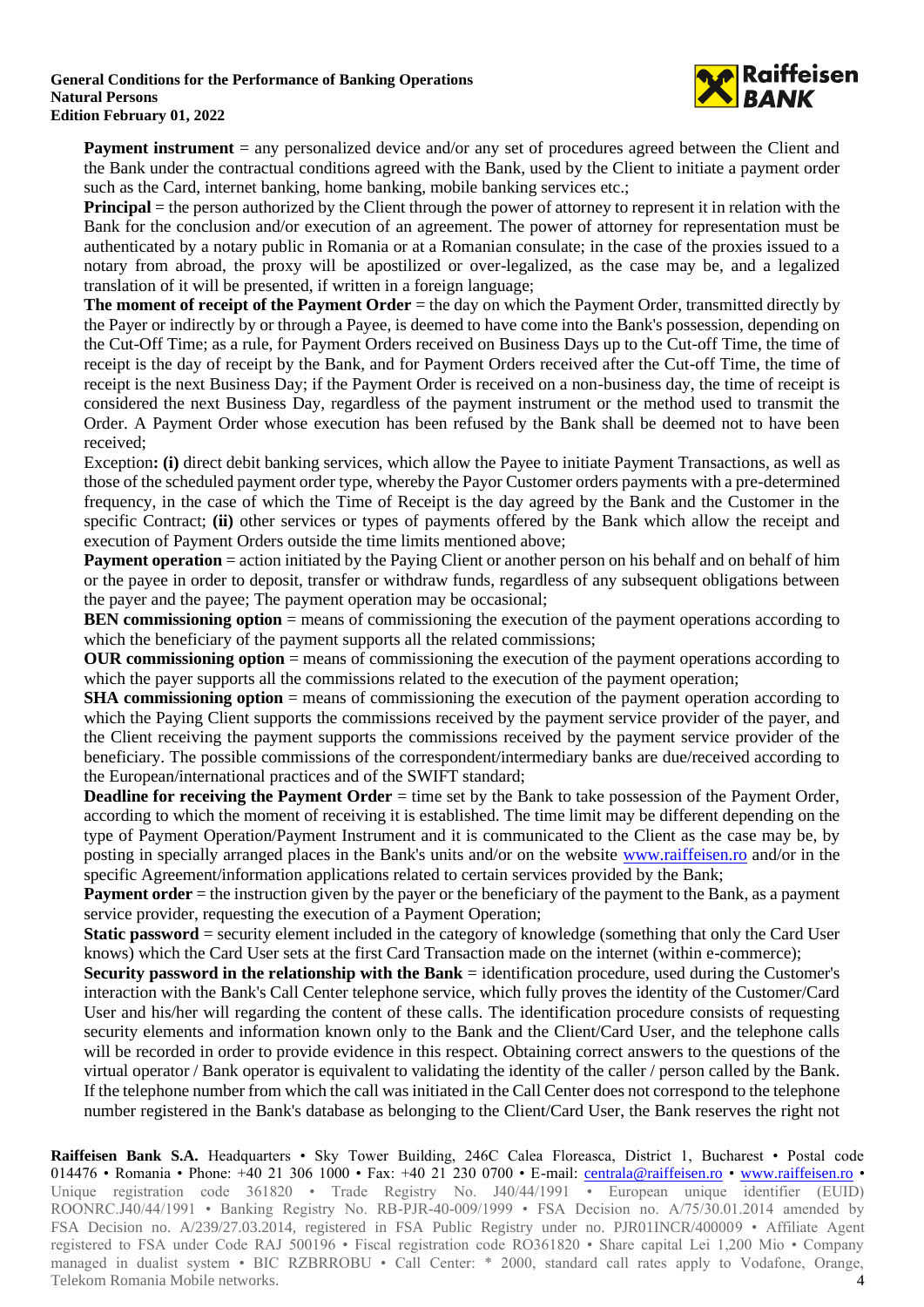

to proceed with the caller's request until the telephone number is updated by going through the specific procedures for updating the contact details of these persons;

**PIN**= is a unique identification code generated by the Bank for each Card, in order to identify or secure certain Payment Operations performed through the Card such as ATM / MFM transactions, some transactions through EPOS at merchants or at bank branches.;

**Low-Value Card Transactions** = represents the payment operation whose individual value is less or at most equal to the limit established by the international organizations of cards, Visa/Mastercard, however, which cannot exceed EUR 50 or an equivalent amount for  EPOS transactions,  respectively  EUR 30 for internet transactions (e-commerce); the limit value is set by international card organizations, depending on the country and can be changed at any time by these entities; the limit value applicable on the territory of Romania is mentioned for information in the specific Contracts of debit card and credit card and is permanently displayed in the units and on the Bank's website, any update of the limit value will be displayed on the website; **Electronic wallet** = payment computer application installed on one or more mobile devices such as smart phone (smartphone), tablet, smart watch (smartwatch) etc. which allows card registration and Card transactions, using a mobile device with payment function, under the conditions established in application by its supplier and/or the Bank;

**Provider of information services regarding accounts** = service provider authorized by a competent authority from Romania and/or from the EU/EEA member states, which has the right to provide information services regarding payment accounts in the territory of Romania, through which the Client can request information regarding its payment accounts, accessible online, held at the Bank;

**Payment initiation service provider** = a payment service provider authorized by a competent authority in Romania and/or in the EU/EEA member states that is entitled to offer payment initiation services on the territory of Romania, through which the Customer can initiate payment orders on his/her online accessible payment accounts opened with the Bank;

**Interest rate** = annual percentage of determined/determinable interest, according to Specific Agreements and/or Specific Interest Lists, used as the basis of calculation for interest;

**Reference rate** = the interest rate that comes from a public source that can be verified by both the Client and the Bank;

**Legal representative** = the person representing the Client in the contractual relations with the Bank, within the limits of the applicable legislation and/or of the provisions of the competent authorities/courts (for example: parent, guardian, curator, other categories provided by law); In order to demonstrate the quality of the Legal Representative, documents provided by the law must be submitted (for example, a court decision on minor entrustment, the decision to establish guardianship and the appointment of the legal representative etc.);

**Qualified electronic signature("QES")** = the qualified electronic signature accepted by the Bank, which complies with the validation requirements laid down by the (EU) Regulation (UE) no. 910/2014 of the European Parliament and of the Council of 23 July 2014 on electronic identification and trust services for electronic transactions in the internal market and repealing Directive 1999/93/CE, and is based on a valid qualified digital Certificate (non-revoked/non-suspended) upon signature's date;

**Call Center Service** = telephone service made available by the Bank to customers which can be accessed at \*2000 (normal rate number, callable from any mobile network in Romania) and +40213063002 (normal rate number, callable from any network, from Romania and from abroad), available 24/7; the Call Center service uses public telephone lines, which may not ensure an adequate level of information protection, by calling this service the Client assuming the risks of disclosing data/information derived from this situation;

**Electronic Bank Statement Service** = represents a user electronic account with personalized access, made available to the Client by the Bank for providing the account statement and other information provided by the Bank to its Customers;

**Specimen signature** = signature of the Client to be used in relation with the Bank for valid instructions;

**Contactless technology** = technology that, using radio waves, allows Card transactions to be carried out by simply approaching the Card or mobile device with payment function, an EPOS terminal or other terminals compatible with this technology;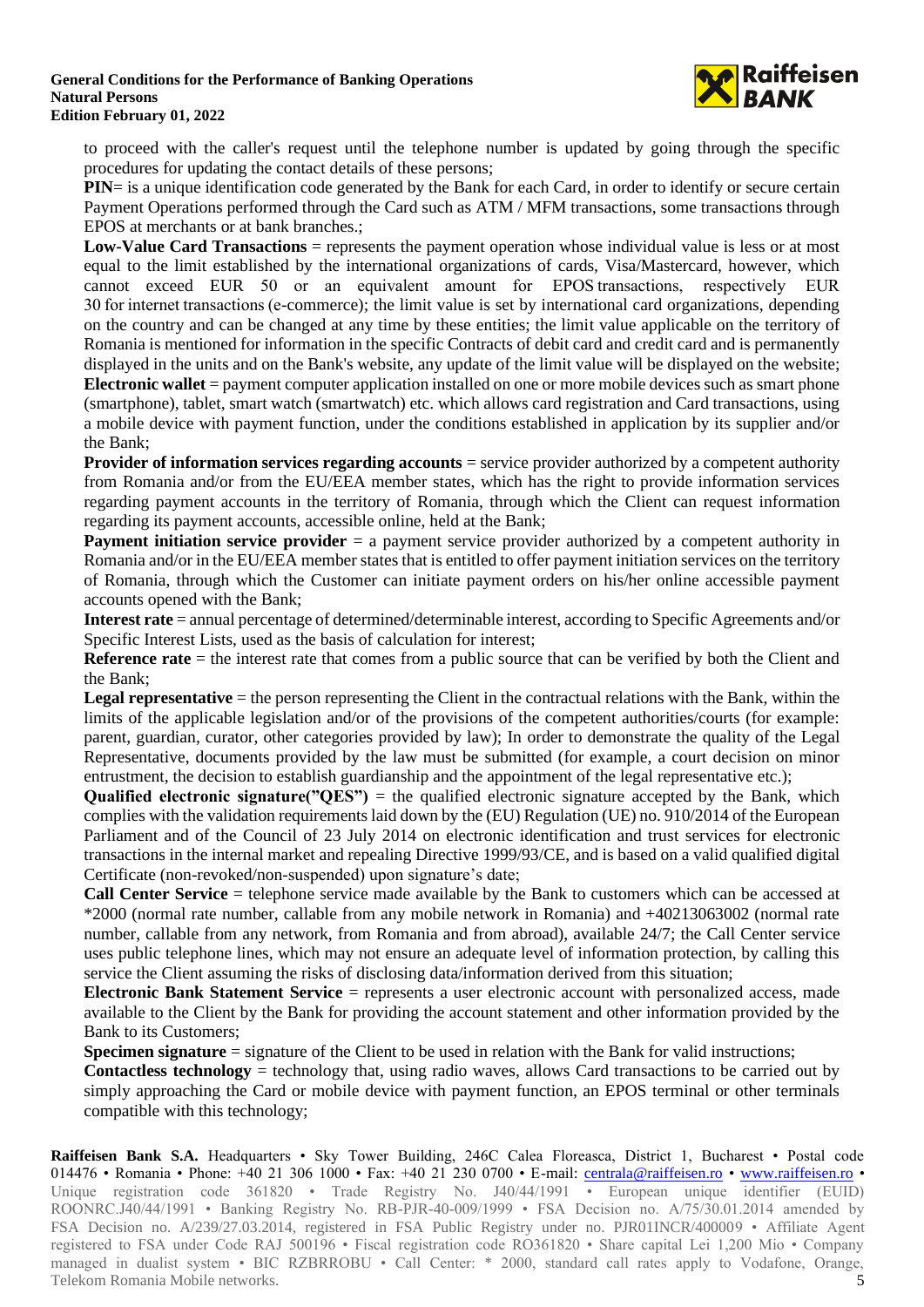

**Terminal** = device compatible with the Card and/or with the mobile device with a payment function, through which Card transactions are initiated and authorized. The following devices are Terminals: ATM (Automated Teller Machine), EPOS (Electronic Point of Sale), Imprinter, MFM (Multi Functional Machine) and any other device with similar functionalities;

**Credit Transfer** = payment service by which the payment account of the payment beneficiary is credited as a result of a payment operation or a series of payment operations carried out from the payment account of the payer by the payment service provider who holds the payment account of the payer, based on an instruction given by the payer; In the present GBC by the references to "payment operation"/"payment" is understood to include a reference to "credit transfer";

**Card transaction** = is the payment operation performed by the Card User through the Card, including the Card registered in the Electronic Wallet or any mobile device with payment function;

**Card recurring transaction** = is a series of transaction made as a result of the authorization given by the Card User directly to the trader, on its website or by aby other means, in order to debit the card account at regular intervals, for the payment of goods and services according to the authorization granted to the trader **Card users** are any of the following:

**a)** Main Card user ("Main user") = is the natural person with full or restricted exercise capacity, holder of a current account or a credit card, who asks the Bank to issue a Card attached to the account;

**b)** Additional Card User ("Extra User") - is the natural person with full exercise capacity who has access to the amounts from the main user's account, through additional cards (one Card for each user), based on the agreement expressed by the main Card User, either in the documents made available by the Bank, or in the telephone calls carried out through the Call Center Service, or within the internet banking applications available to it;

**Working day** = day when the Bank carries out activity that allows it to execute payment operations; In relation to the Bank, the Saturdays, Sundays, public holidays, any other days considered non-working by the Corresponding Banks/External settlement systems in the case of payment transactions carried out through them, as well as the days on them are considered to be non-working days, which the Bank declares to be non-working days, in this situation the Clients will be informed in a timely manner by displaying the corresponding messages inside the Bank's units and on its website.

# **1.6. Notions and provisions regarding the fight against money laundering and terrorist financing and application of the International Sanctions**

## **1.6.1 Definitions**

**Embargo** = An act of authority by which a state takes interdiction measures against the importation of goods from a certain country, either against the export of goods to another country, as a sanction for non-observance of rules of international law or as a means of political pressure.

**Digital wallet provider** - means an entity that provides services for the secure storage of private cryptographic keys on behalf of its customers for the holding, storage and transfer of virtual currency; (This term shall be used throughout these GBCs and any specific Contract with the meaning defined under Law no.129/2019 *on preventing and combating money laundering and terrorist financing, as well as for amending and supplementing certain regulatory acts*; in the event of any legal changes to this definition, they are of direct application, without the need to amend this document);

**Virtual Currency** - means a digital representation of value that is not issued or guaranteed by a central bank or public authority, is not necessarily linked to a legally established currency and does not have the legal status of currency or money, but is accepted by natural or legal persons as a means of exchange and can be transferred, stored and traded electronically; (this term shall be used within these GBC and any specific Contract with the meaning defined under Law no.129 /2019 *on preventing and combating money laundering and terrorist financing, as well as for amending and supplementing certain regulatory acts*; in the event of any legal changes to this definition, they shall be of direct application, without the need to amend this document);

**International sanctions** = restrictions and obligations in relation to the governments of some states, non-state entities or natural or legal persons, adopted by the Security Council of the United Nations, the European Union, the United States of America, international organizations or by unilateral decisions of Romania or of other states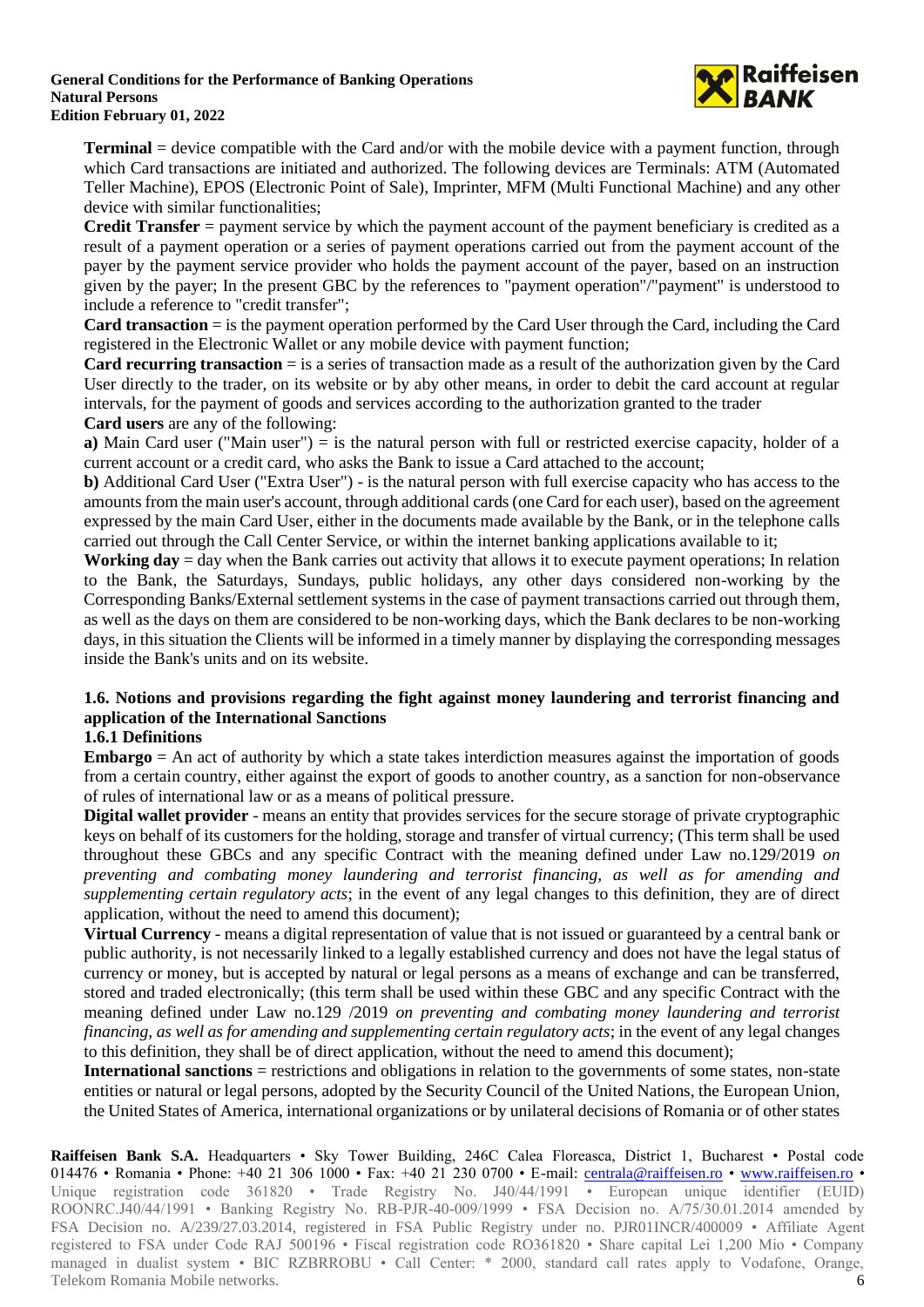

for the purpose of preserving international peace and security, preventing and combating terrorism, ensuring enforcement of human rights and fundamental freedoms, development and consolidation of democracy and rule of law and accomplishing other goals, in compliance with the objectives of the international community, with the international law and with the European Union law. International sanctions are aimed, in particular, at blocking funds and economic resources, commercial restrictions, restrictions on operations with dual-use products and technologies and military products, travel restrictions, transport and communications restrictions, diplomatic sanctions or in the technical-scientific, cultural areas or sports.

**Authorities with responsibilities in the field of issuing and managing the International Sanctions -** mean either of:

**a)** United Nations Organization (UNO);

**b)** European Union (EU);

**c)** Government of the United States of America;

**d)** Congress of the United States of America;

**e)** State Secretariat for Economic Affairs of Switzerland;

**f)** Any Member State of the European Union, including, in any case, but not limited to, the Republic of Austria; **g)** United Kingdom of Great Britain and Northern Ireland

**h)** the respective governmental institutions and agencies of any of the foregoing, including but not limited to the Office of Foreign Assets Control (OFAC), the Secretary of the Treasury of the United States of America, the Department of State of the United States of America, Office of Financial Sanctions Implementation (OFSI), part of Her Majesty's Treasury or any (other) relevant government institution or regulatory authority or agency that administers economic or financial sanctions (each as amended, supplemented or replaced from time to time).

**List of Sanctions** = "Specially Designated Nationals and Blocked Persons List" maintained by the Office of Foreign Assets Control, a governmental agency of the United States of America) and the "Consolidated List of Financial Sanctions Targets maintained by The Office of Financial Sanctions Implementation (OFSI's Consolidated List) and any other list of persons sanctioned by the United States Department of State, as published in the federal Registry or any other list or similar document managed by any Authority responsible for issuing and managing International Sanctions, each of them as amended, supplemented or replaced from time to time;

**Sanctions** = economic or financial sanctions (such as described) or embargoes imposed, managed or applied, from time to time, by either of the Authorities responsible for issuing and managing International Sanctions;

**US Sanctions** = economic or financial sanctions or embargoes imposed, managed or applied from time to time by the United States Congress, by the Government of the United States of America, by the United States Department of the Treasury or by the Office of Foreign Assets Control - OFAC, (each authority as amended, supplemented or replaced from time to time);

**Designated persons/entities** = state governments, non-state entities or persons subject to International Sanctions and listed on International Sanctions.

**Restricted party** = any of the following:

**a)** person/entity designated or owned/controlled by a designated person/entity (insofar as it is within the scope of the requirements regarding the ownership or control structure of the relevant sanctions) or a person/entity acting on behalf of a designated persons/entities; or

**b)** person/entity located or organized in accordance with the legislation of a country or territory that is subject to International Sanctions at country or territory level or which is owned/controlled by such person/entity (insofar as it is within the scope of application of the requirements regarding the ownership or control structure of the relevant sanctions) or a person/entity acting on behalf of such person/entity; or

**c)** person/entity that is the subject of the relevant International Sanctions in another way.

### **1.6.2 Notions from the legislation on preventing and combating money laundering and terrorism financing.**

**1.6.2.1** In accordance with the provisions of the aforementioned legislation, publicly exposed persons are natural persons who exercise or have exercised important public functions.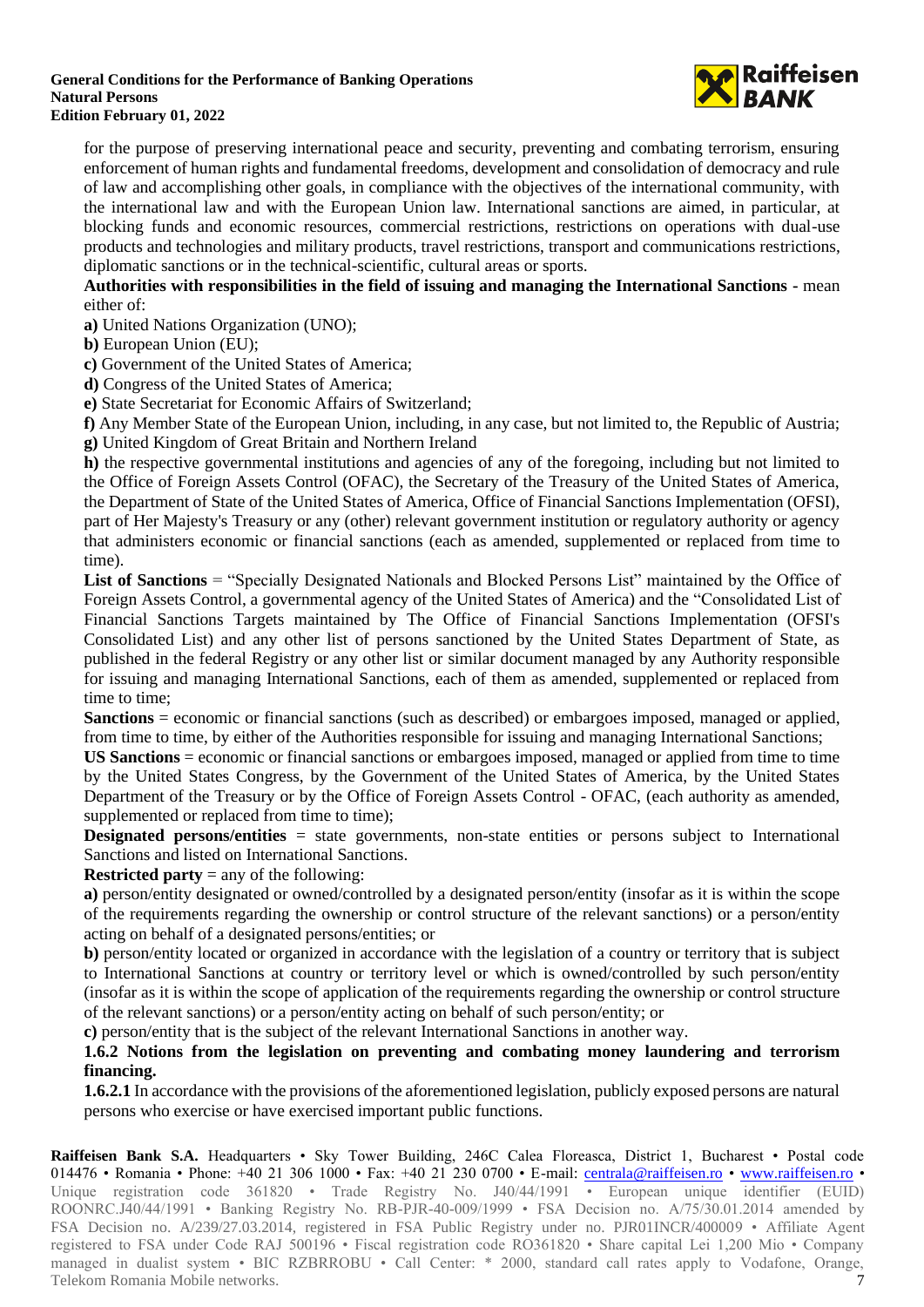

By important public functions we mean:

**a)** heads of state, heads of government, ministers and deputy ministers or secretaries of state;

**b)** members of Parliament or similar central legislative bodies;

**c)** members of the governing bodies of political parties;

**d)** members of the supreme courts, constitutional courts or other high-level courts whose decisions can be challenged only through extraordinary means of appeal;

**e)** members of the governing bodies of the courts of accounts or members of the governing bodies of the boards of central banks;

**f)** ambassadors, persons in charge with business and senior officers in the armed forces;

**g)** members of the boards of directors and of the supervisory boards and the persons holding management positions of the autonomous administrations, of the companies, with majority state capital and of the national companies;

**h)** directors, deputy directors and members of the board of directors or members of the governing bodies of an international organization.

**1.6.2.2** None of the categories referred to in the preceding paragraph includes persons holding intermediate or lower positions.

**1.6.2.3** Family members of the publicly exposed person are, for the purposes of this law:

a) the spouse of the publicly exposed person or his/her partner with whom he or she is in similar relationships to those between spouses;

b) the children and their spouses or their spouses, the persons with whom the children are in relationships similar to those of the spouses;

c) the parents.

**1.6.2.4** People known as close associates of publicly exposed persons are:

**a)** the natural persons known as the real beneficiaries of a legal person, of an entity without legal personality or of a legal construction similar to them together with any of the persons mentioned in point 1.6.2.1 or as having any other close business relationship with such the person;

b) the natural persons who are the only real beneficiaries of a legal person, of an entity without legal personality or of a legal construction similar to them, known as being established for the de facto benefit of one of the persons mentioned in par. section 1.6.2.1.

Without prejudice to the application, based on a risk assessment, of the additional measures of knowing the client, after the expiration of a period of one year from the date when the person ceased to hold an important public function in the sense of point 1.6.2.1., the reporting entities no longer consider that person to be publicly exposed.

**1.6.2.5** The notion of ultimate beneficial owner ("UBO") shall mean any natural person who finally holds or controls the client and/or the natural person on whose behalf a transaction, an operation or an activity is carried out.

## **2. GENERAL PRINCIPLES**

## **2.1 Provisions regarding personal data protection**

Relevant **DEFINITIONS** in the context of personal data protection

**Personal data** = any information regarding an identified or identifiable natural person;  $\frac{1}{3}$  an identifiable natural person is a person who can be identified, directly or indirectly, especially by reference to an identification element, such as a name, identification number, location data, an online identifier, or to one or more specific elements, its own physical, physiological, genetic, psychological, economic, cultural or social identity;

**Personal data processing** = any operation or set of operations performed on personal data or on personal data sets, with or without the use of automated means, such as: collecting, recording, organizing, structuring, storing, adapting or modifying, extracting, consulting , use, disclosure to third parties by transmission, dissemination or in any other way, joining or combining, blocking/restricting, deleting or destroying;

**Right to information** = the right of the data subject to be informed about the processing of his personal data, including the identity and contact details of the operator and of the Data Protection Officer, the purposes for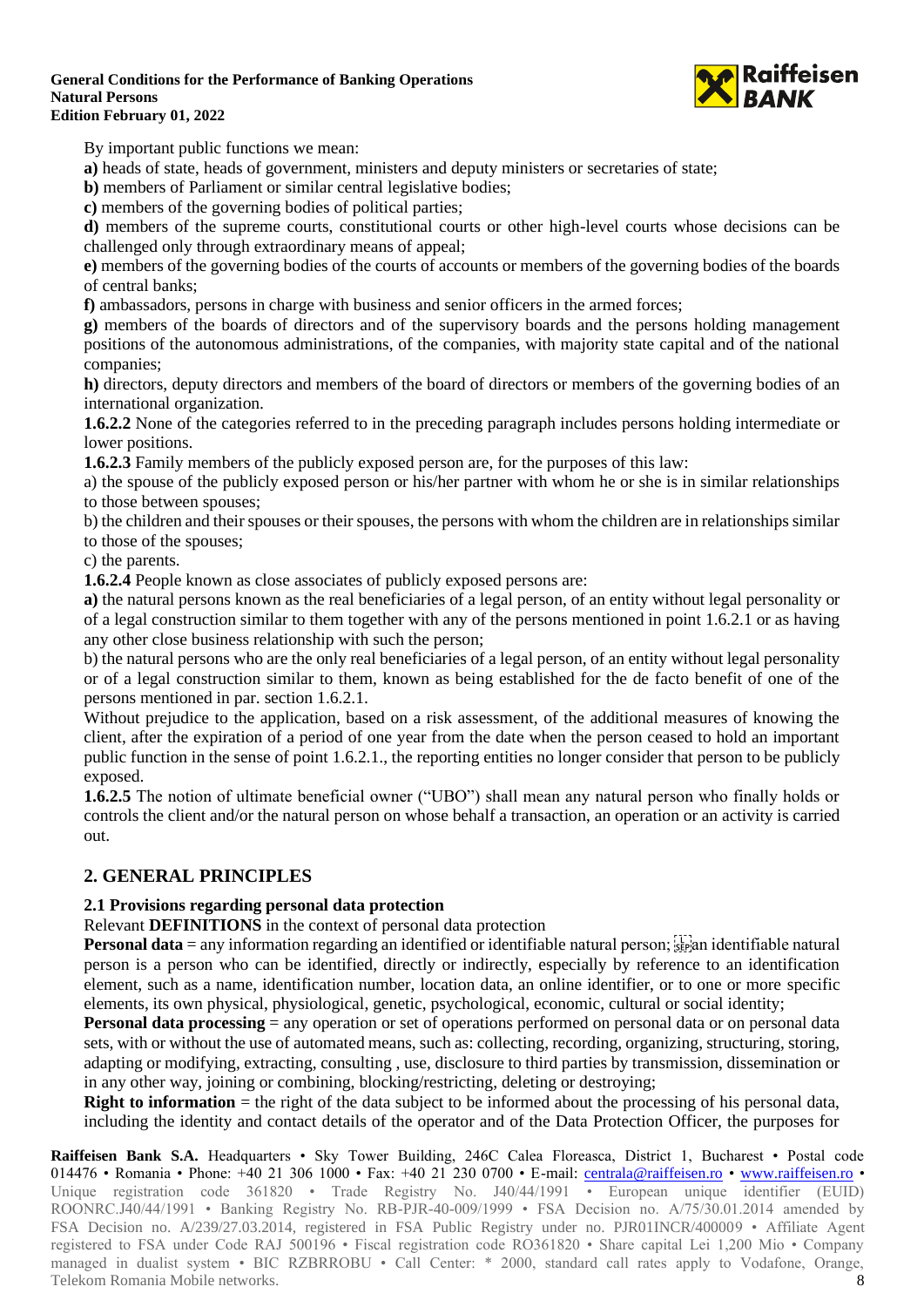

which the data processing is done, the categories of personal data concerned, the recipients or categories of data recipients, the existence of the rights provided by the legislation regarding the protection of personal data for the data subject and the conditions under which they can be exercised;

**The right of access to data** = the right of the data subject to obtain from the data operator (such as the Bank and the Credit Bureau) upon request and free of charge, the confirmation that the personal data they are targeting are processed or not and, if so, access to the respective data and to relevant information regarding the processing of personal data;

**The right to rectification**  $=$  the right of the data subject to obtain, upon request and free of charge, the rectification of inaccurate data concerning him, as well as the completion of incomplete data;

**The right to delete data ("the right to be forgotten")** = the right of the data subject to obtain, on request and free of charge, as long as the conditions stipulated by the law are fulfilled, the deletion of the personal data concerning that person;

**The right to restrict the processing** = the right of the data subject to obtain, on request and free of charge, as long as the conditions provided by the law are met, marking of personal data stored, with the purpose of limiting their further processing;

**The right to data portability** = the right of the data subject to receive, on request and free of charge, the personal data concerning him and which he provided to the operator (such as the Bank) in a structured way, commonly used and - an easy-to-read format, as well as the right for these data to be transmitted by the operator (such as the Bank) to another data operator, insofar as the conditions provided by law are fulfilled);

**The right to opposition** = the right of the data subject to oppose at any time, for well-founded and legitimate reasons related to his particular situation, that the personal data that aims to be the object of processing, insofar as the conditions stipulated by the law are fulfilled . When the processing of personal data concerning him has the purpose of direct marketing, the data subject has the right at any time to oppose the processing of his data for this purpose;

**The right not to be subjected to an <b>individual decision** = the right of the data subject to request and obtain the withdrawal, cancellation or reassessment of any decision based exclusively on processing by automatic means (including the creation of profiles) that produces legal effects on the data subject or it affects it similarly to a significant extent;

**The right to go to court or before the National Supervisory Authority for Personal Data Processing** = the right of the data subject to complain to the National Supervisory Authority for the Processing of Personal Data, respectively to address the justice for the defense of any rights guaranteed by the applicable legislation in the field of protection of personal data, which have been violated.

**Raiffeisen Group** = the group consisting of the following entities: Raiffeisen Bank S.A., Raiffeisen Broker de Asigurare - Reasigurare S.R.L., Raiffesien Leasing Financiar IFN S.A., Aedificium Banca pentru Locuinte S.A., SAI Raiffeisen Asset Management S.A., Raiffeisen Bank International AG and the entities that are part of the group Raiffeisen Bank International AG. More information is available at [https://www.raiffeisen.ro/despre](https://www.raiffeisen.ro/despre-noi/cine-suntem/raiffeisen-bank-international/)[noi/cine-suntem/raiffeisen-bank-international/.](https://www.raiffeisen.ro/despre-noi/cine-suntem/raiffeisen-bank-international/)

**2.1.1.** In order to provide the banking services assumed under these GBCs, the Bank processes personal data, in accordance with the legal provisions applicable in the field of personal data protection, respectively the General Regulation on Data Protection no. 679/2016 and the subsequent legislation.

**2.1.2.** The personal data that are processed by the Bank belong to the following categories of data subjects: the Client (even after the termination of the contractual relationship) including the holder of the request for liquidation of the bearer savings books/password-protected bearer savings books, the legal or conventional representatives of the Client, the Power of Attorney / Users of the Client, Co-debtors, Guarantors, Real beneficiaries, members their families, the Client's husband/wife in the context of the Client's request for the suspension of monthly instalment payments under the circumstances of COVID-19 pandemic, other Client's family members (parents and children who live or household with the Client) – as the case may be as well as any other natural persons whose data could be provided to the Bank by the Client or which could be processed in the context of the relationship between the Bank and the Client (together, generically referred to as "Data subjects"). These personal data are transmitted to the Bank at the beginning of the contractual relations with the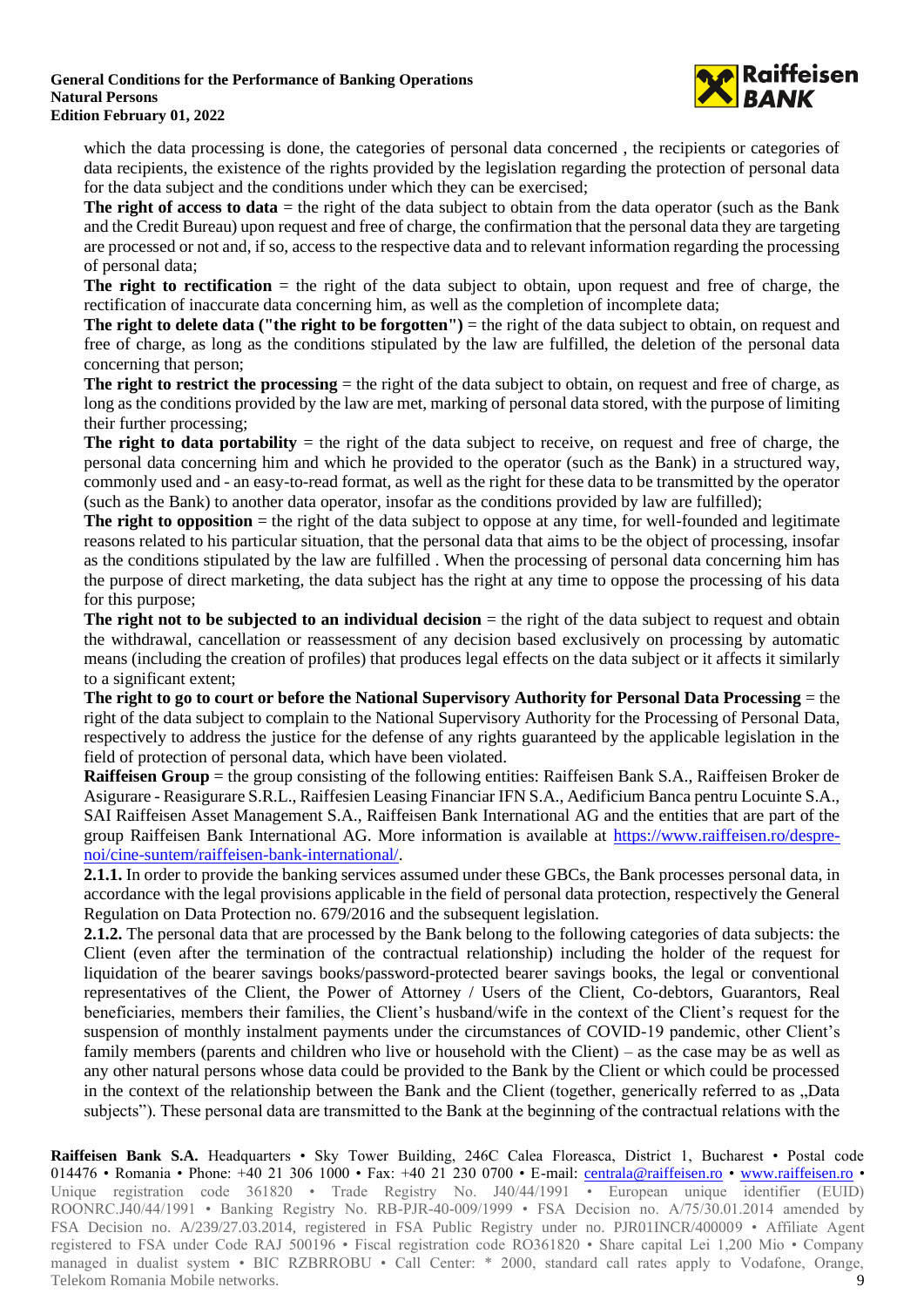

Client or are disclosed to the Bank during their course. The Bank may process the personal data belonging to the Data Subjects and after the termination of the contractual relationship with the Client, in order to comply with the legal obligations incumbent on it, including the incidental obligations regarding the archiving matter. **2.1.3.** In certain situations, in order to fulfill the processing purposes mentioned in this document, the Bank may process personal data belonging to certain categories of Data Subjects (for example, the Real Beneficiaries) without benefiting from the practical way of directly informing these categories of persons. For example, this can happen if the Client transmits the data of the Data Subjects to the Bank. In this context, it is the Client's responsibility to inform in advance the persons concerned about the processing of their personal data and to obtain their consent regarding the processing of the data, to the extent necessary, in order to fulfill the conditions provided by the law.

Particularly, in the event that in the context of submission of a request for suspension of the monthly instalment payment obligation according to the Government Emergency Ordinance no. 37/2020 on granting facilities in relation to loans granted by credit institutions and non-banking financial institutions to certain categories of borrowers ("GEO 37/2020") or at a subsequent time in the context of this request, the Client provides us with personal data of his family members (data relating to their health, social, financial, professional condition or any other relevant data in relation to them in the context of the respective request) the Client is responsible for ensuring that he informs his family members with a view to their personal data processing by the Bank, prior to the submission of their data to the Bank according to the provisions laid down herein.

### **2.1.4.** The Bank processes personal data for the following purposes, as follows:

**2.1.4.1.** In order to fulfill the legal obligations, the Bank processes the personal data for: the execution and improvement of the banking services offered by taking in the Bank's information applications the data from the identity document, according to the applicable legal requirements; getting to know the client in order to prevent money laundering and combat terrorist financing, including by creating and using warning lists; perform customer identification operations in the context of the contractual relationship, according to the legal obligations; preventing and reducing the risk related to fraud and corruption and guarantee of banking secrecy including by verifying the authenticity of the presented identity document and by taking the necessary steps to identify the client; transaction reporting and other statutory reporting; the receipt, assessment and management of the Client's request for the suspension of the monthly instalment payment obligation, in the context of COVID-19 pandemic; conducting internal audits and investigations; administrative-financial management; managing conflicts of interests; managing the controls performed by the authorities; fulfilling the obligations of banking supervision on the Bank and of the entities of the Raiffeisen Group and of reporting to the entities of the Raiffeisen Group or to the supervisory authorities and other internal reporting, managing incidents that may occur during the execution of the contract between the Client and the Bank; use of IT systems and IT services including for the storage of data processed through applications and systems, management of complaints and notification received, both with respect to an unrelated to contracted banking products and/or services; complying with the prudential requirements applicable to credit institutions and the groups to which they belong, including requirements for fiscal due diligence; managing credit risk by creating profiles; assessing the eligibility for the provision of standard or personalized banking products and services (including at the granting/approval phase) by creating profiles in order to evaluate the solvency, reduce the credit risk and determine the degree of indebtedness; assessing investment behavior by creating profiles; portfolio management; liquidity management and balance sheet optimization; the provision of banking services consisting of payment transactions/involving banking transactions  $-$  (a) initiated by a Data Subject (as this notion is defined in section 2.1.2 above), as the initiator of its payment or (b) initiated to a Data Subject (as beneficiary of the payment, including the generation of a document attesting the operation of the respective operation (confirmation of the operation - if applicable, respectively statement of account); processing of payment/collection operations through SWIFT, SEP, SENT, REGIS, TARGET systems, as the case may be; conducting in good condition the transactions of processing of the banking transactions, including the management of the quality of the data related to the operations of processing of the transactions and ensuring a unitary way of completing the mentions of the payment orders in the electronic messages used in this context;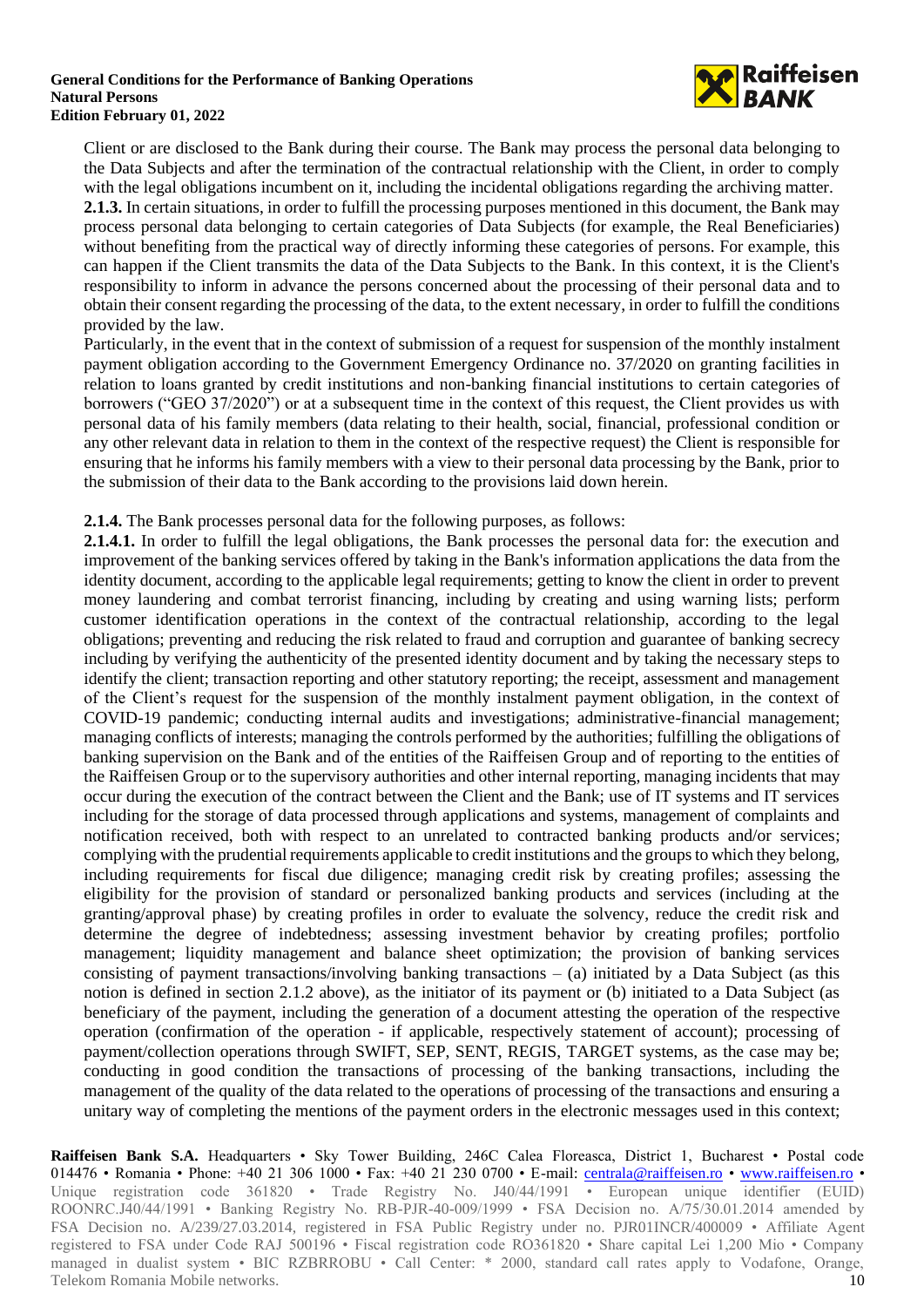

providing the information regarding accounts in case of the requests made by the Data Subjects through a Provider of information services regarding the accounts; execution of the payment orders initiated by the Data Subjects through a Provider of payment initiation services; the provision of banking services consisting in the payment of invoices to the MFMs of the Bank, through Raiffeisen Online/ Smart Mobile Service or through Post Offices; the provision of the direct debit service; the provision of the cash distribution service through the network of the Bank branches; ensuring security in the Raiffeisen premises and its branches; storage, storage (pre-archiving) and document archiving; data quality management; implementation of security measures for personal data.

In the event that the Client submits to the Bank any information related to his disease or of one/some of his family members' COVID-19 disease, the Bank shall process this category of data exclusively for major public interest reasons, under the GEO no. 37/2020, which was adopted precisely in the major public interest for the purpose of taking actions to fight against the negative effects of COVID-19 influencing the economic situation of certain categories of debtors. In this context, art. 5 para. (3) of the Norms for implementing GEO no. 37/2020, approved under the Decision no. 270/2020 for approval of the Norms for implementing the provisions of the GEO no. 37/2020 on granting facilities in relation to loans granted by credit institutions and non-banking financial institutions to certain categories of borrowers set forth under art. 5 para. (3) that the debtor should indicate in the request addressed to the creditor the reason which leads to the impossibility of fulfilling the loan payment obligations, indicating inclusively the COVID-19 disease as a possible cause.

In order to fulfill the aforementioned purposes, the Bank will, as far as necessary, be based on its legitimate interest in carrying out its object of activity and/or on the contract between the Client and the Bank.

**2.1.4.2.** In order to conclude and execute the contract between the Client and the Bank, it processes the personal data for: concluding, conducting and managing the contractual relationship with the Client, in order to provide financial-banking products and services including online services and the functionalities and operations available through these services; ensuring the technical support and maintenance activities necessary for the development and management of the contractual relationship with the Client; providing information on accounts in the case of requests made by the Client through a Provider of information services on accounts; execution of payment orders initiated by the Customer through a Payment Initiation Service Provider; managing incidents that may occur during the execution of the contract between the Client and the Bank, by creating and drawing up warning lists, for example, in case of unauthorized discovery of an account; the optimization of financialbanking services, including by providing technical support and maintenance activities; data quality management; conclusion and/or execution of insurance contracts; evaluation of the goods proposed under guarantee; monitoring all the obligations assumed by any of the entities in the Raiffeisen Group; debt collection/debt collection and their pre-financing activities; finding, exercising or defending some rights of the Bank in court; managing the complaints and notifications received regarding the contracted banking products and/or services; verifying compliance with internal policies and regulations.

In order to fulfill the aforementioned purposes, the Bank shall, as far as necessary, be based on its legitimate interest in carrying out its object of activity.

**2.1.4.3.** In order to fulfill the legitimate interests of the Bank, in the context of carrying out its object of activity, the Bank processes the personal data for: the transmission of data to the Credit Bureau (Biroul de Credit) before entering and during the credit relationship that falls within the scope of the rules on the Credit Bureau - for this processing purpose, the Bank and Biroul de Credit SA act as associated operators; the provision of information regarding accounts in the case of the requests made by the Data Subject (as this notion is defined in section 2.1.2 above) through a Provider of information services regarding accounts and the execution of payment orders initiated by the Data Subject through a Provider of payment initiation services, if such activities involve the processing of data belonging to other Data Subjects besides the Bank Client; facilitating the Bank's fulfillment of its supervisory obligations vis-à-vis entities in the Raiffeisen Group; ensuring an adequate level of knowledge of the clients of the entities of the Raiffeisen Group, inclusively by transmitting personal data of common customers to the Bank and the entity of the Raiffeisen Group - Aedificium Banca pentru Locuinte S.A. - and, if applicable, of the Data Subject in relation to the respective common clients (if applicable) for the proper management by Aedificium Banca pentru Locuinte S.A. of the contractual relationship with their Clients,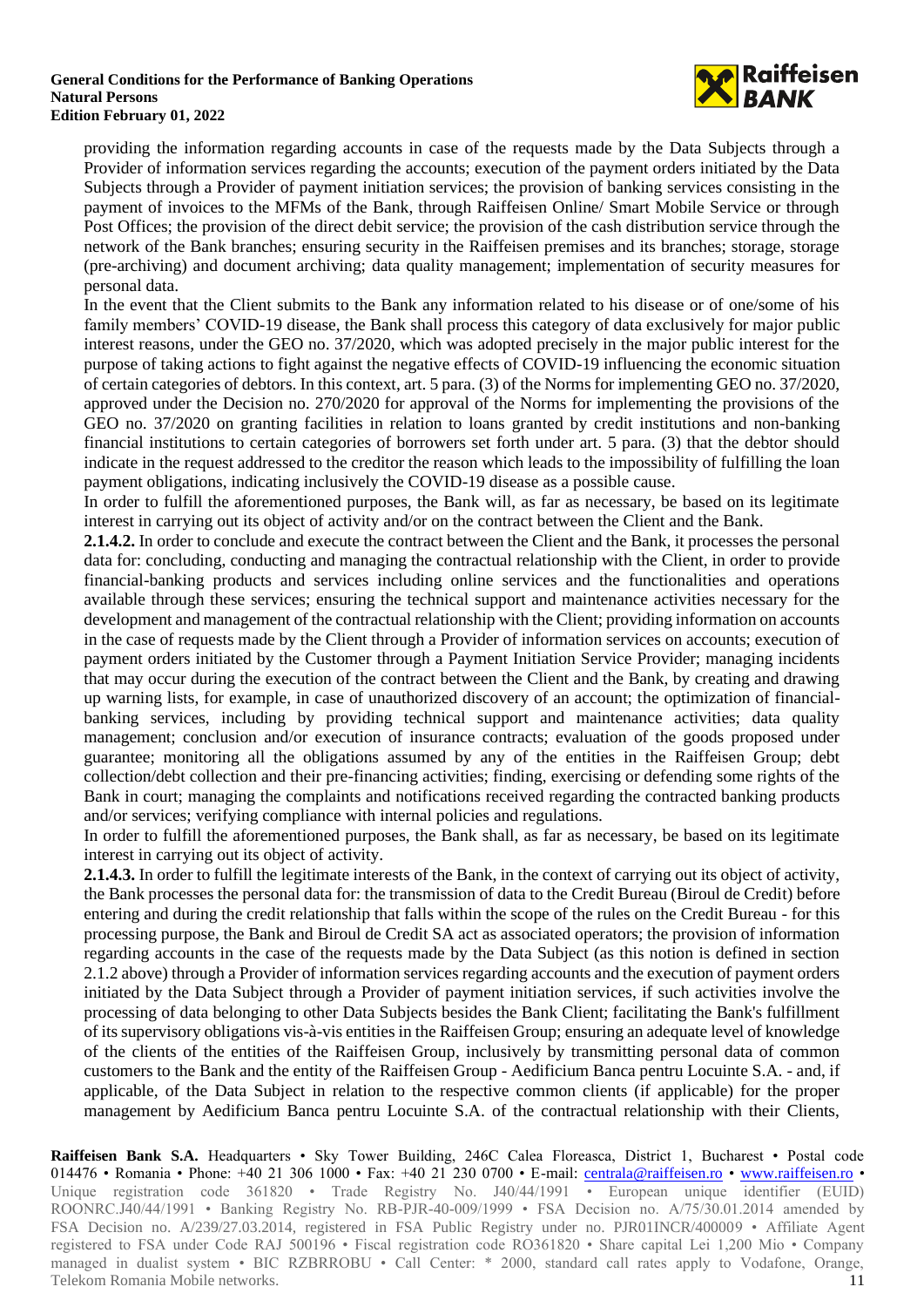

including for ensuring the practical possibility of Aedificium Banca pentru Locuinte S.A. to recover debts and send contractual notifications based on updated personal data, inclusively by communication of information to the entities within Raiffeisen Group, regarding prospective clients (leads) who have expressed their interest regarding one of the products of another entity within Raiffeisen Group – for this processing purpose the Bank and the relevant entity within Raiffeisen Group act as associate operators; obtaining information regarding the conduct of the insolvency procedure regarding the Data Subjects by accessing the Insolvency Procedures Bulletin; internal processes and flows optimization, including the detection of anomalies on current accounts and transactions; conducting profiles and analyzes to prevent and reduce the risks of fraud by creating and using warning lists; ensuring the possibility of exercising the Bank's rights by conducting research to identify the assets owned by the Data Subjects that are in the Bank's record with outstanding amounts; profiling and segmentation activities for the purpose of analysis and marketing, including for the purpose of offering the most suitable products and services, inclusively by communication of information to the insurer, with a view to supply the insurance products – for this processing purpose the Bank and the insurer concerned may act as associate operators and inclusively by communication of information to the entities within Raiffeisen Group, including for the purpose of offering the most adequate products and services or with a view to identify and assess the potential payment difficulties by determining the early warning indicators, by consulting the data provided directly by the Data Subjects, the data generated by the Bank regarding the Data Subjects and the collected data by the Bank from external sources (such as data related to the warning lists and other lists made and kept at the Bank level such as list of confiscations, litigation list; transactional data or resulting from the use of Raiffeisen Bank products and services; relationship history data with the Bank or other entities in the Raiffeisen Group; data collected from public sources and from Raiffeisen Bank's contractual partners); improvement of the banking products and services provided and of the experience of the data subjects, including by optimizing the flows and internal regulations, by optimizing the costs and budgets, by ensuring the technical support and the maintenance activities; customer segmentation; the conclusion, implementation and management of execution of the agreements concluded with other clients of the Bank (legal entities) for the provision of banking services consisting in the payment of the invoices to the MFMs of the Bank, through Raiffeisen Online/ Smart Mobile Service or through the Post Offices, the provision of the direct debit service, the provision of the cash distribution service through the network of the Bank branches; designing, developing, testing and using IT systems and IT services (including storing databases in the country or abroad); advertising, simple marketing and advertising, including through online channels such as social networks; statistics; managing complaints and notifications that do not concern the banking products and/or services contracted by the Data Subject; the generation of account statements for the Authorized (except the Authorized on the account), the agent of the account holder, respectively the legal representative of the minor account holder; the inclusion of noncommercial messages in the account statements.

**2.1.4.4.** Based on the consent expressed by the data subject when opening the business relationship or in other situations, as the case may be, for:

• direct marketing addressed to individuals, by communicating by Raiffeisen Bank SA, directly and / or through its partners and/or through the following entities of the Raiffeisen Group: Raiffeisen Asset Management SA, Raiffeisen Insurance Broker - Reinsurance SRL, Raiffeisen Financial Leasing IFN SA, Aedificium Banca pentru Locuinte SA, Raiffeisen Bank International AG, the other entities of the RBI Group listed at <https://www.raiffeisen.ro/despre-noi/cine-suntem/raiffeisen-bank-international/> and/or through its contractual partners indicated in the list within the confidentiality on the Bank's website of personalized information and/or offers regarding products, services and activities of the Bank, which may be of interest to the Data Subject in person (regardless of his / her possible relationship with a Client legal person / entity without legal personality of the Bank), and/or other entities in the Raiffeisen Group and/or its mentioned partners, as well as by the Bank, directly or through the above mentioned contractual partners and/or through other entities in the Raiffeisen Group, of marketing studies regarding the Bank's current and/or future products, services and activities and/or other entities in the Raiffeisen Group and/or its partners;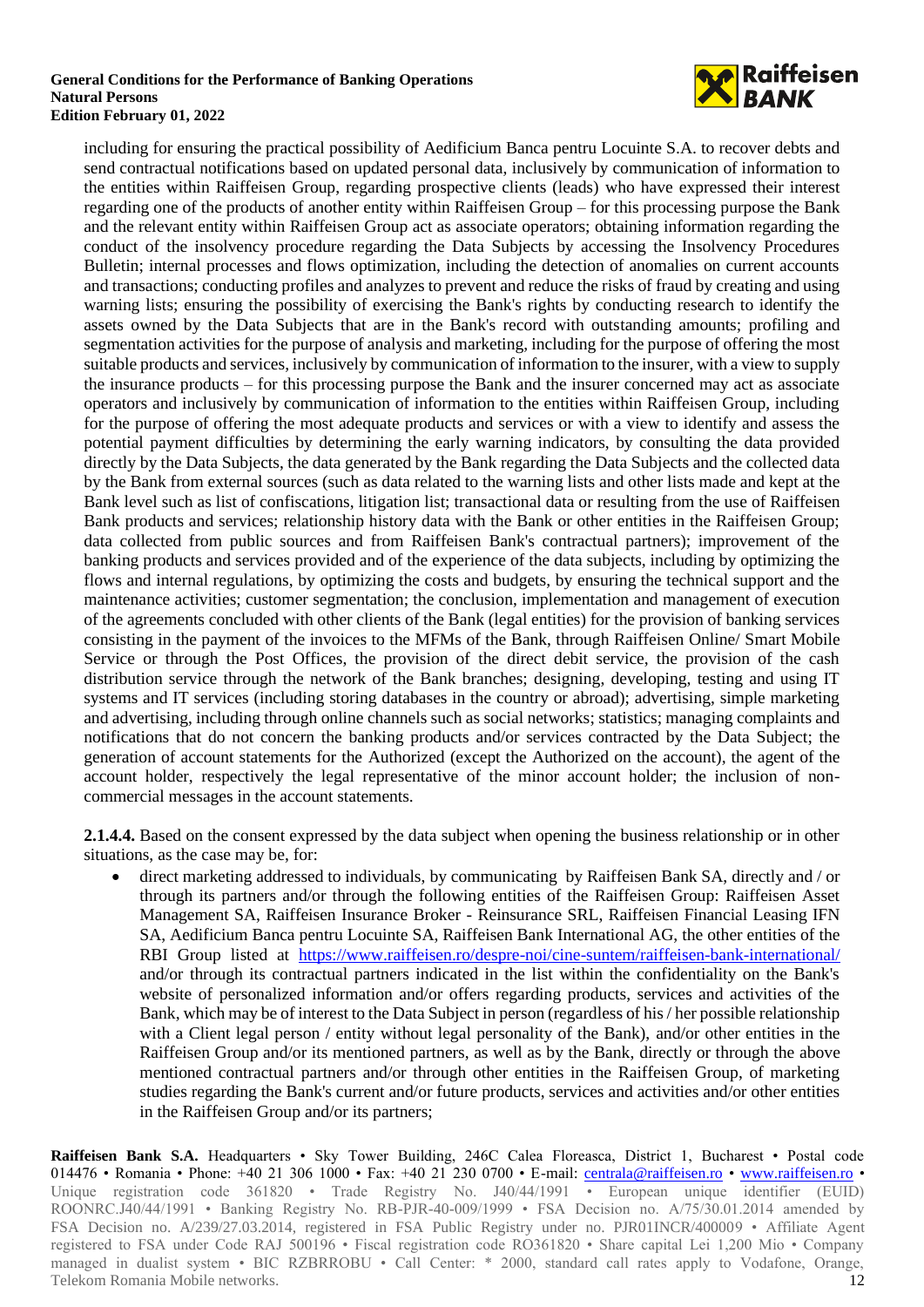

- the analysis of the preferences of solvency, credit risk, the degree of indebtedness and other behavioral details needed to generate personalized offers of banking products and services at the request of the data subject, including by consulting the ANAF databases, as well as any databases made available by public authorities to the extent that consent is required according to the applicable requirements;
- generating personalized offers and communications, using computerized techniques (for example, cookie files, pixels and/or other similar technologies) that involve performing an automated decisionmaking process (including profiling) and that can produce legal effects on the Data subject (as defined in section 2.1.2 above) or that may affect it to a significant extent. To this end, in order to transmit personalized offers as close as possible to the interests of the Data Subject, including through online channels such as social networks, the Bank may process all or only part of the data that the Data Subject provides directly in the context of the contractual relationship with the Bank, data resulting from the use of the applications made available by to the Bank, including the online applications through which the Bank provides Internet banking/mobile banking services, the data provided by the Bank's contractual partners, as well as data resulting from the payment transactions registered at the level of the accounts/cards held by the Data Subject. The information techniques/algorithms used allow the Bank to identify the data subject's preferences regarding some of the categories of products and services made available by the Bank, by the entities in the Raiffeisen Group and/or by the Bank's partners. Due to the preferences thus outlined and other details that result from the behavior in the context of the contractual relationship, the Bank will bring to the attention of the Data Subject offers focused especially on the categories of products and services that may be of interest to it. Data processing for this purpose has the benefit of making available to the Data Subject offers as adapted to their needs and interests. Also, taking into account the fact that the Bank wants to offer personalized offers, depending on the preferences and interests expressed, the Data Subject is aware that it is possible that the offers regarding products and services for which the Data Subject has not previously expressed his interest not be brought to its notice.

The consent expressed regarding the above processing activities can be withdrawn at any time, without affecting the legality of the processing activities performed before the withdrawal, by sending a written request, dated and signed, to the addresses of any of the Raiffeisen Bank SA units (for the complete list of units, access the page [https://www.raiffeisen.ro/retea/\)](https://www.raiffeisen.ro/retea/) or by sending an e-mail to the Bank in in this sense, at the following email address: [centrala@raiffeisen.ro](mailto:centrala@raiffeisen.ro) or through the Call Center Service, calling no. telephone \* 2000 - number with regular tariff, callable from any mobile telephony network in Romania .; 004 021 306 3002 - number with regular tariff, callable from any network in Romania or abroad; 0800 800 555 - free telephone line dedicated to clients with financial difficulties; Legal entities: 004 021 306 3007 number with regular tariff, callable from any network in Romania or abroad with regular tariff.

**2.1.4.5.** Automated profiling and decision making processes: In order to fulfill the aforementioned processing purposes, in certain situations (for example, in the context of applying the client's knowledge measures in order to prevent money laundering and to combat terrorist financing, including by creating and using warning lists, in the context of identifying and assessing the potential payment difficulties by determining the early warning indicators), the processing of personal data by automatic means is necessary.

Such processing activities may also involve the evaluation of certain aspects regarding the Data Subjects for the purpose of analyzing or predicting certain characteristics regarding them, such as their economic situation, their reliability or their behavior.

Based on these processing by automatic means, decisions are made, with or without human intervention, which can lead to legal effects for the Data Subjects (for example, the refusal to provide a banking product or service) or they can affect it to a significant extent (for example, affecting the financial situation of the Data Subject, such as eligibility for a credit).

When such decisions are made without significant human intervention (i.e. an intervention that is not likely to influence the outcome of automatic processing), data processing involves an automated decision-making process. In the case of processing activities that involve such an automated decision-making process, the Data Subject has the following rights, besides the rights mentioned in point 2.1.9 below: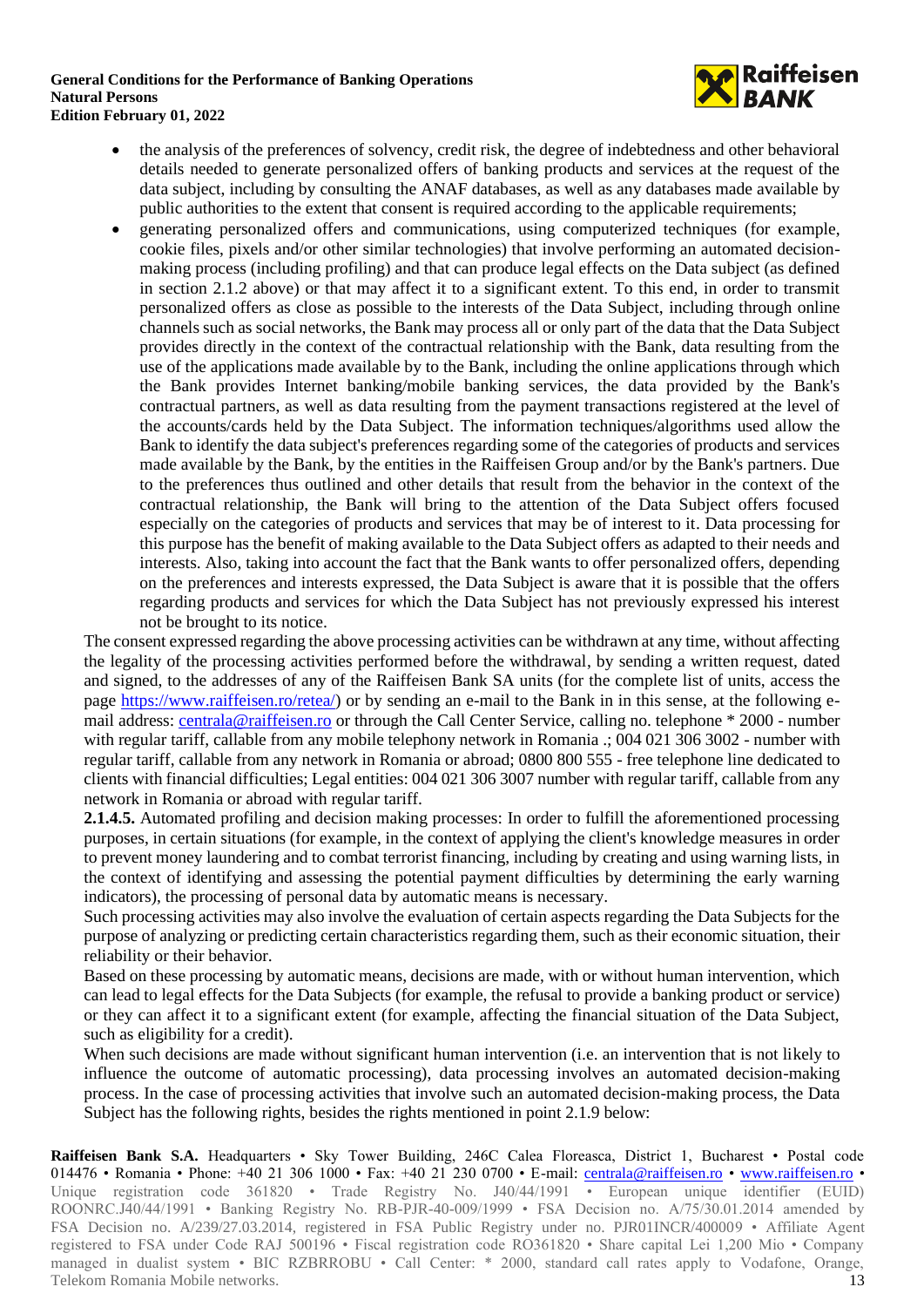

- to obtain from the Bank human intervention regarding the automated decision-making process;
- to express his/her point of view regarding the automated decision-making process; and
- to challenge the decision taken exclusively on the basis of an automatic processing that produces legal effects or affects the data subject similarly to a significant extent.

The rights can be exercised by sending a request in this regard (on paper/in electronic format, by e-mail) to: [centrala@raiffeisen.ro](mailto:centrala@raiffeisen.ro) or by contacting the Data Protection Officer at the Bank level, at the following e-mail address: [dpo@raiffeisen.ro.](mailto:dpo@raiffeisen.ro)

The data collected for the aforementioned purposes may also be processed for subsequent purposes, but only to the extent that these subsequent purposes are compatible with the initial purposes for which the data were collected. In this regard, the Bank will take the necessary measures to analyze the compatibility of the goals, according to the legal requirements.

**2.1.5.** In order to fulfill the aforementioned processing purposes, the Bank processes:

- the personal data provided directly by the Data Subject, including in the context of accessing the Bank's products and services or using the applications provided by the Bank;
- the data obtained from the following external sources: The Credit Bureau, the National Trade Register Office, the Bulletin of Insolvency Proceedings, public authorities and institutions, contractual partners, entities within Raiffeisen Group, the Client (Payer), credit institutions, public sources (namely, public registries, World Check, press, lists or documents accessible to public relating to the natural persons' insolvency), initiators of the payment operations, holders of the direct debit mandates, the legal representative of the minor account holder, the co-debtor who has the quality of account statement applicant, the employer of the holder of the guarantee account opened during the employment relationship - when he has the quality of account statement applicant, Authorized of the account that has the quality of requesting account statement.

The following categories of personal data are collected from these external sources: name, surname, Personal Identification Number - collected from Aedificium Banca pentru Locuinte S.A. (Raiffeisen Group entity), the data indicated in the specific section regarding the payment details in the context of making payments (including the Personal Code, if such data category is provided in this context), information on insurance products, data related to convictions criminal and criminal offenses public, data on suspected fraud, data on criminal prosecution, data regarding the casefiles to which the Client or Data Subjects are a party (case number, court, parties, subject matter, stage, hearing dates, solutions, other public information relating to the casefiles), number of shares held in a company, number of installments, card number, card expiration date, transaction data, CVV/CVC code.

The personal data that the Bank processes in the Credit Bureau system are identification data, data related to the credit products requested/granted by the Bank, data related to events that occur during the period of the credit type product and related data. insolvency (such as those related to restructuring/refinancing, payment, assignment of credit agreement, assignment of debt, including information relating to the suspension of the monthly instalment payment obligation in the context of COVID-19 pandemic), information regarding credittype products to which the Visited Person has the capacity of co-debtor and/or guarantor, information on opening insolvency proceedings, the number of queries..

The data that the Bank generates based on the data provided directly or collected from external sources, respectively: customer identification code, trading data, information resulting from the non-conformities reported by any person, card number, card type, customer type, IBAN card number, PIN, card expiration date, card blocking reasons, CVV / CVC code, types of accounts held at the Bank, risk cost at customer level; the period for which the account statement is generated, where applicable, the initial and final balance, turnover, interest accrued on the statement date, maturity date, total principal repayments, total current interest and penalty repayments.

Refusal to provide personal data may result in the impossibility of providing banking services and/or meeting the Bank's other processing purposes.

Some personal data collected by the Bank may have a special regime according to the applicable legislation, context in which it is necessary to provide additional guarantees for their processing. For example, the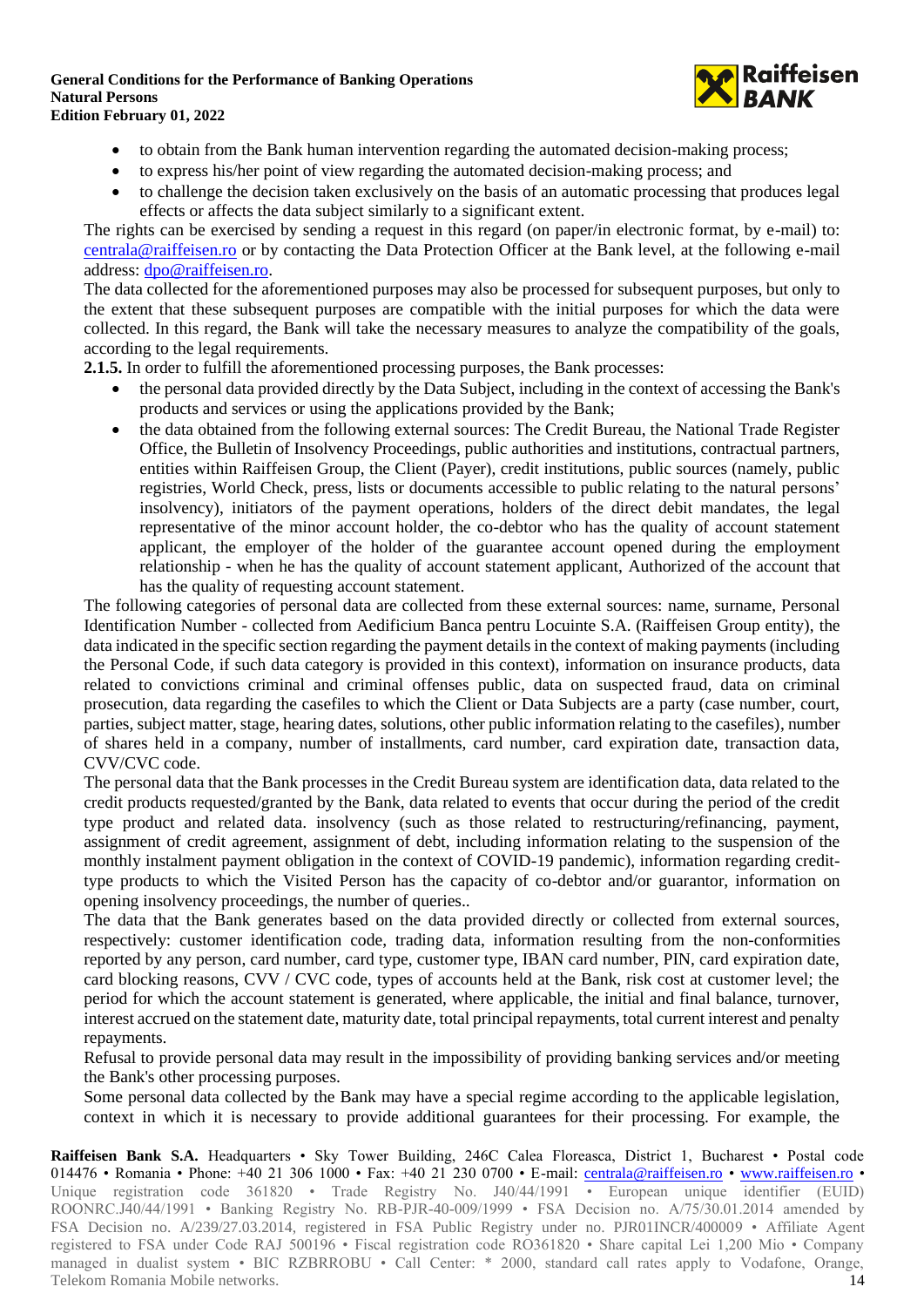

processing of personal data relating to criminal convictions and offenses or related security measures is allowed either under the control of a public authority or when processing is authorized by law with the establishment of appropriate borders for the rights and freedoms of the data subjects. In the case of processing such data with special regime, the Bank provides the additional guarantees provided by the applicable legislation in the field of data protection.

**2.1.6.** In order to fulfill the processing purposes, the Bank will disclose or may disclose the personal data to the following categories of recipients: Data Subjects, legal or conventional representatives of the data subject, Bank representatives, other natural or legal persons who process personal data on behalf of the Bank, entities of the Raiffeisen Group, contractual partners of the Bank and of the entities of the Raiffeisen Group, authorized by the Bank regarding the processing of personal data, associated operators of the Bank regarding the processing of personal data, the judicial authority, central public authorities, including with attributions in the field of preventing and combating money laundering and terrorist financing, local public authorities, authorities/bodies with attributions in criminal matters, banking institutions in the context of payments initiated by the Bank Client, the beneficiary of the payment initiated by the Bank Client, the National Office of the Trade Register, Accounting information service providers, Payment initiation service providers, international organizations, service providers and goods, credit bureaus, insurance and reinsurance companies, professional organizations, market research organizations, debt collection/liability recovery agents, bank institutions participating in the Interbank Convention on direct debit, in the event of direct debit mandates of interbank type; the representatives of the National Company Romanian Post Office in the context of cash collection service through Post Offices; providers /social networks providers who may have the quality of controllers, joint controllers or processor in relation with the Bank.

**2.1.7.** In order to achieve the aforementioned processing purposes, the Bank will process the personal data during the course of the banking services, as well as later, when there is a legitimate business need to do so (for example, to provide the requested information or to we respect the legal, fiscal or accounting obligations). It is possible that, following the fulfillment of the legal filing deadlines, the Bank will order the anonymization of the data, lacking such personal character and to continue processing the anonymous data for statistical purposes. **2.1.8.** Currently, in order to achieve the above-mentioned goals, it is possible for the Bank to transfer certain categories of personal data outside Romania, to EU/EEA countries: Austria, Great Britain, Slovakia, Greece, Hungary, Germany, Ireland, as well as outside the EU/EEA, to the United States of America. For transfers outside the EU/EEA, the Bank will establish the transfer of personal data based on standard contractual clauses adopted at the level of the European Commission or on other guarantees recognized by law.

It is possible that during the course of the activity, the aforementioned transfer states will change. You can get an updated list with the states where the personal data is transferred by accessing the Policy on the protection of personal data and confidentiality, available at [https://www.raiffeisen.ro/despre-noi/politica-de](https://www.raiffeisen.ro/despre-noi/politica-de-confidentialitate/)[confidentialitate/.](https://www.raiffeisen.ro/despre-noi/politica-de-confidentialitate/)

To obtain a copy of the transfer guarantees implemented by the Bank, please send a request in this regard (on paper/in electronic format, by e-mail) to: [centrala@raiffeisen.ro](mailto:centrala@raiffeisen.ro) or contact the Data Protection Officer at the Bank level, at the following e-mail address: [dpo@raiffeisen.ro.](mailto:dpo@raiffeisen.ro)

**2.1.9.** The data subjects benefit from the following rights in the context of the processing of personal data: the right to information, the right to access data, the right to rectification, the right to delete data ("the right to be forgotten"), the right to restrict the processing, the right to portability data, the right to the opposition, the right not to be subject to an automatic individual decision, and the right to address the National Supervisory Authority for the Processing of Personal Data or the competent courts, to the extent that the data subject considers it necessary.

**2.1.10.** It is possible that, following the request for deletion of the data, the Bank will anonymize these data (lacking such personal character) and continue in these conditions the processing for statistical purposes.

**2.1.11.** For additional information about the processing activities carried out by Raiffeisen Bank SA, as well as about your rights in this context, please file a written application to any of the units of the Bank (for a full list of such units, please access the pag[e](https://www.raiffeisen.ro/retea/) [https://www.raiffeisen.ro/retea/\)](https://www.raiffeisen.ro/retea/) or by an email to the Bank in this respect, to: [centrala@raiffeisen.ro.](mailto:centrala@raiffeisen.ro)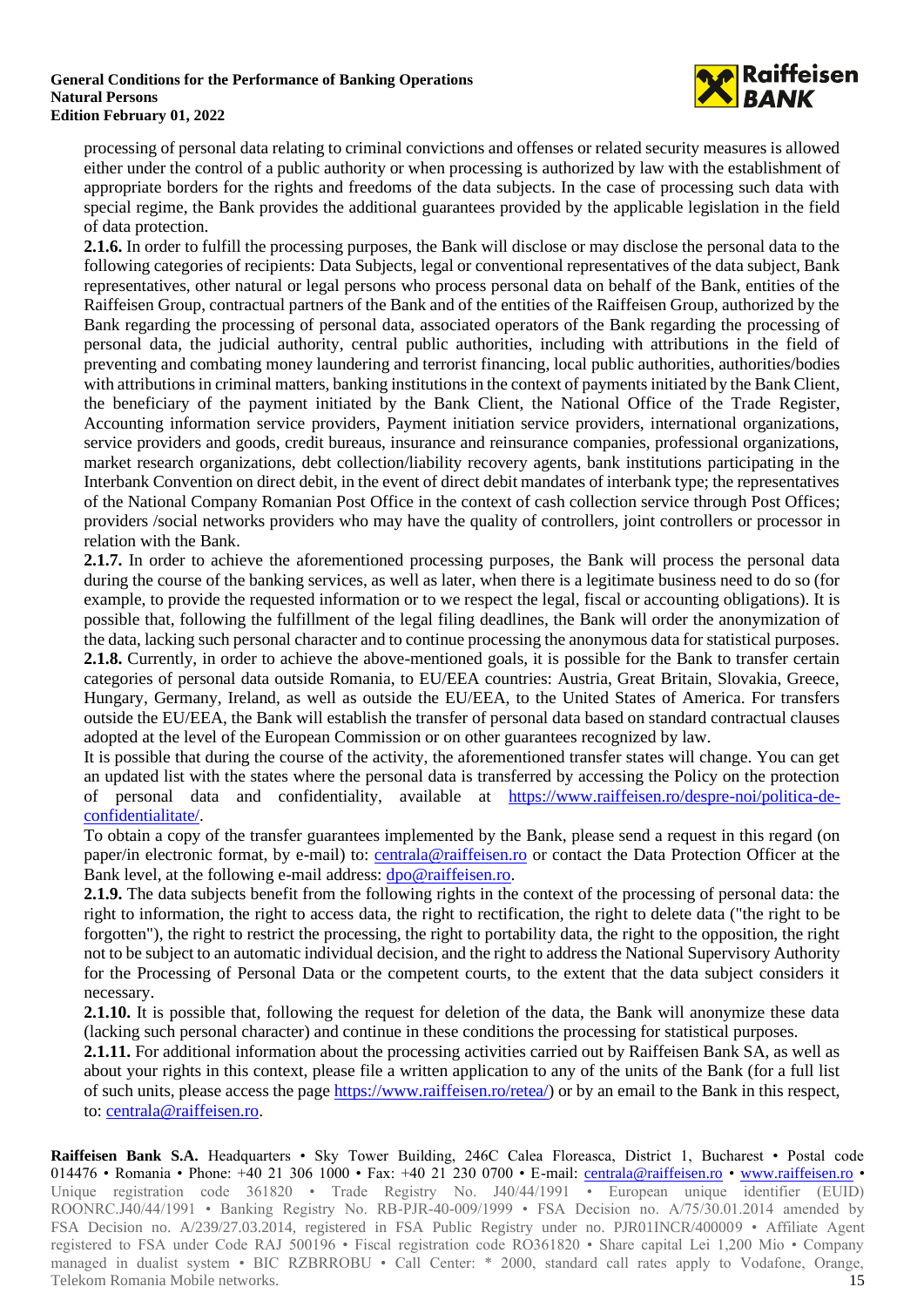

Similarly, you may also the Data Protection Officer of Raiffeisen Bank SA, at the following email address: [dpo@raiffeisen.ro.](mailto:dpo@raiffeisen.ro)

Updated information about the processing activities carried out by the Bank is available accessing the Personal Data and Confidentiality Policy available at the link [https://www.raiffeisen.ro/despre-noi/politica-de](https://www.raiffeisen.ro/despre-noi/politica-de-confidentialitate/)[confidentialitate/.](https://www.raiffeisen.ro/despre-noi/politica-de-confidentialitate/) The information regarding the processing of personal data of the Data Subject in the context of the different products and / or services of the Bank is provided through the information documents specific to those products and / or services that were or will be made available to the Data Subject.

### **2.2 Confidentiality**

**2.2.1.** The Bank and the Client shall submit all due diligence to maintain the confidentiality of the information obtained from each other in the course of the Bank-Client relationship, however, in compliance with the provisions of any law or order of a competent authority that allow or request disclosure.

**2.2.2.** The Client authorizes the Bank to process, transfer and communicate any information regarding the Client to and between the branches, agencies, work points, representatives of the Bank, companies affiliated with the Bank and agents and third partners of the Bank, for confidential use, in connection with the provision of any service to the Client (including for external payments made through a third party), as well as for the purpose of data processing, analysis, recovery of the Bank's debts, obtaining financing/warranties, transfer of the Bank's debts, as well as for statistical purposes. Any such third party may in the same way use, process and transfer in any way the data and information regarding the Client received from the Bank within the framework of the authorization granted by the Client through this document.

**2.2.3.** The Bank will keep confidentiality and will not disclose, publish or otherwise disclose information regarding the Clients' accounts, the transactions registered therein, the contractual relations between the Bank and the Clients, without their consent.

**2.2.4.** The confidentiality clause will not apply if:

**a)** the information is requested by a competent authority in a judicial procedure;

**b)** the Client authorizes the Bank to disclose the information;

**c)** in any other situation provided by law (**i.e.** providing information at the request of the corresponding financial institutions).

**2.2.5.** The Client hereby expressly consents to refusing to invoke any restrictions imposed on the Bank by the legislation in force regarding banking secrecy, for the Bank to present within the relations with third parties involved in the organizational and decision-making processes of the Bank, any information and data regarding Client or its accounts, necessary for these processes and that will not affect the Client or his business in any way. By third parties, we mean, but are not limited to, any Romanian or foreign companies that are part of the group of companies of which the Bank belongs to, specialized consultants approved by the Bank, intermediaries for certain businesses, financers, etc. The Bank will enter into contractual relations only with the third parties involved who in turn are obliged to maintain the confidentiality of the information thus obtained.

**2.2.6.** In order to comply with the legal provisions on preventing and combating money laundering and terrorist financing, as well as preventing and combating fraud, the Bank may take, in its relations with the Client, the measures provided for in paragraph 3.1.4 of the GBC and any other measures it deems necessary in accordance with the legislation in force.

**2.2.7.** Raiffeisen Bank SA enforces FATCA requirements and has registered on the US Internal Revenue Service (IRS) site with the FATCA Registered Deemed-Compliant Financial Institution status, receiving Global Intermediate Identification Number (GIIN) 28CWN4.00008.ME.642. Accordingly, the Bank will identify US taxpayers and report information on relevant persons and on accounts opened with the Bank by them, respectively on those accounts in which the direct or indirect holdings of financial assets by relevant persons are highlighted through the application of FATCA requirements.

**2.2.8.** Raiffeisen Bank SA applies the requirements of the CRS and, consequently, the Bank will identify the relevant CRS taxpayers and will report information on the relevant persons and on the accounts opened at the Bank by them, respectively on those accounts in which the direct or indirect holdings of financial assets by the relevant persons through the implementation of CRS requirements are highlighted.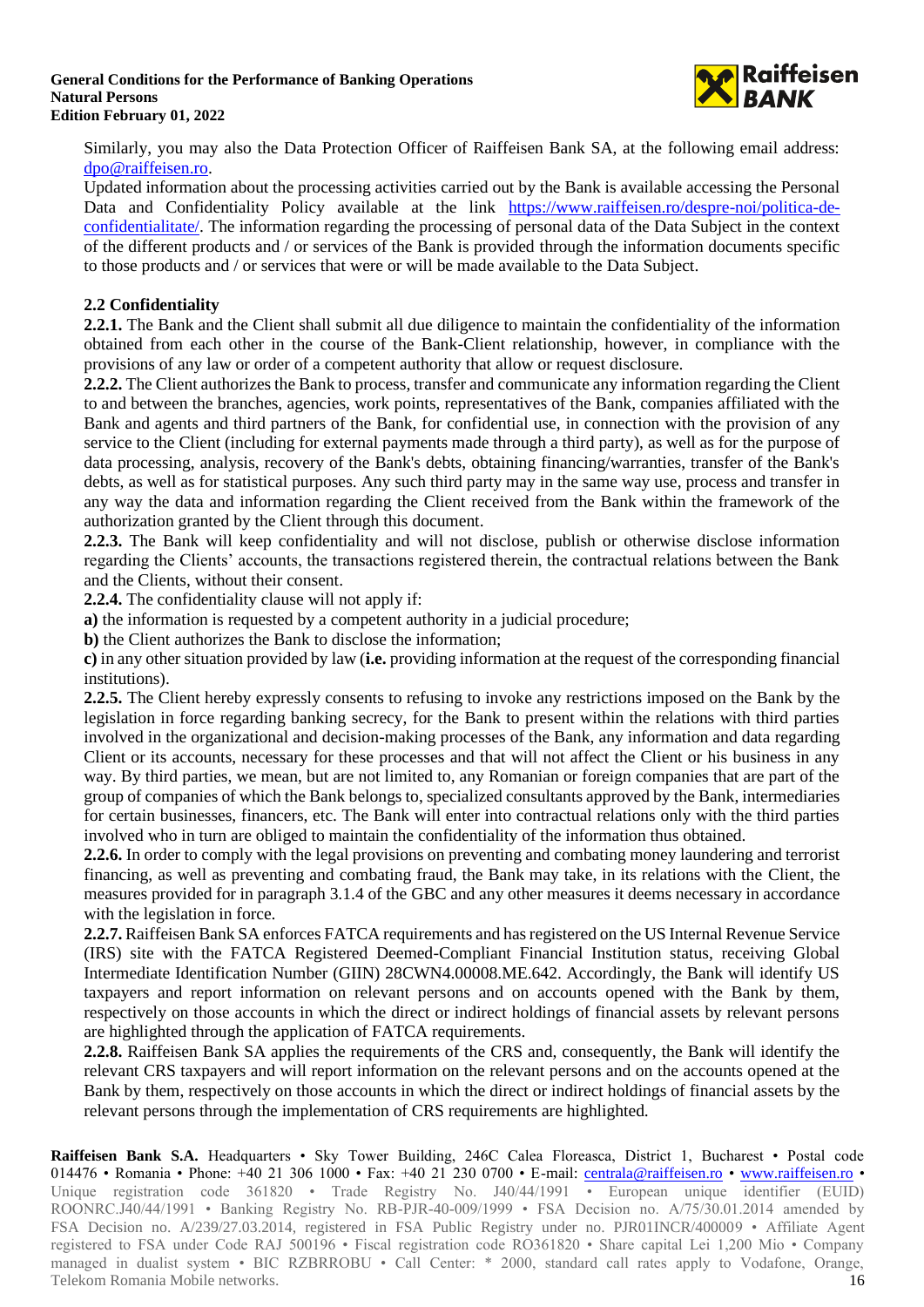

**2.2.9.** The Client undertakes to correctly indicate the CIF key (the Internal Identification Code as define din these GBC) whenever this code is requested by the Bank through various forms used by it in its relationship with the clients and holds the Bank harmless against any misunderstanding/damages generated by the erroneous communication of the Internal identification Code by the holder of the Current Account/Legal Representative/Client's proxy.

## **2.3. Interest. Taxes, Commissions, Other costs.**

**2.3.1.** For the banking products and services, the Bank charges to its Customers taxes, commissions, fees and, as the case may be, it receives or pays interest at the standard values contained in the specific lists, except in the situations where other specific levels are stipulated in the Specific Contracts. The specific lists can be consulted by the Customer at any of the Bank's units or by accessing [www.raiffeisen.ro](http://www.raiffeisen.ro/) o[r www.carddecredit.ro.](http://www.carddecredit.ro/)

**2.3.2.** The Bank will inform the Client about the standard conditions of fees, commissions, expenses and interest rates of the Bank in force at the time of requesting an offer regarding banking products/services, as the case may be, when concluding a specific Contract.

**2.3.3.** Any interest is calculated daily on the amounts recorded in the debtor balance, as the case may be, the credit balance of the Account (current/deposit/savings/credit), based on the formula:  $D = C^*Rd^*n/N$ , where: **D** - calculated interest;

**C** - the capital on which interest is calculated which can be the amount from the current account, the deposit capital or the credit balance;

### **Rd** – interest rate

**n** - the number of days in the month (which can be conventionally determined by the parties through the specific Contracts, as the actual number of days of the month for which the interest is calculated or 30);

**N** - The number of days in the year (which can be conventionally determined by the parties through the specific Contracts, as the actual number of days of the year, 360 or 365).

2.3.4. The interest rate may have a fixed and/or variable value that changes depending on (a) verifiable reference indices (such as the Reference Rate) provided in the Specific Agreements or (b) the legislative changes that require such changes. In the case of savings and term deposit accounts, the interest rate and the method of calculating the applicable interest are specified in the Specific Agreement.

## **3. GENERAL CONDITIONS APPLICABLE TO THE ACCOUNTS**

### **3.1 General rules regarding the opening and operation of Accounts**

**3.1.1.** The accounts opened on behalf of the Client at the Bank will be governed by the terms and conditions contained in the specific Contract concluded between the Bank and the Client and by the general rules established by these GBC, as far as they are applicable.

**3.1.2.** The Bank will be able, without being obliged to do so, to open on behalf of the Clients, through its operating units and through the internet banking service under certain conditions, Accounts (such as current accounts, savings accounts, deposit accounts), as a result of their request and in accordance with the internal procedures issued by the Bank for this purpose.

**3.1.3.** The Client shall submit to the Bank, upon transmission by the Bank of any application, request or instruction or upon the Bank's simple request, any information and documents that the Bank considers necessary for the opening and operation of the Accounts, for the justification of the requested operations or for the periodic fulfilment by the Bank of the obligations established by law and/or the Bank's rules and policies. The Client undertakes to provide the Bank, at the Bank's request, any additional information, documents or statements in order to establish the purpose and/or economic rationale of the transactions, the source and/or destination of the funds withdrawn in cash and/or the source of the funds that are the subject of the transactions, regardless of the payment channel/instrument/service through which they were initiated, to determine the source of funds invested (initially) in Virtual Coins and the financial circuit of Virtual Coins (both purchases and receipts of Virtual Coins) or other information necessary in the process of knowing the clientele, updating data for the fulfilment by the Bank of the obligations established by law, by the Bank's internal rules and/or by International/US Sanctions.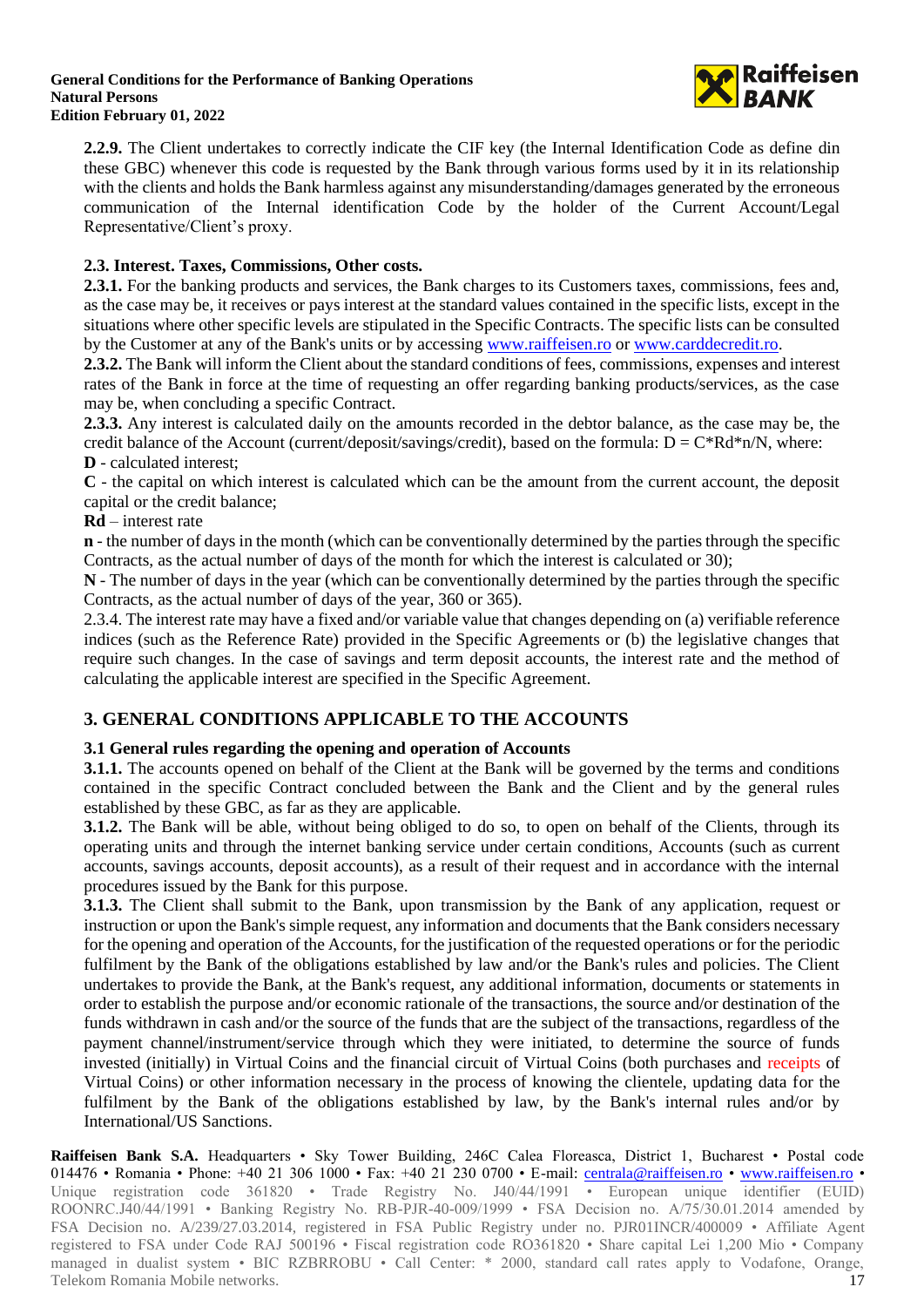

**3.1.4.** In order to comply with the Bank's customer acceptance and KYC policies and the legal provisions on preventing and combating money laundering and terrorist financing, the International/US Sanctions and the legal provisions on preventing and combating fraud in any of the following situations:

a) the Customer fails to comply with any of the obligations in clause 3.1.3;

b) the Bank does not receive the requested information/documents/declarations or if it receives information that is incomplete, insufficient, not in conformity with reality or that cannot justify the respective Payment Transaction/Account opening.

c) the Bank has suspicions or reasonable grounds for suspicion as to the reality/validity of the statements, documents and information provided by the Client.

d) The Bank has reasonable suspicion or reasonable grounds for suspicion of money laundering, terrorist financing, fraud, violation of International/US Sanctions or such suspicions have been communicated to the Bank by other banks or authorities; ;

e) the Bank has received trading restrictions on the Client's accounts from the competent authorities.

f) The Bank has received requests for return of funds from originator/correspondent banks on the grounds of suspected fraud, money laundering, terrorist financing or non-compliance with International/US Sanctions.

g) The client is a Designated Person or Restricted Party.

h) The Client does not provide supporting documents regarding the source of funds invested in Virtual Currencies.

i) The Customer is transacting in relation to Virtual Currencies with Virtual Currency and fiat currency exchange service providers and/or Digital Wallet Providers are unauthorized/unregistered or are authorized in countries designated by the European Union as high-risk third countries and/or non-cooperative jurisdictions for tax purposes.

j) The customer conducts transactions with payment service providers in countries designated by the European Union as high-risk third countries and/or non-cooperative jurisdictions for tax purposes

k) the Customer does not fit the risk profile established by the Bank in its internal rules.

The Bank may immediately take one or more of the following measures:

(i) to refuse the Customer to contract an Account or products/services/payment instruments.

(ii) refuse to carry out Payment Transactions on the Account.

(iii) to limit the Payment Transactions that the Client may perform on his Accounts (e.g. limiting collections, cash payments, Card transactions/internet banking/mobile banking services, etc.) with prior notification to the Client and specifying the term from which these limitations will apply;

(iv) to block the Account, the Card and/or internet banking/mobile banking services and/or applications/payment instruments attached to the Accounts/Cards.

(v) unilaterally terminate the Contract related to the current Account or any Specific Contract related to services/products attached to the Account.

(vi) not to initiate or terminate the entire business relationship with the Customer.

**3.1.5.** If the Client is represented by a Trustee at the conclusion of the specific Account Agreement, the Client will be able to dispose of the funds in the Account only after the Signing Specimen has been deposited with the Bank.

**3.1.6.** For the accounts opened on non-working days, the date of opening the Account will be the next working day, the interest rates in force on the opening date will be applied to it.

**3.1.7.** If, under the conditions and in accordance with the law or the internal regulations of the Bank, for the opening or operation of any Accounts, additional and/or periodic checks of the data provided by the Client/Legal Representative/Principal/Power of Attorney are required, the Bank is authorized to carry out any checks, request and obtain any information about them, as well as any other persons who make deposits in Accounts and/or have specially mandated for certain operations, from any competent authority, public register, archive, electronic database or body authorized, holder of such information. All costs related to consulting these databases, as well as any expenses, commissions and fees related to them, including postal charges, are and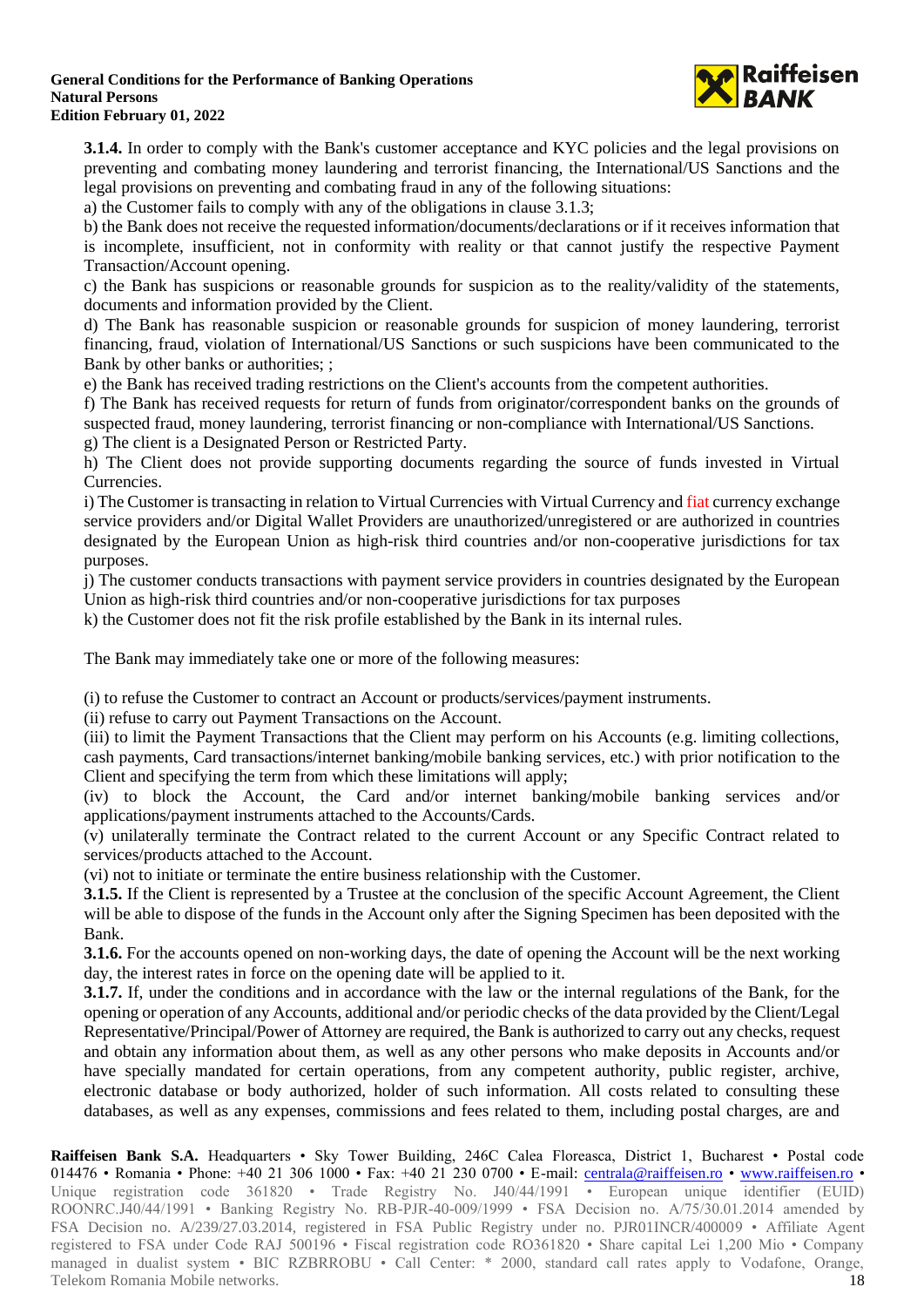

remain the responsibility of the Client, the Bank having an automatic debit mandate of any Client's account for their recovery.

**3.1.8.** The Client's provisions registered in Accounts are guaranteed in Romania through the Deposit Guarantee Fund within the banking system within the limits and with the exceptions provided by the Law on deposit guarantee schemes and the Bank Deposit Guarantee Fund, displayed at any unit of the Bank. The level of compensation paid by the Deposit Guarantee Fund is determined by deducting from the sum of all eligible deposits held by the Client that has the quality of depositor guaranteed to the Bank the date on which the deposits became unavailable, of the total amount of the receivables due at the same date of the Bank regarding that Client.

**3.1.9.** The Client has the obligation to inform the Bank, by filling in the specific form made available by it and presenting any requested documents, whenever the amounts collected in the Account fall into the category of those that, according to the law are guaranteed, for 12 months from the date on which amount was credited to the Account, above the maximum limit provided by law.

### **3.2. Persons who can operate in the Client's Accounts**

**3.2.1.** Regardless of the number and types of Accounts, the Client who has full exercise capacity, as their holder, can appoint in relation to the Bank a maximum number of two Authorized for each Account, who have the right to have the funds from the Accounts expressly indicated by Client (performing in the case of Payment Accounts and payment operations), not having the right to request the closing of these Accounts. By exception, in the case of Term Deposit Accounts and Savings Accounts, the Power of Attorney may request the liquidation of the term deposit, respectively the closing of the Savings Account.

**3.2.2** The appointment of the authorised representatives on the account, their identification data and specimen signature shall be recorded in the standard forms provided by the Bank for this purpose, as appropriate (list of authorised representatives contained in the applications form for opening a current account, the enrolment and data update forms to be completed for each authorised representative, the Specific Contract), these documents being kept by the Bank. In the event that the appointment of the Authorised Representatives is made through remote communication channels, the identification data of the Authorised Representatives on the account shall be recorded in the documents/computer applications specific to the respective access methods.

**(2)** The Power of Attorney given by the Client shall be considered valid until it is revoked by the Client, by one of the following means: filling in a new list of the Powers of Attorney on the current Account for which the change will be made in the Bank's units; filling in an express request for revocation in the Bank's standard forms for other types of Accounts.

**(3)** The Bank may refuse the Account Representatives appointed by the Client, on the date of appointment or subsequently, if there are suspicions or reasonable grounds for suspicion of money laundering, terrorist financing, fraud, violation of International/US Sanctions and/or embargoes or in any other situation where legal or internal regulations so require. The Bank will not accept Designated Persons or Restricted Parties as Trustees on Accounts. In the event that the Bank rejects existing Authorised Representatives, it will notify the Customer in writing of the date from which the Authorised Representative is no longer accepted by the Bank.

**(4)** The appointment and revocation of the Powers of Attorney by the Client shall become binding on the Bank as of the working day immediately following the date of submission of the list of Powers of Attorney / request for revocation of the Powers of Attorney.

**3.2.3.** In order to be able to execute the mandate entrusted by the Client, the authorized person must provide to the Bank the information and documents requested by it and submit the Signature Specimen to the Bank.

**3.2.4.** The Customer is obliged to inform the Authorised User or the Additional Card User of these GBC and any amendments thereto.

**3.2.5.** The following persons can freely dispose, following the rules in force, on the amounts in the Current Accounts, savings or deposit opened in the Bank's record for these Clients:

**a)** Account holder;

**b)** account proxies, only during the holder's lifetime;

**c)** the holder's heirs, who prove with a certificate of inheritance or with a court decision this quality.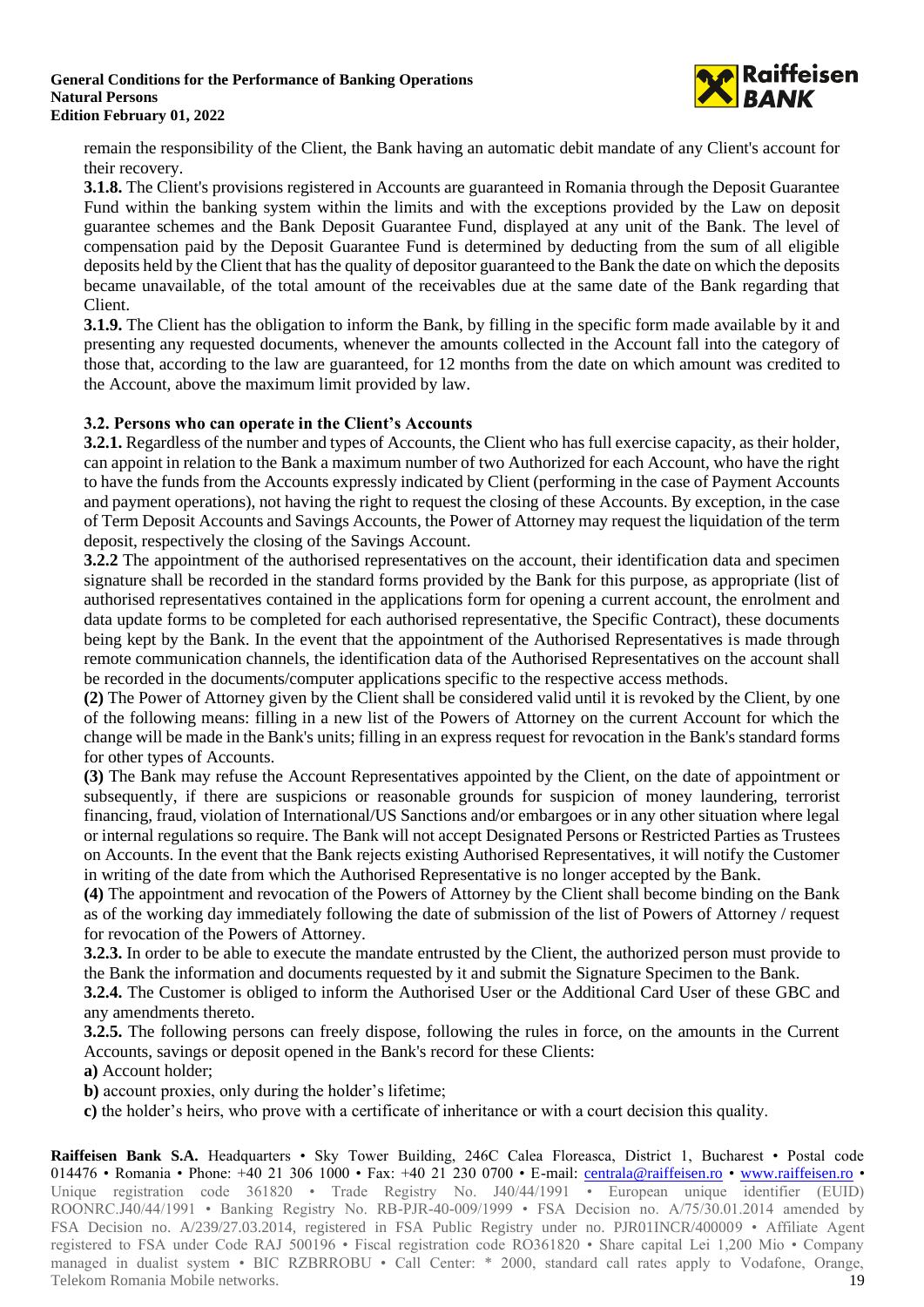

**d)** The users of the Extra Cards attached to the Account (only through these Cards), during the lifetime of the Account holder;

**e)** The legal representative of the Client, in case the Client is minor or major without exercise capacity; in this situation, in order to allow the Legal Representative to perform payment operations, he must provide the Bank with the information and documents requested by it and submit the Signature Specimen to the Bank.

### **3.3. Current Account. Savings account. Term deposit account. Credit card account.**

**3.3.1.** The Current Account is a Payment Account. The Bank may open, at the Client's request, a maximum of two Current Accounts in the same currency. Any Current Account, as offered by the Bank and requested by the Client, in accordance with the law and in accordance with the Bank's internal rules and procedures, may have attached to it Debit Cards, internet banking or mobile banking services, overdraft limits or any other payment services/instruments related to the Current Account.

**3.3.2.** The savings account and the term deposit account are deposit accounts whose characteristics are detailed in the Specific Agreements.

**3.3.3.** The credit card account is an account that is opened, operated and closed under the conditions of the specific Contract and of these GBC, which has attached one or more Cards and a credit limit made available by the Bank at the request of the holder, according to Specific contract.

### **3.4. Unauthorized overdraft, granted by the Bank**

**3.4.1.** The Bank may decide to make a payment requested by the Client or to recover taxes, commissions, expenses, interest, any other amounts due to the Bank based on specific Contracts etc., which exceed the limit of the credit balance of the Current Account, even if there is no specific Contract for an account discovery facility already concluded with the Client. Thus, the mere instruction of the Bank to process Payment Orders that exceed the credit balance of the Current Account, given directly by the Client or by mandate entrusted to the Bank or through or by a third beneficiary, has the legal value of early acceptance by the Client of a nonrevolving account overdraft facility ("unauthorized overdraft"), if the Bank decides to grant it at the time of payment order processing. The interest due by the Customer is calculated according to section 2.3.3, specifying that "n" is 30, and "N" is 360.

**3.4.2.** The amounts thus advanced by the Bank will be considered as due by the Client from the date of their advance and will be bearing interest calculated at an annual rate set by the Bank for such situations.

The Client undertakes to promptly supply the respective Account with all the amounts thus due, agreeing that any credit of the respective Account is considered to be made for the purpose of reimbursing with priority these amounts and that the respective amounts can no longer be reused by the Client.

**3.4.3.** For the purposes of establishing an enforceable title, the Bank and the Client agree that these GBC and the statement of account reflecting the amounts granted by the Bank under the conditions provided in 3.4.1. and 3.4.2. have the legal value of an overdraft credit agreement.

**3.4.4.** The bank has the right to recover the amounts owed without legal notice.

**3.4.5.** In case of non-payment by the Client of any amounts due on the basis of the specific Contract, the Bank will provide the Client, upon request, information about the amount of the amounts owed by the Client, not having the obligation to notify his existence and / or the value of these debts.

### **3.5. The right to compensation**

**3.5.1.** The Client hereby authorizes the Bank to compensate at any time any amount due to the Bank with the funds available in any Current Account, savings and/or term deposit, regardless of the currency in which they are available and/or regardless of the maturity of the deposit, without in this regard, another prior agreement of the Client will be necessary.

**3.5.2.** If the compensation of the amounts due will require the change of a certain currency into another, such a change will be made at the exchange rate in the account practiced by the Bank at that date, for this purpose the Bank being mandated for any foreign exchange operation that will be needed.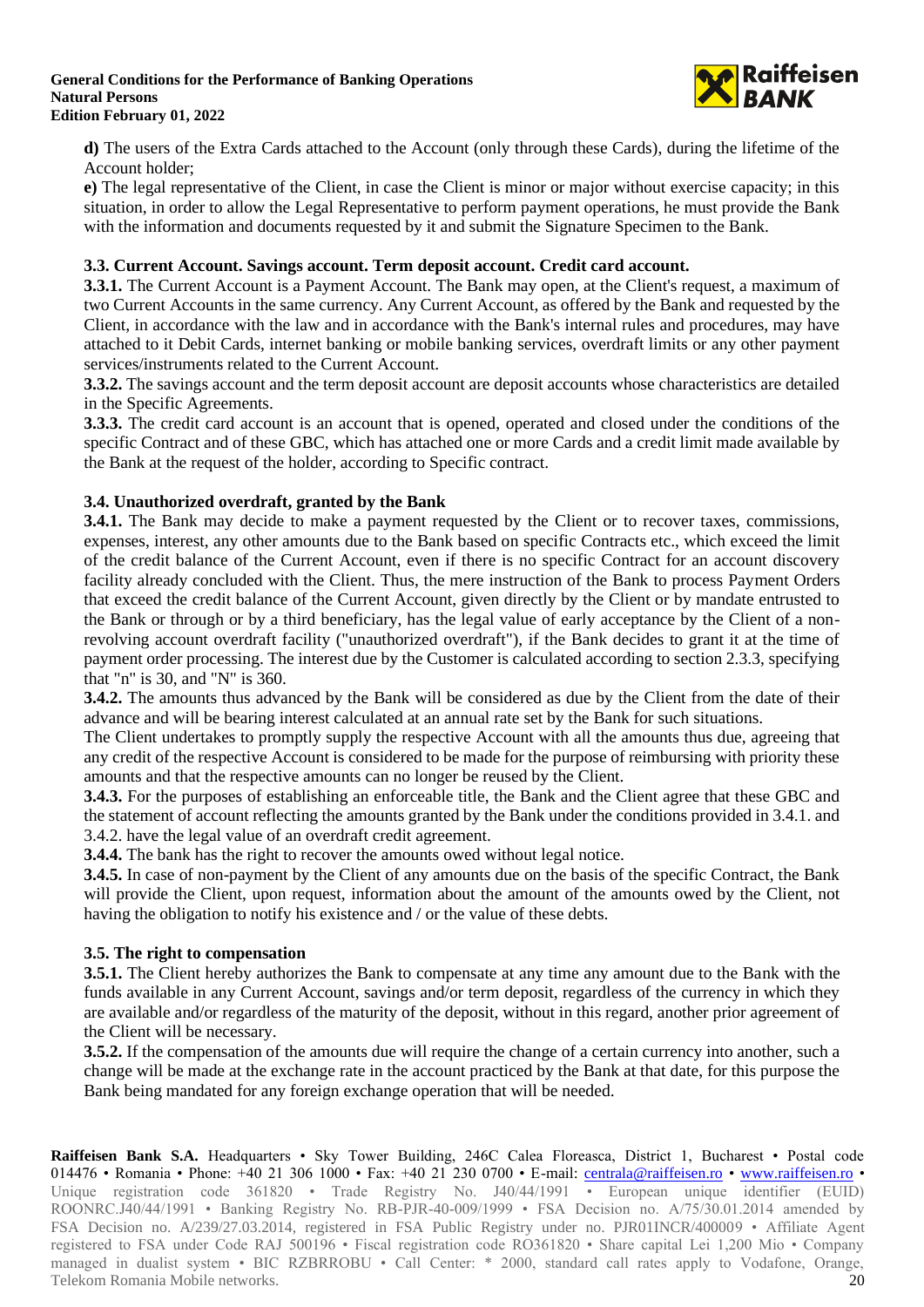

**3.5.3.** If the Client's Accounts are not sufficiently available to cover any amounts due to the Bank, the Bank is authorized to debit any of the Client's Accounts, even if this would generate an unauthorized account under the conditions of section 3.4. "Unauthorised overdraft granted by the Bank.

**3.5.2.** The Client will be notified by the Bank after the clearing through the account statement.

## **3.6. Termination of the current account**

**3.6.1.** The client will be able to unilaterally terminate the Current Account, anytime during the course of the specific Contract, submitting according to the rules in the "Notifications" section a written request, to any of the units of the Bank, without having to justify such a decision. The deposit accounts are denounced under the conditions of the Specific Agreement. As a rule, the current account can be closed only if at the date of the closing request there are no products and/or services offered by the Bank that require the continued maintenance of the current account, in which case the Client can resume the request to close the account only after the termination/modification, as the case may be, of the legal relationships related to the banking products/services in progress. The closing of the Account will be made on the date of the request; by exception, the closing of the Current Account with an attached debit card (main and/or additional card) will be made after 30 calendar days from the date on which the holder asked the Bank in writing to terminate the current Account contract, if there are recorded settlement transactions, using the form made available by the Bank for this purpose. If during this period new Card Transactions were to be settled, the 30-day deadline will be extended until all Card transactions registered on the Account.

**3.6.2.**The Bank may unilaterally terminate the legal relationship of the Current Account/Savings Account/Internet services/mobile banking/payment instruments attached to the Account at any time during the term of the Specific Agreement without having to justify such decision, with a written notice of two calendar months sent in accordance with the rules set out in Section 8.2 "Notices".

**3.6.3** The Bank shall be entitled to terminate the Current Account Agreement and/or the Specific Agreement relating to the services attached to the Account by operation of law, without notice and without the intervention of the courts, in any of the following cases:

**a)** the Client does not comply with the legal provisions in force, the Bank's working rules or the Account's operating conditions;

**b)** the Client is suspected of direct or indirect involvement in carrying out operations that violate legal provisions on the prevention and combating of money laundering and terrorist financing, such as but not limited to the case where the Customer becomes a Designated Person or Restricted Party or falls under International/US Sanctions or Embargoes imposed by the European Union/United States of America/any other states or international institutions/organizations or their agents, whether the Customer is directly or indirectly concerned by such International Sanctions/Embargoes;

**c)** There are suspicions or reasonable grounds for suspicion of fraud/money laundering/terrorist financing/violation of International Sanctions/US Sanctions or where requests for return of funds have been received for the Client's Accounts from the ordering/correspondent banks on the grounds of of suspicion of fraud / money laundering / terrorist financing / violation of International/US Sanctions or information on suspicions of fraud / money laundering / terrorist financing / violation of International/US Sanctions on the Client's Accounts from Romanian or foreign authorities, from banks in Romania or abroad;

**d)** the Client has provided the Bank with insufficient/unreliable information and/or documents or refuses to provide the Bank with the information and/or documents and/or agreements necessary for the Bank to fulfil its contractual and/or legal obligations (including for the purpose of applying FATCA and/or CRS requirements); **e)** The Account balance no longer covers the costs related to the execution of the specific Current Account Contract;

**f)** in the case of "dormant" Accounts covered in section 3.7;

**3.6.4** In the cases provided in art. 3.6.3 letters a), b), c), d), f) above, the Bank will notify the Client of the measure taken, within no more than 3 working days from the taking of this decision, according to the rules of section 8.2. "Notifications". In the cases provided in art. 3.6.3 letters e) the closure of the Account is made without notification.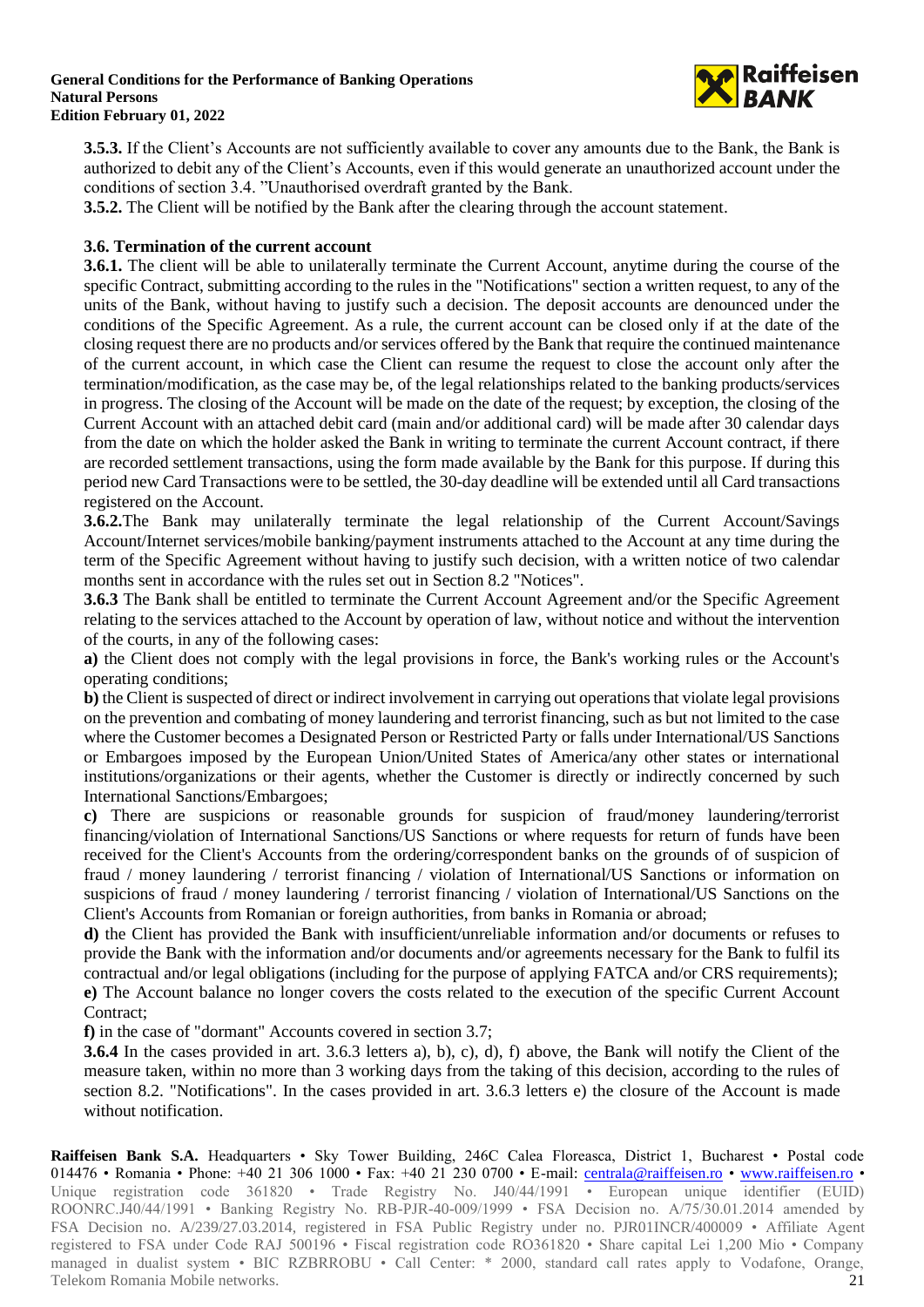

**3.6.5.** In all the cases in which the initiative of closing the account belongs to the Bank, as of the closing date of the account, the Bank will cease crediting the account with interest, and the amount which would represent the credit balance of the Account on that date would be made available to the Client into non – interest- bearing accounts. The Client owes the standard fees/commissions related to the payment operation of the sums of money, as provided for in Fees and Commissions into force upon carrying out the operation. The Bank will not be liable under any circumstance for potential direct or indirect damages that the Client might incur as a result of the closing of his/her accounts, according to the afore mentioned.

## **3.7 Special provisions applicable to "dormant" accounts**

**3.7.1** If during a period of time, determined by the Bank and made known to the Customer by posting at the Bank's units and on the Bank's website, no request by the Customer to change the Account has been registered and approved for the Current Account or Savings Account, or if no debit or credit transaction has been made to the Account by the Customer, third parties or the Bank, the Account shall become "dormant".

The time period set by the Bank for a Current Account to become "dormant" is general and applies to all Current **Accounts** 

In this case, the Bank will continue to charge fees and commissions to the respective accounts as long as there is a credit balance. The Bank will also continue to calculate the credit/debit interest according to the characteristics of each Account as long as there is a credit/debit balance.

**3.7.2** By way of exception to the provisions of art. 3.6.4 above, the Bank may at any time decide to close the Account declared "dormant" with zero balance or debtor, without the Client's prior or subsequent notification.

**3.7.3** Following the approval of a request to modify an account or after processing a debit or credit transaction on the "dormant" Account, it will be reactivated automatically by the Bank; After approving the request to modify the Account/carrying out the transaction, the Account will remain in an "active" state and may become "dormant" under the conditions mentioned in this section.

**3.7.4** The Bank shall not notify the Customer of the Account going into "dormant" status.

Debit or credit operations carried out by the Bank, representing exclusively the payment of interest by the Bank and the payment of commissions/fees related to the Account, are not considered as Account movements.

## **3.8 Account blocking.**

**3.8.1.** The Bank is entitled to block the Client's Current Accounts, Deposit Accounts and Savings Accounts in the following situations**: (i)** in applying clause 2.2.6; **(ii)** in the case of Customers who are in the hypothesis regulated in clause 3.6.3 letters a), b), c) and d); **(iii)** in the case regulated in clause 4.9.8; **(iv)** in any other cases provided by law and/or in the Specific Agreements;

**3.8.2 (1)** During the blocking of the Current Account**: (i)** the credit interest will be calculated and recorded or, as the case may be debited; **(ii)** the administration fee for the Account provided for in the specific Contract will be charged; **(iii)** any Payment Operations completed by crediting the Current Account will be recorded; **(iv)** The Bank will not execute the payment orders that have the effect of debiting the Current Account;

**(2)** In the event that the Current Account is blocked pursuant to paragraph 3.8.1 above, the Bank may also block any payment instrument/service giving access to the said Account.

**3.8.3** During the blocking of the Deposit Accounts and Savings Accounts: (i) the Client will not be able to carry out operations of partial or total withdrawal of the funds; (ii) the other contractual provisions shall be applied under the conditions provided in the Specific Agreements.

### **3.9 Provisions regarding interest, taxes and commissions related to the current account**

**3.9.1.** The credit interest is calculated according to section 2.3.3., specifying that "n" is the actual number of days for which the interest is calculated and "N" is 365/366. The credit interest is calculated daily for the balance existing at the end of the banking day. Interest is calculated for the calendar month and year and will be credited monthly, capitalizing on the account. Interest credit is only made after deducting the interest income tax according to the legal provisions in force.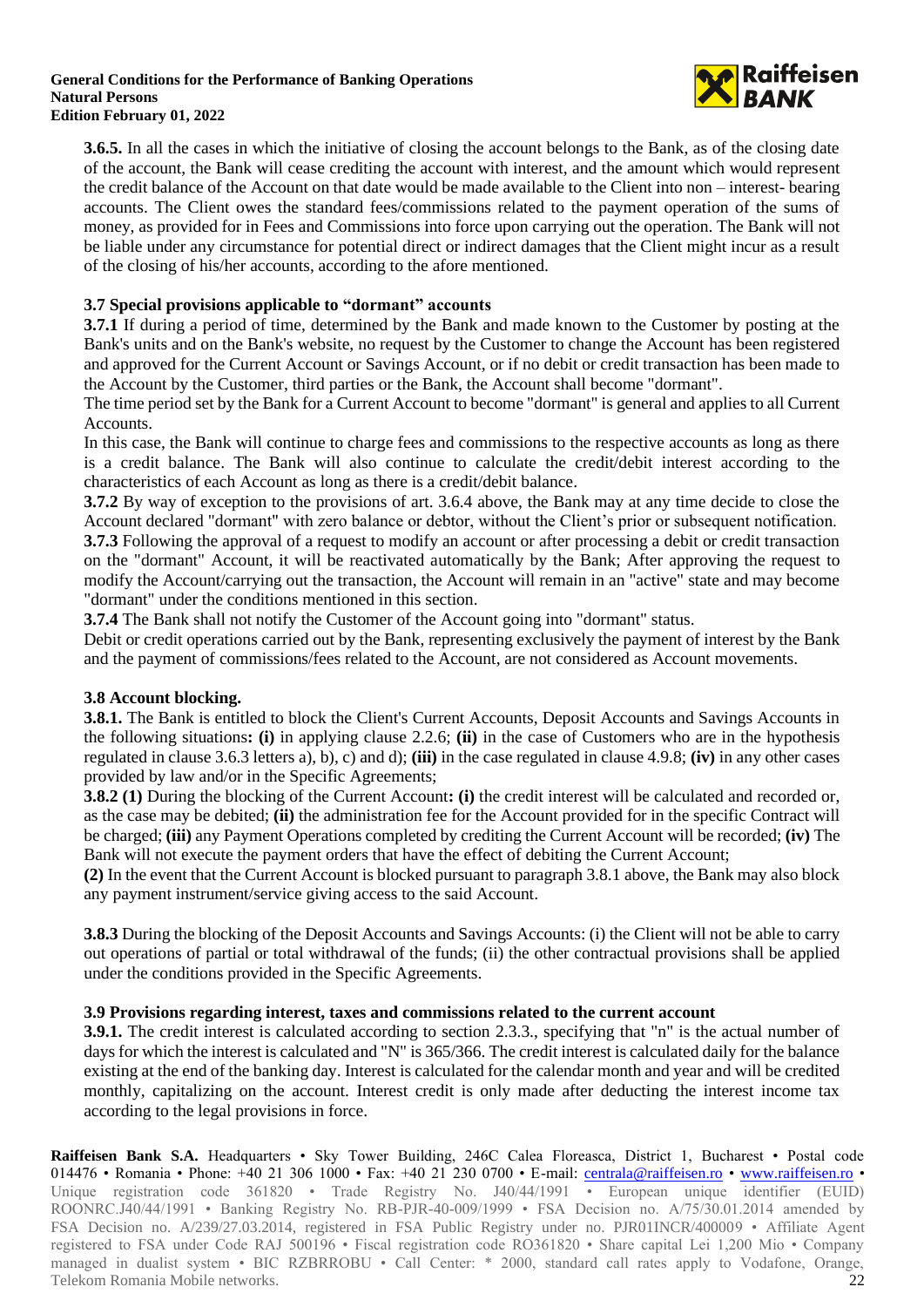

**3.9.2** The administration fee of the current account is due monthly on the last working day of the month, for the month during which it is due to pay it, in the absence of a contrary provision in the request for opening an account.

The administration fee of the Current Account is charged pro-rata both in the month of opening and in the month of closing of the Current Account, in proportion to the period when the Account was opened.

**3.9.3** The fee for the account statement transmitted by post is due monthly on the first business day of the month following that for which the statement is generated. The Bank reserves the right to suspend the sending of the account statement by post after three consecutive months of non-payment of the tax.

**3.9.4** The Bank is authorized by the Client to debit the Current Account, at the maturity of any tax/commission related to it, with the amount necessary to pay. Partial payments are also accepted. If there is not enough available in the current account for the total payment obligation to be canceled, the provisions of art. 3.4 regarding the discovery of unauthorized account granted by the Bank and art. 3.5 regarding the right of compensation in these GBC.

## **3.10 Prescription term**

In all cases where an Account is closed, the term within which the Client will be able to request the refund of the amounts that represented the credit balance of the respective Account at the date of its closing, is the legal limitation period that begins to run from the date on which the notification of closure of the Account it is considered received by the Client according to section 8.2. "Notifications". If the law does not provide for a specific notification method, it will be done according to the provisions of section 8.2. "Notifications". During this period, the amounts recorded in the balances of the closed accounts will be kept by the Bank at the disposal of the Client, in interest-bearing accounts.

# **4. PROVISIONS REGARDING PAYMENT OPERATIONS**

In case of conflict between the provisions of this chapter and those of the Specific Contracts regarding the payment operations and the Payment Accounts, the rule stipulated in point 1.2.1 applies. By way of exception, the provisions of this chapter modify and/or duly complete, where appropriate, the Specific Agreements regarding the payment operations and the Payment Accounts concluded before 15.12.2009.

Clients who opened an Account accessible online have the possibility to initiate payments, to obtain information about this account or to obtain any information regarding the availability of funds through third party service providers, being able to use the security elements provided by the Bank for this purpose. Aspects related to the use of the services offered by third-party payment service providers are regulated in the specific contract for Raiffeisen Online/Smart Mobile services.

### **4.1 Account unique identification code**

**4.1.1.** In order for the Bank to execute a Payment Order in relation to a Payment Account, the Customer shall provide the Bank with:

**a)** the IBAN code of the Payment Beneficiary's Account (or the BBAN - basic bank account number - for countries that have not joined the IBAN); for payments ordered to beneficiaries whose service providers are established outside the European Union next to the IBAN/BBAN code of the Payment Beneficiary's Account, the Client will provide the Bank and the name and surname of the payment beneficiary;

**b)** for foreign currency payment transactions, except for payments in Euros made within the EU/EEA when the beneficiary account is identified through IBAN, additionally to the information from letter a) above, the name and address of the payment service provider of the payment beneficiary or the BIC/SWIFT (Business Identifier Code) code of this provider must be provided; if the Client provides to the Bank both the name of the payment service provider of the payment beneficiary and the BIC/SWIFT (Business Identifier Code) code, when applicable, of this provider, the Bank will use only the BIC/SWIFT (Business Identifier Code) in order to send the payment to the provider. The Client understands and accepts that in order to execute a payment order in connection with a Payment Account, ordered by it, the Bank will communicate to the beneficiary's bank, the IBAN code of the paying account, the Client's name and surname and his/her address/residence address in track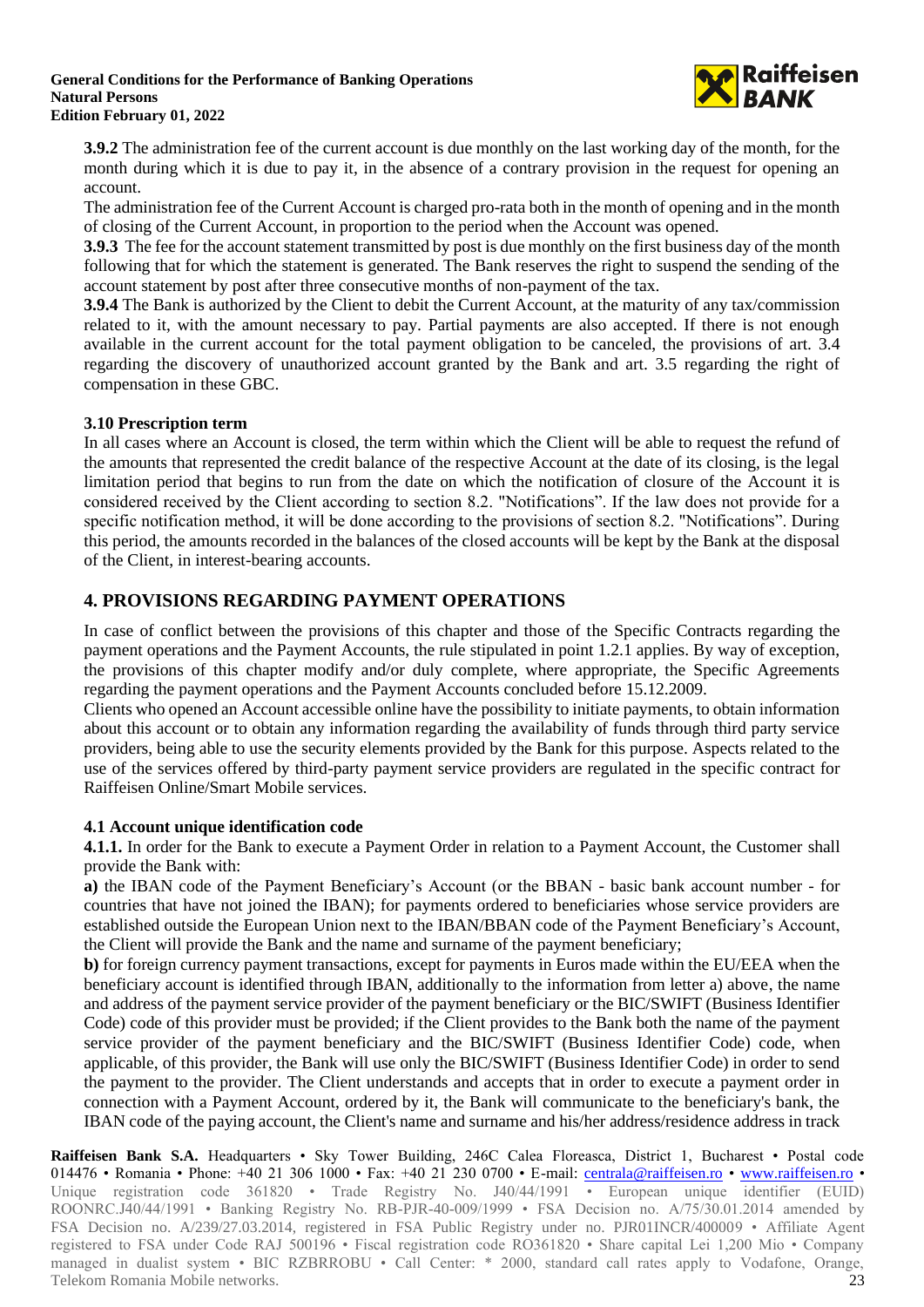

recorded in the Bank's database and validated on a documentary basis, by including them in the information accompanying the transfers of funds.

**4.1.2.** The Bank has in no case the obligation to verify the name of the Account holder indicated as beneficiary by the Client in the payment order and also his Account number, making the payment in the account indicated in the payment instruction.

**4.1.3.** In order to process the payment instructions, upon taking over the IBAN codes transmitted by Clients in the Bank's information systems or taking the IBAN codes represented on paper in the internal systems, the Bank has the obligation to validate the IBAN codes of all the Accounts mentioned in the payment instructions they process, using the validation method imposed by the legal regulation in force. In addition, the Bank will validate the BIC codes of the beneficiaries' service providers when the BIC codes are required, mentioned in the payment instructions sent by the Bank's Customers, using the validation method required by the legal regulation in force, as well as the concordance between the IBAN code that identifies the payment beneficiary and the BIC code of the payment service provider of the beneficiary indicated on the payment order, when the BIC code is required, verifying the location of both codes (IBAN and BIC) in the same country and/or at the same payment service provider.

**4.1.4.** In order to credit the Paying Account of a beneficiary Client, the Bank will verify:

**a)** the existence of the information regarding the payer, within the payment details as they were communicated by the provider or the payment services (the name of the payer and the unique identification code of the payment account of the payer and, in addition, the following additional information: the payer's address or the document number official payer personnel or payer identification number or date and place of payer birth, all such additional information only if either the payer's payment service provider or the intermediary payment service provider, if applicable, is established outside space of the European Union)

**b)** the existence and accuracy of the information regarding the Beneficiary Client (the unique identification code of the beneficiary's payment account and, in addition, the beneficiary's name for either the payment service provider of the payer or the intermediary payment service provider, if applicable, is established outside the EU/EEA area).

**4.1.5 (1)** In the case of Payment Orders, in foreign currency, transmitted to a Payee Customer's Payment Account, received by the Bank from another payment service provider located outside the European Union/European Economic Area, the Bank may perform additional checks in accordance with its legal provisions/internal procedures (such as, but not limited to: correspondence between the name of the Payee Account holder and the Account number indicated in the Payment Order, existence of the payer's complete address - country, city, street, number), in order to process the Payment Order correctly.

**(2)** In order to carry out the checks referred to in the previous paragraph, the Bank may request additional information from the ordering/correspondent bank. If the Bank does not receive the requested information or receives incomplete information or if it contains discrepancies with the information held by the Bank on the Payee Customer, the Bank shall not process the Payment Order.

## **4.2 Authorise payment orders**

**4.2.1. (1)** The Bank shall provide the following channels to Customers for initiating Payment Orders:

**a)** internet banking, and mobile banking services, according to the specific Contract;

**b**) terminals (ATMs/MFMs) for Payment Transactions initiated/authorized through the Card;

**c)** other channels/applications for making payments on the basis of Specific Contracts concluded with the Client. **(2)** In any of the following situations: (i) the non-functioning of internet banking, and mobile banking services for periods longer than three hours; (ii) in the situation where the internet banking, and mobile banking services are blocked at the Bank's initiative, without also blocking the accounts; (iii) in the situation where the Customers request the performance of currency exchange operations on the account at a negotiated exchange rate; (iv) in the situation where the Customer's accounts are seized; (v) in other situations where the Customer invokes the impossibility of using the channels mentioned in lit. a) - c) deemed justified by the Bank, the Clients may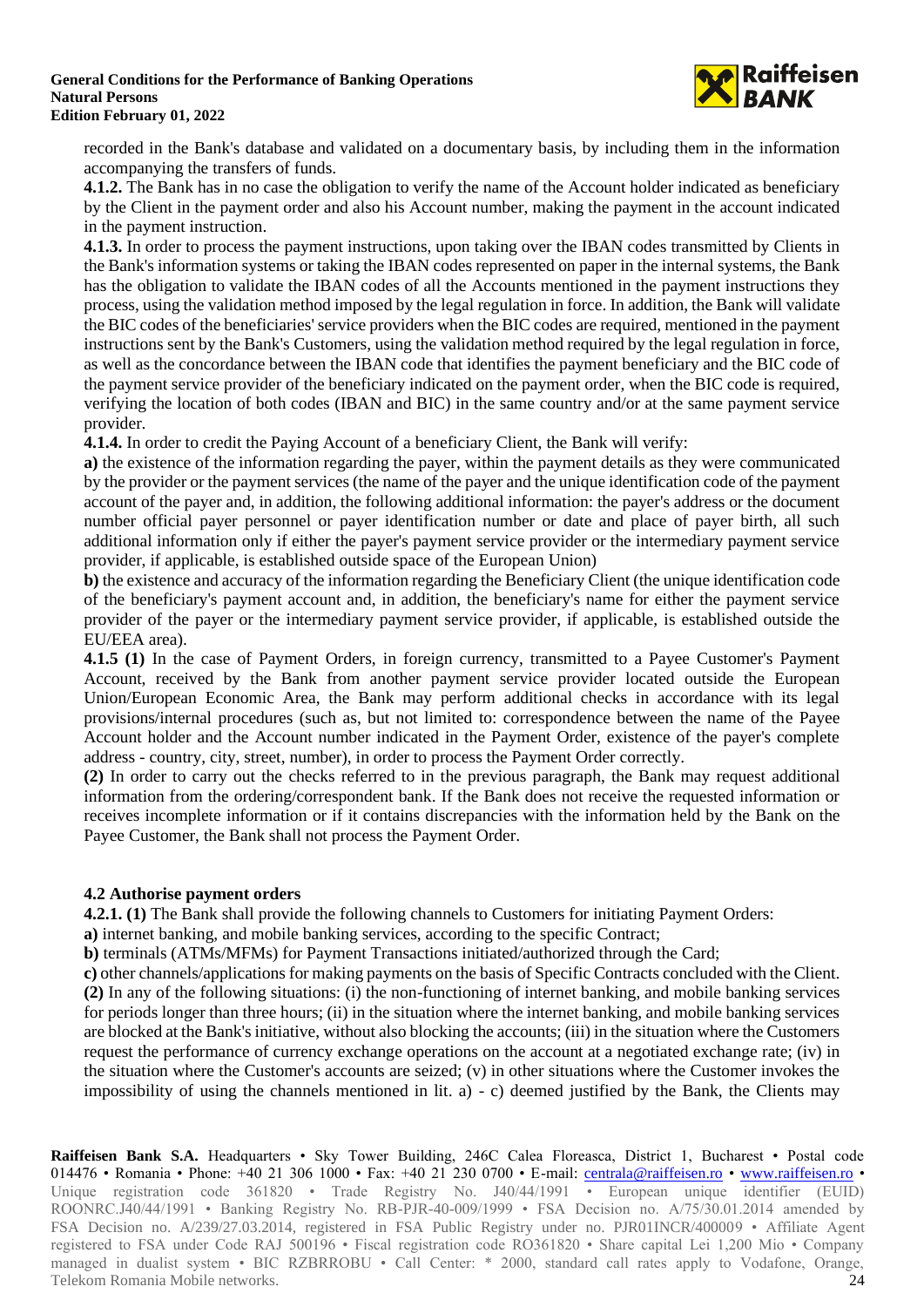

initiate, by way of exception, Payment Orders (including foreign exchange) on paper in the Account, in any of the Bank's units.

**(3)** The Bank accepts only editable payment order forms with bar code for transactions in lei and editable payment order for payment transactions in foreign currency and external payments in lei, being necessary to download the forms accepted by the Bank from the website [www.raiffeisen.ro,](http://www.raiffeisen.ro/) to fill them in electronically, to sign them by hand and to present them in original, on paper, in the banking units.

**(4)** The Bank has the right, but not the obligation, to refuse the execution of payment orders/currency exchanges to the Account, initiated on paper, in situations other than those mentioned in paragraph. (2). (i)  $-$  (v) and may not be held liable for such refusal; the Bank may also not be held liable if it accepts the execution of paperbased Payment Orders/currency exchanges in the Account in situations other than those mentioned in para. (2) item. (i) to (v) of this Article.

**(5)** The Bank may also provide the Client with other channels for the transmission of payment orders, to the extent it has expressly agreed with the Client under a Specific Agreement.

**4.2.2** A payment operation is considered authorized only if the Paying Client has expressed its personal consent or through legal representative, as the case may be, through the authorized person, for the execution of the payment operation in one of the modalities listed below and which will be supplemented, if necessary, with the regulations of the Specific Agreement:

**a)** in writing, on paper, by applying the signature of the Client/Proxy on the payment form/on the Specific Agreement, in accordance with the signature specimen deposited with the Bank.

**b)** by affixing the qualified electronic Signature on the payment order in electronic format under the terms and conditions agreed upon under the specific Agreement related to such a payment instrument;

**c)** by telephone, under the conditions of the Specific Agreement, after completing the special procedure for identifying the Client.

**d)** by using the security elements (such as PIN, passwords, authentication code, etc.) according to the Specific Agreement.

**e)** by communicating the identification data of the Cards requested by the beneficiaries of the payment services and possibly, of some security elements, in the terms and conditions agreed with them.

**4.2.3.** The Client accepts that the Bank may perform Payment Operations from its Accounts without its express consent or agreement, to pay the amounts established by final or arbitrary judgments and/or other enforceable titles provided by law, irrespective of the state budget, budgets. local or any third party, to correct the errors found when checking the transactions in the Account, as well as to retain the commissions/other amounts owed/due to the Bank for the operations performed/in connection with them, the interest and the outstanding and/or outstanding credit rates or in any other cases provided by law, these payment operations being considered authorized by the Client, within the meaning of the previous article.

## **4.3. Execute payment orders**

**4.3.1.** The Bank will execute the payment orders received from the Client only if the following conditions are met:

**a)** the payment order is submitted by the Paying Customer, if applicable by the Payee Customer, on the standard forms issued by the Bank - payment orders with barcode or required by law, or through the electronic channels offered by the Bank, is completed with all mandatory elements, is legible and authorised or signed by the Customer/Authorised Representative in full accordance with the Specimen Signatures held by the Bank (in the case of payment orders with barcode issued on paper);

**b)** depending on the type of payment instrument used to transmit the payment order, the Client initiating the payment operation provides all the information requested by the Bank according to the specific Contract and/or through the payment forms accepted by the Bank.

**c)** In the case of bar code payment orders, the information transposed from the bar code of the payment order corresponds to the information entered on the payment form; in case of inconsistencies, the information on the form will prevail;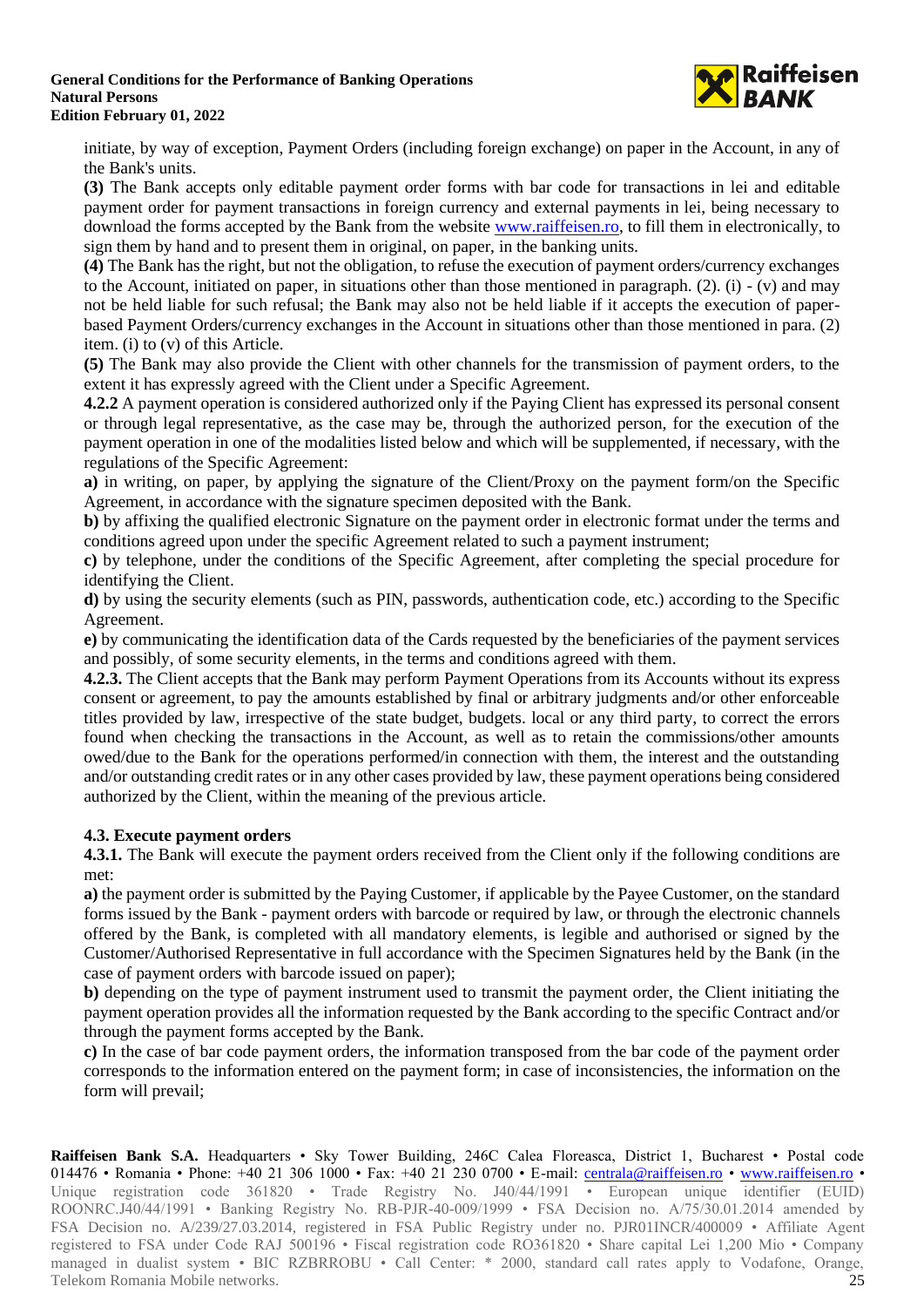

**d)** The funds available in the Payment Account are sufficient to allow both the respective payment and the payment of commissions due to the Bank for the services provided, except for the offline electronic payments, in case you cannot query the balance of the Payment Account at the time of payment by the Customer ;

**e)** The ordered payment orders do not contravene the applicable legal regulations (for example: in the ordered payment operations are not involved goods, persons and territories in relation to which are disposed, according to the law, international sanctions for blocking funds, currency regulation etc.)

**f)** The paying Customer or the beneficiary of the payment is not registered in a list of persons subject to a ban on the use of bank accounts/making of payments/international bonds/US freezing of funds/other related legal measures taken for the purpose of preventing and combating money laundering, terrorist financing and/or the Bank has no suspicion or there are no reasonable grounds for suspicion of fraud/money laundering/terrorist financing/non-compliance with International/US Sanctions in relation to the Payment Transaction, so as to consider that the refusal to execute the Payment Transaction is necessary for the prevention of possible fraud, breaches of law, etc. ;

**g)** the payment identification codes mentioned in art. 4.1 are validated by the Bank, according to the provisions of art. 4.1.3

**h)** the cas available in the Payment Account necessary for the execution of the payment order is not affected by a measure of unavailability of the account/blocking of the funds taken by the Bank based on some legal provisions or the conventions existing between the parties, under an enforceable title or disposed of by an organ having such competences, representing, but not limited to: confiscation, insurance confiscation, forced execution, seizure, distraint, the establishment of mandatory international sanctions in national law, the application of a sanction by the Bank.

**i)** there are no reasonable reasons for the Bank to doubt the authenticity of the Payment Order regarding the source, content, signature, consent, etc.

**j)** The Customer complies with the requirements of point 4.3.8

**k)** The Bank has not received transaction restrictions on the Client's accounts from Correspondent Banks and/or requests for return of funds from Ordering / Correspondent Banks on the grounds of suspected fraud, money laundering, terrorist financing or non-compliance with International / US Sanctions;

**l)** in the case of transactions related to Virtual Coins, the Bank shall receive from the Client the requested supporting documents regarding the source of funds invested in Virtual Coins;

**m)** transactions are not carried out with providers of exchange services between Virtual Currencies and fiat currencies and/or Digital Wallet Providers that are unauthorised/unregistered or from countries designated by the European Union as high-risk third countries and/or non-cooperative jurisdictions for tax purposes;

**n)** The Customer does not conduct transactions with payment service providers from countries designated by the European Union as high-risk third countries and/or non-cooperative jurisdictions for tax purposes;

**o)** the payment transaction initiated by the Customer has not been restricted/limited by the Bank in application of the measures set out in points 3.1.4 (ii) and (iii).

**4.3.2.** The Bank is entitled not to carry out any transaction which presents a risk of legalizing the revenues from the financing of terrorism or which raises suspicions regarding the incidence of national and international sanctions on the financing of terrorism, or if it considers that it does not comply with the legal regulations in this area. The Bank may refuse the instructions of the Client to transfer funds to financial institutions/individuals/legal entities in countries suspected of supporting terrorist actions or subject to International Sanctions/Embargoes, classified by national/international authorities or international institutions/organizations or to financial institutions outside such territories, whose parent company is registered in a country on such a list. The list of these countries can be consulted on the Bank's website[, www.raiffeisen.ro.](http://www.raiffeisen.ro/) **4.3.3** If several payment instructions are ordered by the Client, whose total amount exceeds the credit balance of the Payment Account or the maximum amount of any type of overdraft granted to the Customer, the Bank will execute the payment operations within the limit of the available balance and in the order processing of instructions for internal processing systems.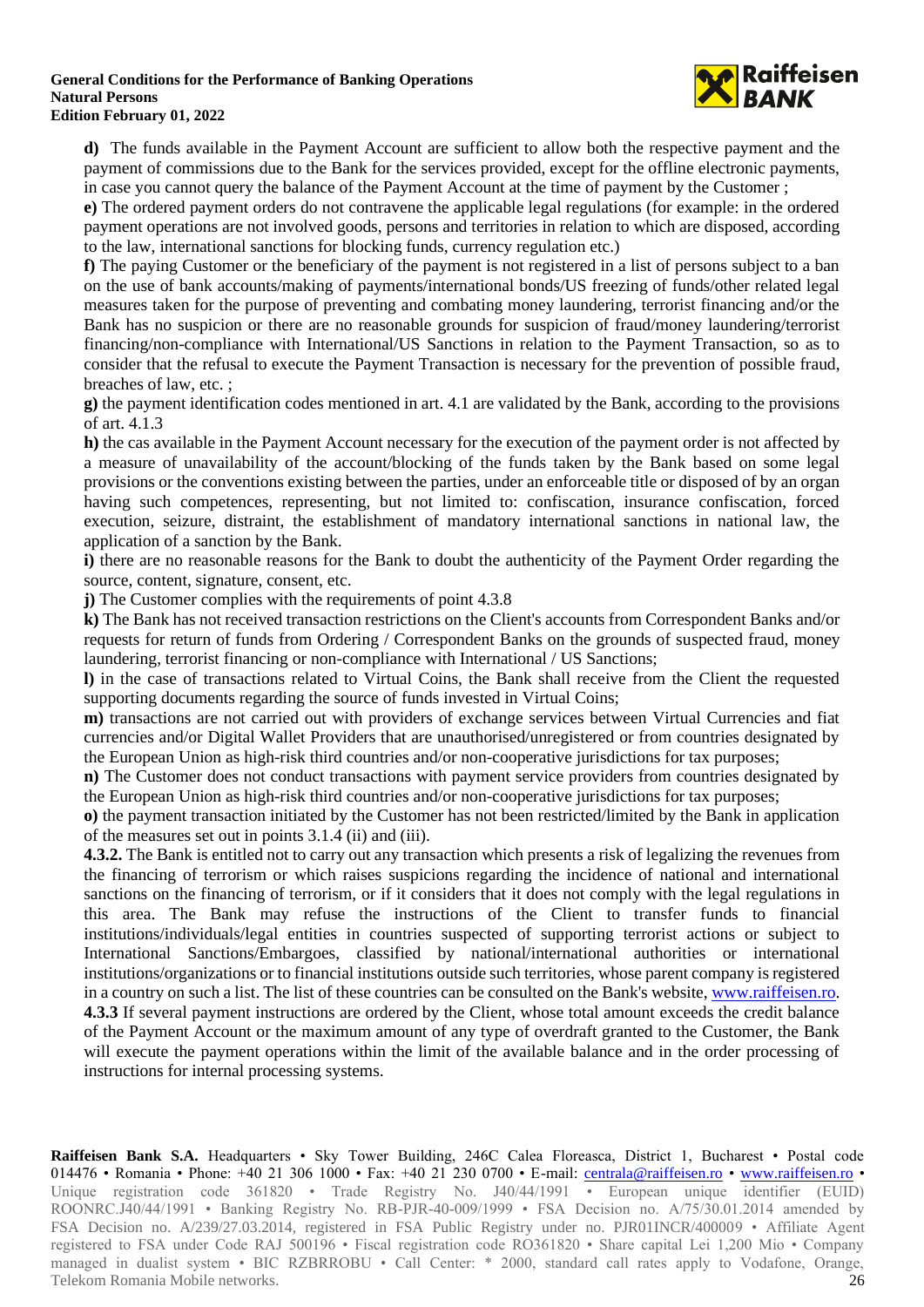

**4.3.4.** The client assumes the obligation to keep in the Payment Account the availability necessary to execute the payment order until the expiry of the execution term indicated by the Bank for the ordered payment operation.

**4.3.5.** The trading limits imposed by the Bank for the use of a certain payment instrument, if any, are those established in the Specific Agreement.

**4.3.6.** Cash transactions (deposits or withdrawals) may only be carried out at ATM/MFM terminals by Customers holding a Card and shall be recorded and executed by the Bank in accordance with the legal provisions applicable to payment services and the contractual provisions agreed by the parties.

**4.3.7.** Information on the limits of cash deposits and withdrawals, in lei or in available currencies, which can be made at the Bank's ATMs/MFMs, is available on the Bank's website [www.raiffeisen.ro,](http://www.raiffeisen.ro/) in the section "In your support". The Customer may request an increase of the cash withdrawal limit in lei or in foreign currency according to the information that the Bank provides in the same section of the website.

**4.3.8.** In executing payment instructions, the Bank shall act in good faith and exercise reasonable diligence, determined in accordance with the standards, banking practices, national and international customs, uniform rules and any applicable national and international regulations, which shall duly supplement these GBC and shall together govern the legal relationships to which they apply;

For the payment transactions initiated, regardless of the method of their transmission, the Customer is obliged to submit to the Bank, at its request, supporting documents in accordance with the requirements of the legislation in force.

The Bank shall carry out additional checks if it has reasonable suspicions or reasonable grounds for suspicion regarding fraud, money laundering, terrorist financing, violation of International/US Sanctions or such suspicions have been communicated to the Bank by other banks or authorities. Amounts related to suspicious transactions will be frozen until the verification is completed and the execution periods will be extended accordingly.

**4.3.9.** The Bank shall be entitled to use communications, settlement or payment systems or the services of a third party to execute the Payment Operations ordered in the Payment Accounts.

**4.3.10.** The Bank will not be liable to the Client for any delay or deficiency of a third party (including, without limitation, intermediary banks, agents, notaries public, court executors, etc.) in fulfilling its duties in relation to the Bank, even if the delay or deficiency does not occur in abnormal and unforeseen circumstances, outside the control of the person invoking them and whose consequences could not have been avoided in spite of all due diligence in this regard or if the third party is obliged to comply with other legislative provisions.

**4.3.11.** In the case of the amounts in the currency transferred to the Paying Account of a Beneficiary Client if the Beneficiary Account mentioned in the Payment Order is opened in another currency The Bank will execute the payment operation by crediting the Beneficiary Account with the currency equivalent of this Account of the transferred amount, calculated at the Course exchange rate of the Cross-currency Bank from the moment of crediting the Account.

**4.3.12.** In the case of the amounts in the currency transferred from the Payment Account of a Paying Client, if the Paying Account mentioned in the payment order is opened in another currency, execute the payment operation by debiting the Paying Account with the currency equivalent of this Account of the transferred amount, calculated at the Bank's Exchange rate, as indicated by the Bank at the time of receiving the payment instruction and accepted by the Paying Client.

**4.3.13.** The Bank does not perform transfer operations of the amounts in lei from the Accounts in the currency of the Paying Client, nor any operations to collect the amounts in lei transferred to Accounts in the currency of the beneficiary Client.

**4.3.14** If the payment order through which amounts are transferred to the Paying Account of a beneficiary Client is revoked by the payer, with the acceptance of the beneficiary Client, after the Bank has credited the beneficiary Client's account, in the case in which the transferred amount was expressed in a currency other than the one of the beneficiary Account and the Bank performed the currency conversion according to the provisions of art. 4.3.12, the Bank will refund the amount that is the object of the payment order revoked, in the currency indicated in the payment order, the Paying Client bearing the eventual exchange rate differences resulting from the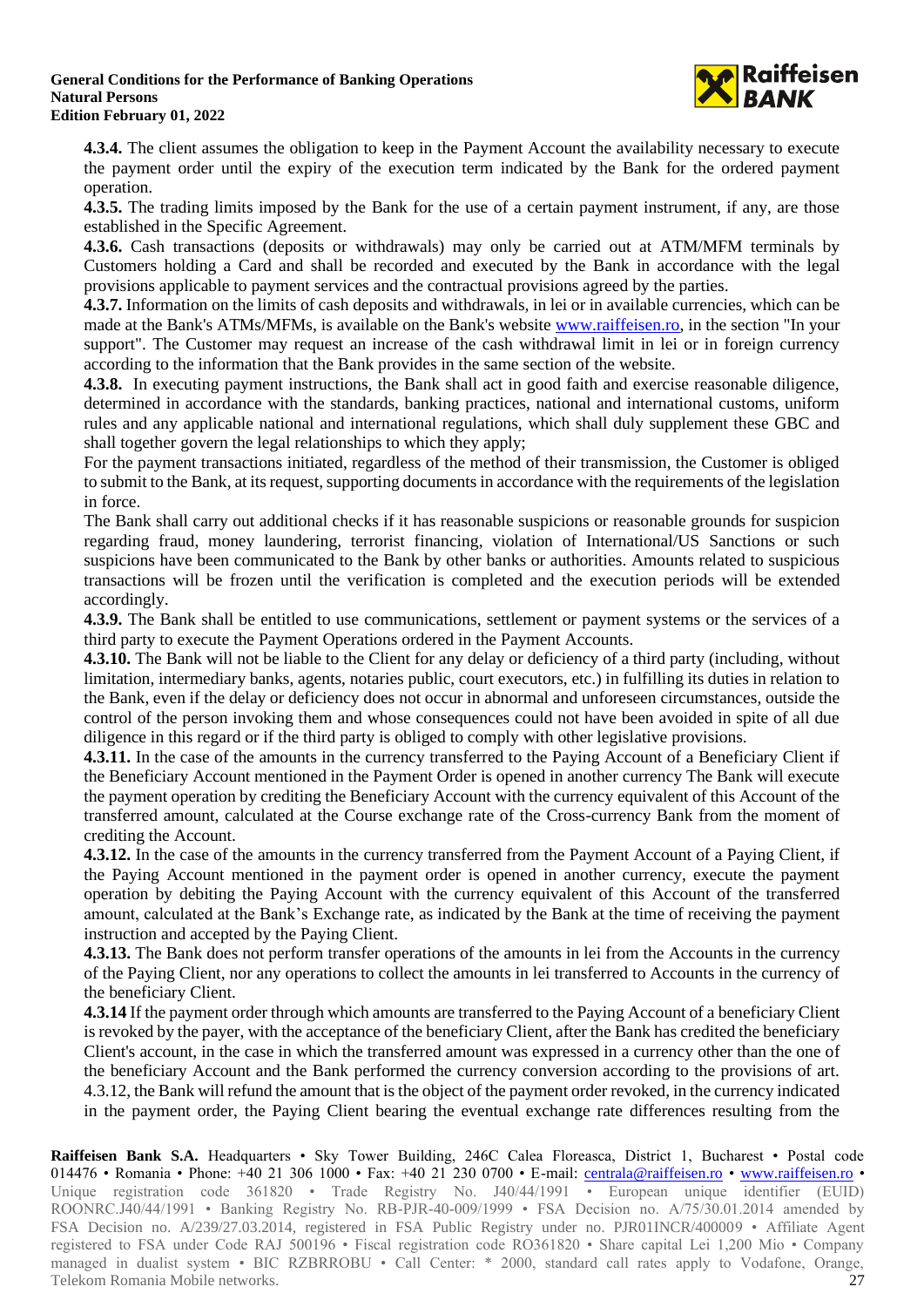

conversion made between the amount credited to the beneficiary Client's Account and the amount transferred to the payer who revoked the payment order; in this situation, the conversion will be carried out at the exchange rate of the cross-currency bank from the moment of the debit of the beneficiary client's account.

## **4.4. Terms of execution**

**4.4.1.** The Bank will execute the Payment Operations in compliance with the following terms:

**a)** for the national operations in payment in lei: at the latest until the end of the next working day after the day of receiving the Payment Order;

**b)** for payment operations denominated in Euro or other official currency of a Member State of the European Union or of the European Economic Area ("EU/EEA") outside the euro area, when the payment service provider of the beneficiary is located in a EU/EEA member state: at the latest by the end of the next working day after the day of receipt of the Payment Order;

**c)** for operations in any currency, other than EU/EEA member states, when the beneficiary's payment service provider is in an EU/EEA member state: at the latest by the end of the next business day following the day of receipt of the Payment Order;

**d)** for payment operations in any currency, when the payment service provider of the payment beneficiary is not in an EU/EEA Member State: at the latest by the end of the third working day after the day of receipt of the payment order;

The payment operations provided for in letters a), b) and c) above are considered executed on the date of the credit of the payment service provider's account of the payment beneficiary with the amount of the Payment Operation. The payment operations provided for in letter d) are considered executed by the Bank at the moment when the Bank transfers the money to the payment service provider's account of the Payee Beneficiary through the corresponding banks and/or through the external settlement systems.

**4.4.2.** In calculating these terms, the non-working days and the national legal holidays of other states, as well as the days established as non-working by the corresponding intermediary banks and/or the external settlement systems, will be taken into account, in the case of payment operations carried out through them.

**4.4.3.** The Bank has no obligation to credit a Payment Account before receiving the appropriate final payment, unless it has otherwise agreed with the Client in the Specific Agreement.

In the case of currency payment transactions, the Bank will credit the Beneficiary Client's Account as appropriate:

**(i)** for interbank operations, depending on the Time limit, as the case may be, on the day on which the Bank's account was credited or on the next business day, the operation with the Effective Date on which the Bank's account was credited shall be recorded in the Account;

**(ii)** for in-bank operations, on the day of the payment instruction execution.

**4.4.4.** Cash deposit and withdrawal transactions at ATMs/MFMs are processed by the Bank online and are recorded in the Payment Account immediately after the transaction is completed.

**4.4.5.** If the payment instructions that have as effect the credit/debit of a Payment Account are sent to the Bank on non-working days, it will be shown in the Account balance in the first working day following.

**4.4.6** At the Client's request, the Bank executes the Payment Operations before the fulfillment of the maximum execution term provided in art. 4.4.1, in which case the Customer owes to the Bank the additional tax for the emergency regime.

## **4.5 The refusal to execute payment orders**

**4.5.1 (1)** If the Bank refuses to execute a Payment Transaction (e.g. deposit/withdrawal of cash, transfer/collection of a sum of money, etc.), the refusal and the reasons for the refusal shall be communicated to the Client within the execution deadlines corresponding to the payment transaction ordered, specified in section 4.4, in the manner specific to each product/service,

**a)** at the Bank's units, at the Client's request for direct debit or scheduled payment order services;

**b)** via payment instruments (such as internet banking, mobile banking);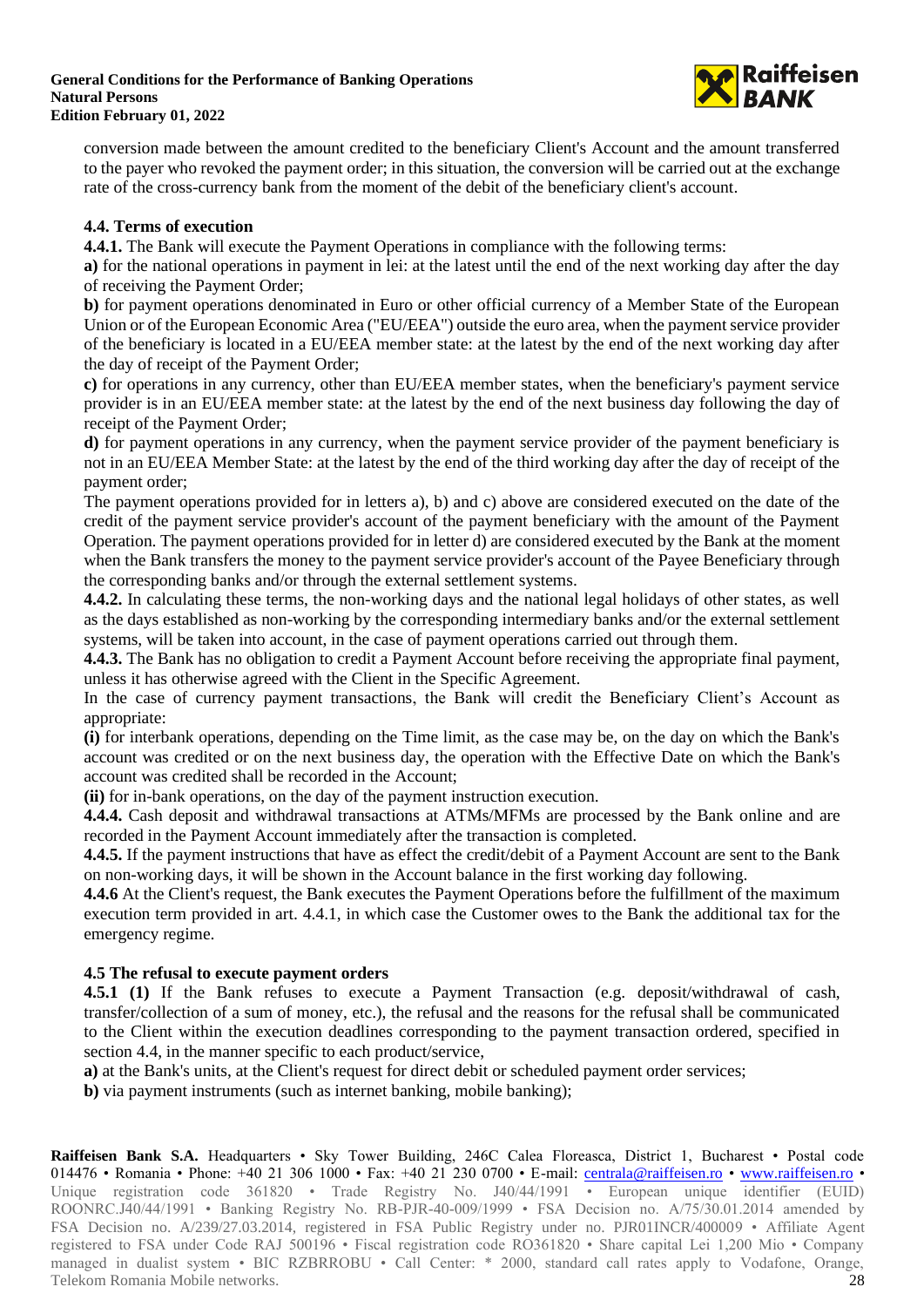# **General Conditions for the Performance of Banking Operations Natural Persons**



**Edition February 01, 2022**

**c)** by means of specific devices that make it possible to execute payment transactions ordered through payment instruments (such as ATM, MFM, EPOS, etc.);

**d)** through the operator of the phone banking service offered by the Bank.

**(2)** As an exception to the preceding paragraph, the Bank shall not inform the Customer of the refusal and/or the reasons for the refusal to execute a Payment Transaction if this is prohibited by national or international legal provisions (including but not limited to legal provisions relating to suspected fraud, money laundering/terrorist financing/violation of International/(US) Sanctions) or has been requested by competent authorities or for security and fraud prevention reasons.

## **4.6 Revoke payment orders.**

**4.6.1.** Once expressed by the Client, in the corresponding ways mentioned above, the consent is irrevocable, after the Payment Order has been received by the Bank. By exception, in the case of direct debit type services, the consent given for the execution of several Payment Operations may be withdrawn at the express request of the Customer, formulated in writing and deposited at any territorial unit of the Bank, at the end of the business day preceding the agreed day at the latest, for debiting Payment Accounts, following which any other future payment transaction will be deemed unauthorized.

**4.6.2.** The Bank will be able to accept, at the Client's request, the necessary steps to revoke the Payment Orders instructed by the Customer after the payment authorization (the Customer expressing the consent regarding the payment operation), only if the following conditions are cumulatively met:

a) The Client completes the specific form provided by the Bank for the purpose of revocation.

b) The Client pays the commission related to the requested operation.

**4.6.3.** The Bank cannot guarantee the successful revocation of a Payment Order if:

**a)** the payment instruction has already been sent to the beneficiary's bank in the case of interbank payment operations.

**b)** the amount of the transaction has already been credited to the Payee's Account in the case of interbank payment transactions; In this case, the revocation will be possible only with the agreement of the beneficiary of the payment.

**4.6.4.** Any occasional cost or injury suffered by the Bank, arising from the revocation or modification of a Payment Order, will be borne by the Client and automatically debited by the Bank from any of its Account, without completing any other formalities.

### **4.7. Provisions regarding the price, interest rate and the exchange rate. Commissioning options applicable to payments**

**4.7.1.** When the payment service provider of the payment beneficiary is located in a member state of the European Union/European Economic Area (EU/EEA), the payment operations in lei or in any currency are instructed with the SHA commissioning option.

**4.7.2** If the Paying Client expressly indicates, on his own responsibility, the OUR commissioning option, the Bank may accept to execute a payment of the nature of those of art. 4.7.1 above, instructed in a currency that does not belong to an EU/EEA Member State, the Client agreeing to bear all the costs related to the transfer of the entire amount subject to the payment instruction.

**4.7.3** The paying customer cannot use the BEN commissioning option for the Payment Operations provided in art. 4.7.1 above, as a result, if the Bank receives Payment Orders instructed with the BEN option in favor of a beneficiary whose payment service provider is in an EU/EEA Member State, it will process the payment with the Option of SHA commissioner.

**4.7.4** When the payment service provider of the Payee Beneficiary is in a state outside the EU/EEA, the Client may choose to apply any commissioning option: SHA, OUR, BEN.

**4.7.5** For the services provided, the Client owes the Bank a price in the form of taxes, commissions, expenses and/or any other costs mentioned in the specific Contract regarding the payment service.

**4.7.6** If the Client is the Beneficiary of the payment, he agrees that the Bank may collect from the transferred amount the costs due by the Client to the Bank for the execution of this Payment Operation.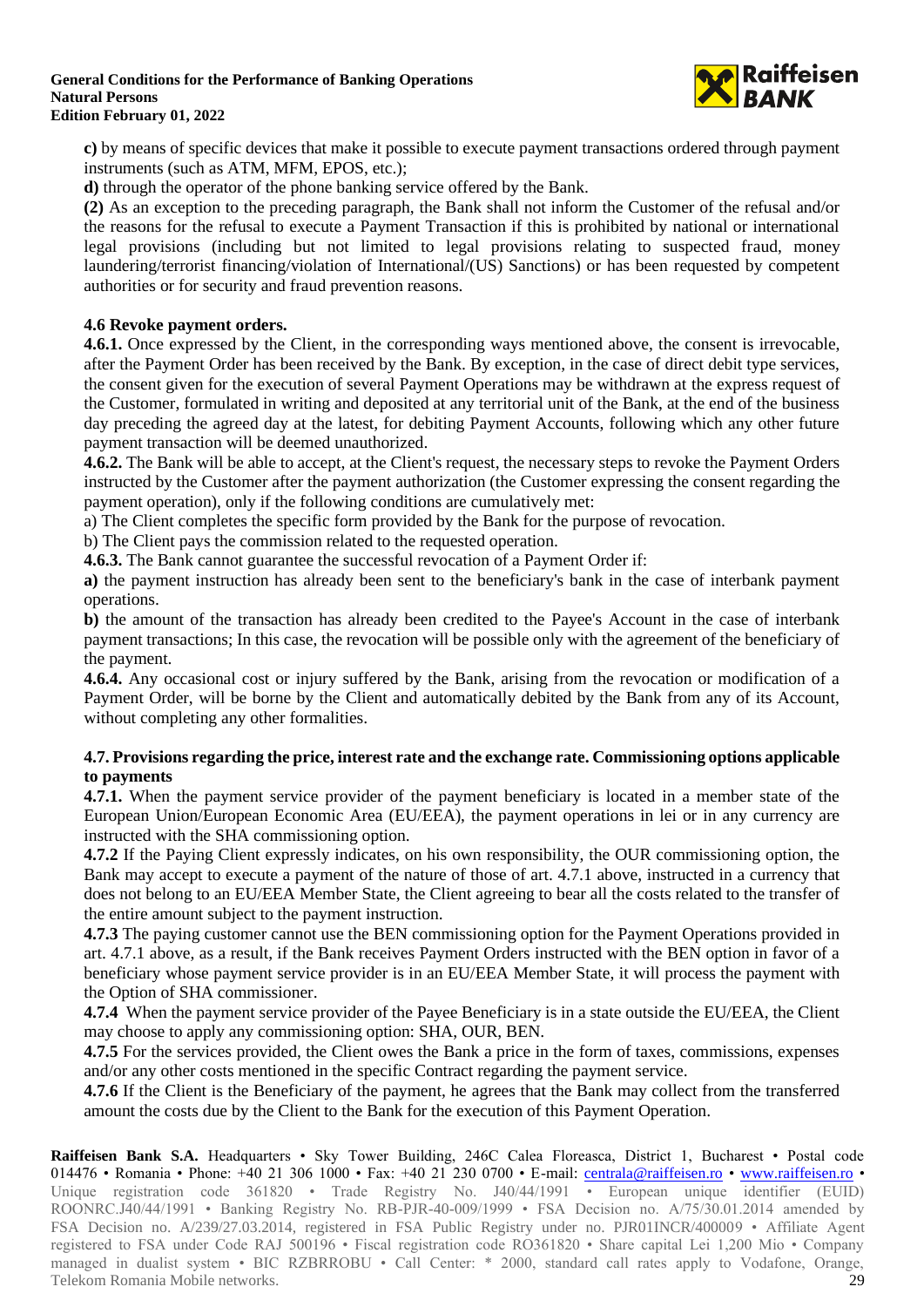

**4.7.7** For the payment operations carried out by the Card which also involves the exchange of a currency, the Reference Exchange Rate will be applied as indicated in the specific Contract regarding the payment service.

**4.7.8.** In the case of payment transactions involving a currency exchange and currency exchanges made by the Client through the Current Account, the exchange rate applied by the Bank at that time or, where applicable, the one negotiated with the Client shall be used; the exchange rate applied by the Bank shall be communicated to the Client by displaying it on the Bank's websit[e www.raiffeisen.ro,](http://www.raiffeisen.ro/) at the Bank's territorial unit headquarters, by displaying it in the specific internet banking application or through the Bank's operator, in the case of phone banking.

**4.7.9.** For the collection of commissions involving a foreign exchange, the exchange rate of the Bank valid at the date of commissioning will be applied, unless otherwise agreed in the Specific Agreement.

**4.7.10.** The parties agree that the changes regarding the Interest Rate, the Reference Exchange Rate and the Currency Exchange Rate of the Bank provided in the specific Contract regarding the payment services, as the case may be, will apply immediately and without any prior notification.

**4.7.11.** The Client agrees that the Bank shall apply immediately and without any prior notification the changes in the Interest Rate or the Currency Exchange Rate applied by the Bank, when these are more advantageous to the Client.

**4.7.12.** The parties agree that the information regarding the exchange rate/interest rate applied by the Bank in the case of payment services, as well as the changes in the reference exchange rates or the reference interest rates applied by the Bank for the payment services, shall be communicated to the Client in the contents statement of account.

### **4.8. Provisions regarding the communication by the Bank of the mandatory information regarding the execution of a payment operation**

**4.8.1.** The information regarding the debit/credit of the Payment Account will be made available at the latest on the working day following the debit/credit.

**4.8.2.** The communication of the mandatory information regarding the execution of a Payment Operation will be made according to the specificity of each product/service, in one of the following ways:

**a)** in the case of internet banking/mobile banking services: by posting in the specific application of some text messages or by generating an electronic confirmation;

**b)** in the case of the telephone banking service: by voice message communicated by the operators of the service under the conditions of the specific Contract, or by voice message communicated by the automatic operator in the case of the automatic functionality of this service, or by a specific document sent personally, at the headquarters of the Bank's agencies;

**c)** in the case of Debit/Credit Cards: by displaying text messages and/or generating paper receipts by electronic devices through which the card is used (eg ATM, EPOS, Imprinter) and, on request, by voice message communicated by to phone banking service operators;

**d)** through the Smart Tel service, if the Client has such a service: by SMS-text message transmitted to the telephone numbers indicated in the specific Contract;

**e)** in the case of Payment Operations initiated on paper support, as well as in the case of scheduled payment order services, direct debit: on paper support, in the Bank's territorial units;

**f)** in the case of the Internet banking or mobile banking type service through the intermediary extract obtained by the Client according to the specific Contract.

**4.8.3.** The generation of duplicate Payment Orders related to the transactions carried out through the phone banking service shall be made only at the Client's express request addressed to any territorial unit of the Bank.

**4.8.4.** For the record of the payment operations, registered in the Client's Payments Accounts, the Bank will issue and communicate to it monthly, the statement of account (in the case of the credit card, in the Activity Report).

The statement of account will also highlight the corrections made by the Bank for any error found in connection with the operations performed in the Account.

**4.8.5.** The bank provides free communication of the monthly statement of account in one of the following ways: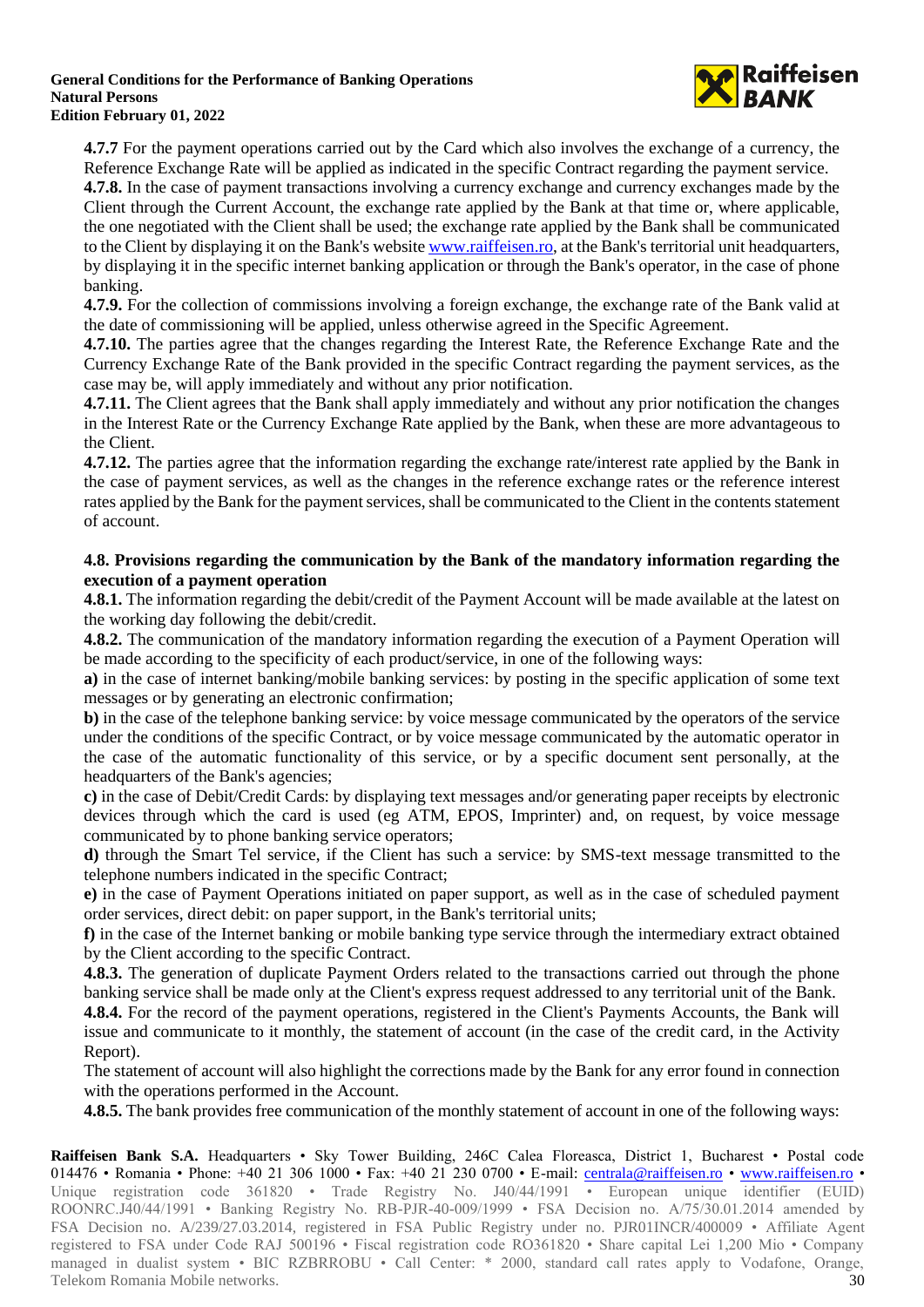

a) at any territorial unit of the Bank, on paper at the Client's request;

b) through the Electronic Statement Service accessing [www.raiffeisen.ro](http://www.raiffeisen.ro/) - Electronic Statement, in electronic format;

c) through the Internet banking/mobile banking type service, during the period in which such service is active, in electronic format.

The means of communication provided for in letters b) and c) are not available at the same time. With the contracting of the internet banking/mobile banking type service, the information through the Electronic Statement Service mentioned in letter b) above will no longer be available, this being realized through the contracted internet banking/mobile banking type service.

**4.8.6.** Access to the Electronic Statement Service is done by accessing the website [www.raiffeisen.ro](http://www.raiffeisen.ro/) - Electronic Statement, where the Client can log in based on the following security elements:

i) the user code, as it is initially confirmed by the Client's Bank (client's Tax Code); ii) the static password, such as this one initially chosen by the client and which must contain a minimum of 8 and a maximum of 12 alphanumeric characters, of which at least 1 (one) character must be the number.

It is mandatory that on the first access/connection to the Electronic Statement Service, the Client modifies his user code.

**4.8.7** After this change, accessing the Electronic Statement Service will be based on the following security elements: the user code, as it was changed by the Client at the first login and the static password chosen by the Client. As an additional security measure, the access / connection to the Electronic Extras Service, for the same User Code, will be automatically blocked by the Bank after the Customer has entered the static password three times in a row. The unlocking of the access will be done at the request of the client, by telephone at the Call Center Service and / or in any Bank agency.

**4.8.8.** The Bank ensures the communication of the monthly account statement, on paper, by post, only if the Client opts for this method of communication, in which case the Client owes the fee provided in the specific Lists; in order to waive this way of communication, the Client must make a written request expressly for this purpose and indicate another free way of information, among which can be made available by the Bank. The activity report issued by the Bank for the credit card will be communicated according to the provisions of the Specific Agreement. The Bank offers the Client the possibility to choose, for the communication by post of the monthly account statements for the Current Accounts, a separate postal address for each Current Account separately, different from the Home Address or the Correspondence Address chosen by the Client for the communication of any other Notifications, according to article 8.2 of this document.

**4.8.9.** In order to issue any documents containing information of the history account statements, or, as the case may be, the provision of any other services relating to the account statements, the Bank may charge a commission, the value of which is that mentioned in the Specific Agreement.

**4.8.10.** The client expresses its agreement that, if it benefits from the internet banking/mobile banking service, it will be notified of the monthly account statement, free of charge, only in electronic format, exclusively through the specific application.

**4.8.11.** The client accepts that the statements of account transmitted in any manner agreed with the Bank in accordance with these CBG and/or in the Specific Contracts, as well as any other extracts from the Bank's records, prove conclusive and correct in some legal procedures, or for other purposes, both regarding their content, as well as of the Client's obligations, unless they contain a clear error, proven with a written document having a definite date.

**4.8.12.** The power of attorney on the account is not entitled to request an account statement, but only information regarding the account balance and the operations performed by it on the Account of the holder.

**4.8.13** The Bank makes available to the Client, once a year, free of charge, a statement of all the commissions related to the Account, incurred during a previous period of 12 months. The situation of the commissions made available to the Client can be accessed through the internet banking/mobile banking service or can be requested, on paper, in any territorial unit of the Bank.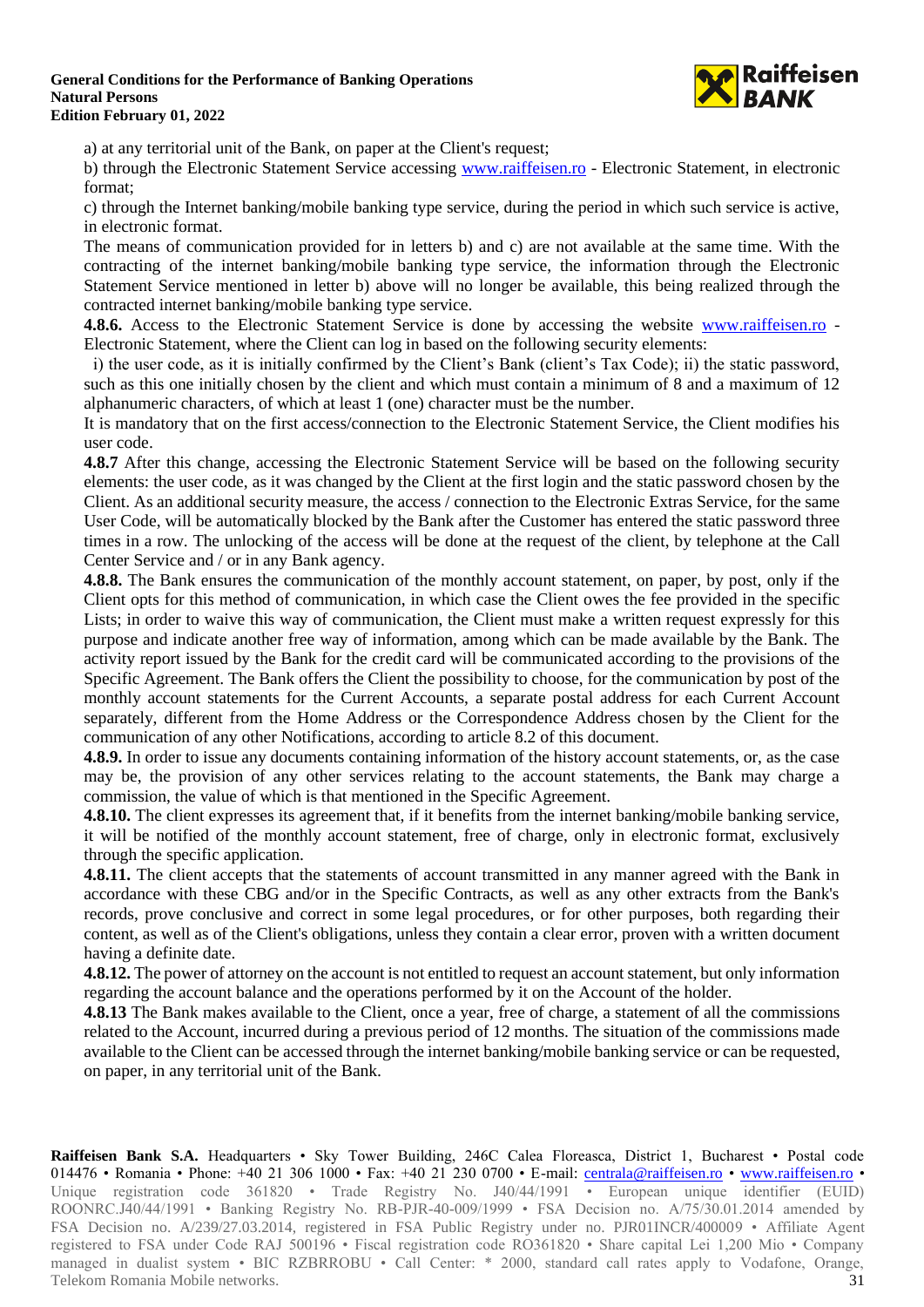

### **4.9. Provisions regarding security requirements**

**4.9.1.** The payment instructions given to the Bank will be executed at the Client's account and risk, which will bear the consequences resulting from misunderstandings or errors in all cases where the Bank is not held liable, according to the law.

**4.9.2.** The Bank shall act in accordance with the provisions of national and international laws and regulations concerning trade restrictions/sanctions applied to certain states, entities and persons and also restrictions on the export of products and technologies with potential civil and military applications ("dual-use goods"). Accordingly, the Bank shall not be liable for any direct/indirect, material/material loss, damage or delay suffered by the Customer or third parties resulting from the failure to collect/make payments to the Customer as a result of compliance with national and international regulations and legislation in the field of international/US restrictions/sanctions applied to certain, entities and persons.

**4.9.3.** The Client will be liable to the Bank for any loss suffered by it, as a result of not knowing to the Bank any restrictions or limitations regarding the Client / Account.

**4.9.4.** If the Client presents the Bank with payment orders or any other payment instruments that are false or potentially fraudulent in the Bank's sole discretion, causing payment risks, including those instruments that may affect the finality of settlement, they shall be subject to the legal sanctions provided for by the regulations in force, the Bank reserving the right not to execute the Client's Payment Order in these situations, without being held liable for any direct or indirect damage caused to the Client as a result.

**4.9.5.** The client is obliged to comply with the security requirements mentioned in the Specific Agreement regarding the payment operations.

**4.9.6.** The client has the obligation to notify the Bank as soon as he is aware of the loss, theft, the unauthorized use of the payment instrument or of any other unauthorized use of it, through the means of communication identified in the specific Contract, which are operational 24/7.

**4.9.7** In case of suspicion of fraud or real fraud or in the case of security threats, the Bank will notify the Client, being able to choose, depending on the situation, one or more of the following communication channels: SMS, voice call through the service by Call Center, by notification in the Raiffeisen Online service, Smart Mobile or message transmitted to the e-mail address communicated to the Bank.

**4.9.8** The Bank has the right to block the use of the payment instrument in the cases and in compliance with the procedures agreed in the Specific Agreement.

**4.9.9.** In the event that there is reasonable suspicion of fraud or suspicion of unauthorised use by the Client or a third party of internet banking/mobile banking/ Cards or any payment instrument or for reasons related to the security of the payment instrument. The Bank may suspend the Client's access to these services/payment instruments at any time, for a specific period of time. As a measure to protect the Client's interests in case of reasonable suspicion of fraud, the Bank may block the Client's access to the Account and/or access to internet banking/mobile banking/Cards services or through any channel, as well as any payment transactions carried out on the Client's Account, including transactions initiated through third party service providers (without the Client's prior consent, until any suspicion is removed, with notification to the Client of the measure taken, in accordance with the provisions of section 8. 2. "Notifications" or as provided in the specific Contract. In this respect, the Bank shall not be held liable for the non-execution and/or blocking of transactions ordered by the Client.

**4.9.10.** If the Bank finds that a Client's Account has been credited or is to be credited with amounts from other Clients'/other sources' accounts as a result of the Client's or third parties' allegedly illegal activities or in the event of suspected fraud, The Bank shall have the right, but shall not be obliged, to block and/or debit the Account of the Client who is the beneficiary of the payment at any time with the amounts resulting from the allegedly illegal activities with which the Client has been credited, without being held liable in any situation for any damages that the Client may suffer. The Bank shall notify the Customer of the action taken in accordance with the provisions of section 8.2.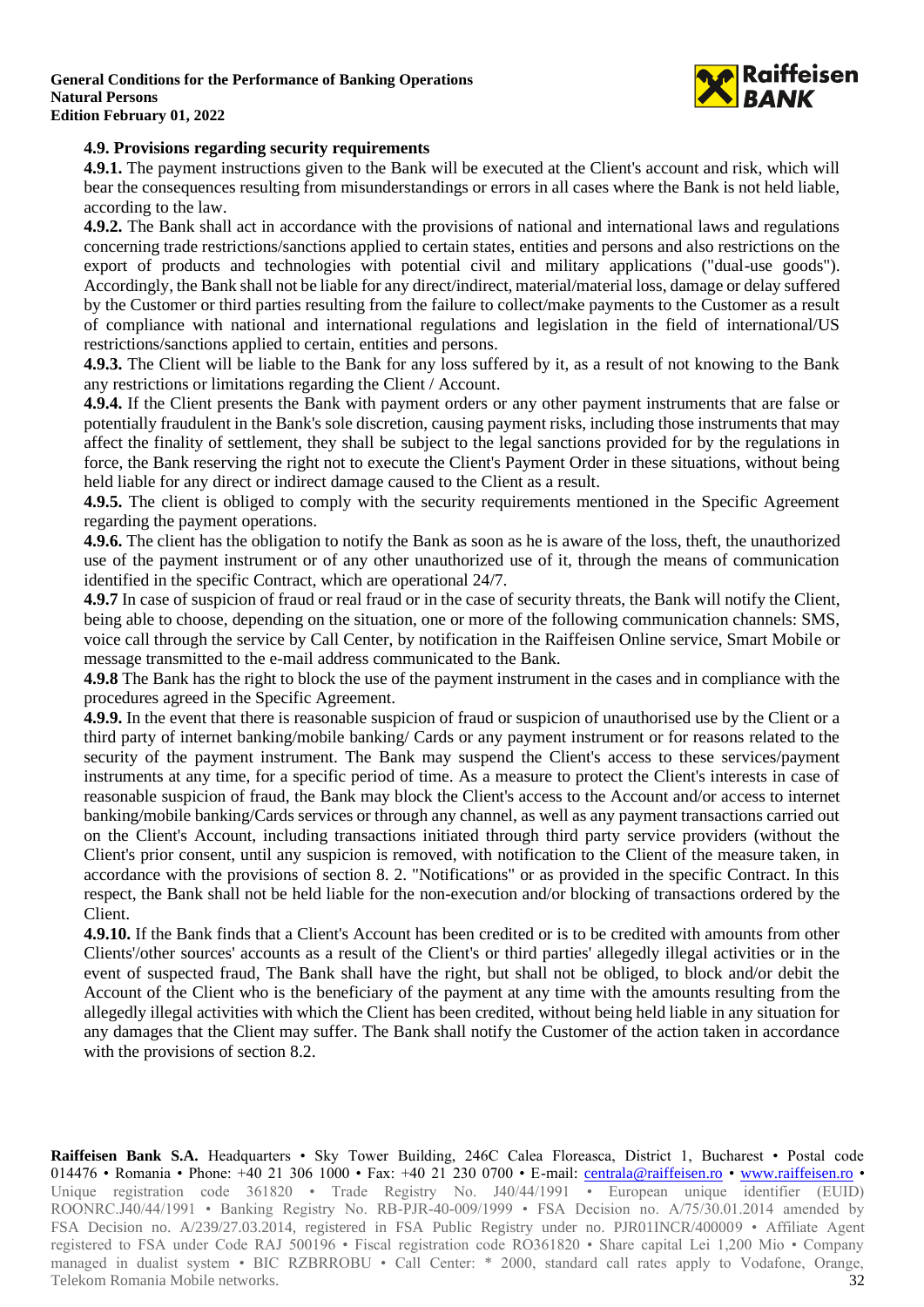

### **4.10. Unauthorized payment transactions, not executed or incorrectly executed. Liability of the parties**

**4.10.1** The client shall bear all losses related to any unauthorized payment transaction if such losses result from fraud or non-compliance, intentionally or through gross negligence, of one or more obligations related to the payment instrument, which are incurred, in accordance with the provisions of these GBC and of the legal regulations in force. Exceptions are the situations expressly provided by the legislation in force.

**4.10.2.** If the Client has notified the Bank of the loss, theft or unauthorized use of the payment instrument, he shall continue to be liable for the losses arising even after the Bank's notification, if he himself acted fraudulently.

**4.10.3.** The bank responds if the following conditions are cumulatively fulfilled:

a) in the case of the payment operations not authorized by the Client and of the payment operations not executed or executed incorrectly by the Bank;

b) if the amounts of money have not reached the Service Provider of the payment beneficiary, in case of operations not executed or executed incorrectly by the Bank.

**4.10.4.** In the case of an unauthorized payment operation, not executed or executed incorrectly, the Bank will proceed according to the law.

**4.10.5** If, as a result of the application of the legal provisions and of the provisions of this point 4.10, the Customer has been returned the amount related to a payment operation, both by the Bank and by the payment beneficiary or its payment service provider, the Bank is authorized to recover the entire amount returned to the Customer, by debiting, at any time, the Account or with the respective amount, carrying out possible currency exchanges under the conditions of these GBC, without any previous notification or formality.

**4.10.6** The Bank is entitled to recover the amount/sums with which the Client has compensated for the Unauthorized, unexecuted or incorrectly executed payment operations in the event that the Client's fraud or the failure with his intention or gross negligence of the obligations incurred are subsequently proven or if it is found that the payment operation was executed incorrectly due to the Client's error. For the purpose of recovery, the Bank is authorized by the Client to debit at any time the Account or the amount with which it was compensated, carrying out possible currency exchanges under the conditions of these GBC, without any previous notification or formality.

**4.10.7.** The Bank corrects a payment operation only if the Client has notified the Bank within 30 days from the date of issuing the statement of account, but not later than 13 months, from the date of debiting the account, that it has found an unauthorized or incorrectly executed payment operation, which gives rise to a complaint. In case the Client informs the Bank of an Unauthorized or erroneous payment operation performed after 30 days from the date of issuing the statement of account, the Client is obliged to motivate the delay in reporting the respective operation.

**4.10.8.** The Bank, as a payment service provider of the Paying Client, makes, at his request, immediate efforts to identify and monitor the payment operation and to notify the Payer of the results, in the event of a nonexecuted payment operation or incorrectly executed in which the payment order is initiated by the Payer.

**4.10.9.** If the Bank is the payment service provider of the Payment Beneficiary and received the amount related to a payment operation executed incorrectly by the Payment Service Provider of the Payer, the Bank will credit this amount immediately to the Payee Beneficiary's account.

**4.10.10** The Bank shall not be liable for those payment transactions ordered by the Client which cannot be processed or processed late due to: lack of availability in the payment account, completion errors, illegality of transactions, malfunctions or limitations of systems owned or managed by third parties (other payment service providers, merchants, card acceptors, telephone service providers, internet service providers etc.), noncompliance with the conditions on payment orders imposed on the Bank by the NBR, correspondent banks and/or other authorized institutions, impossibility to read the information filled in the payment forms, execution of enforceable orders of the judicial bodies, lack of supporting documents related to the operation (in case the legal provisions require the presentation of such documents or the Bank has expressly requested such documents or in additional verifications according to the provisions of the present GBC) or in any other cases beyond the Bank's control.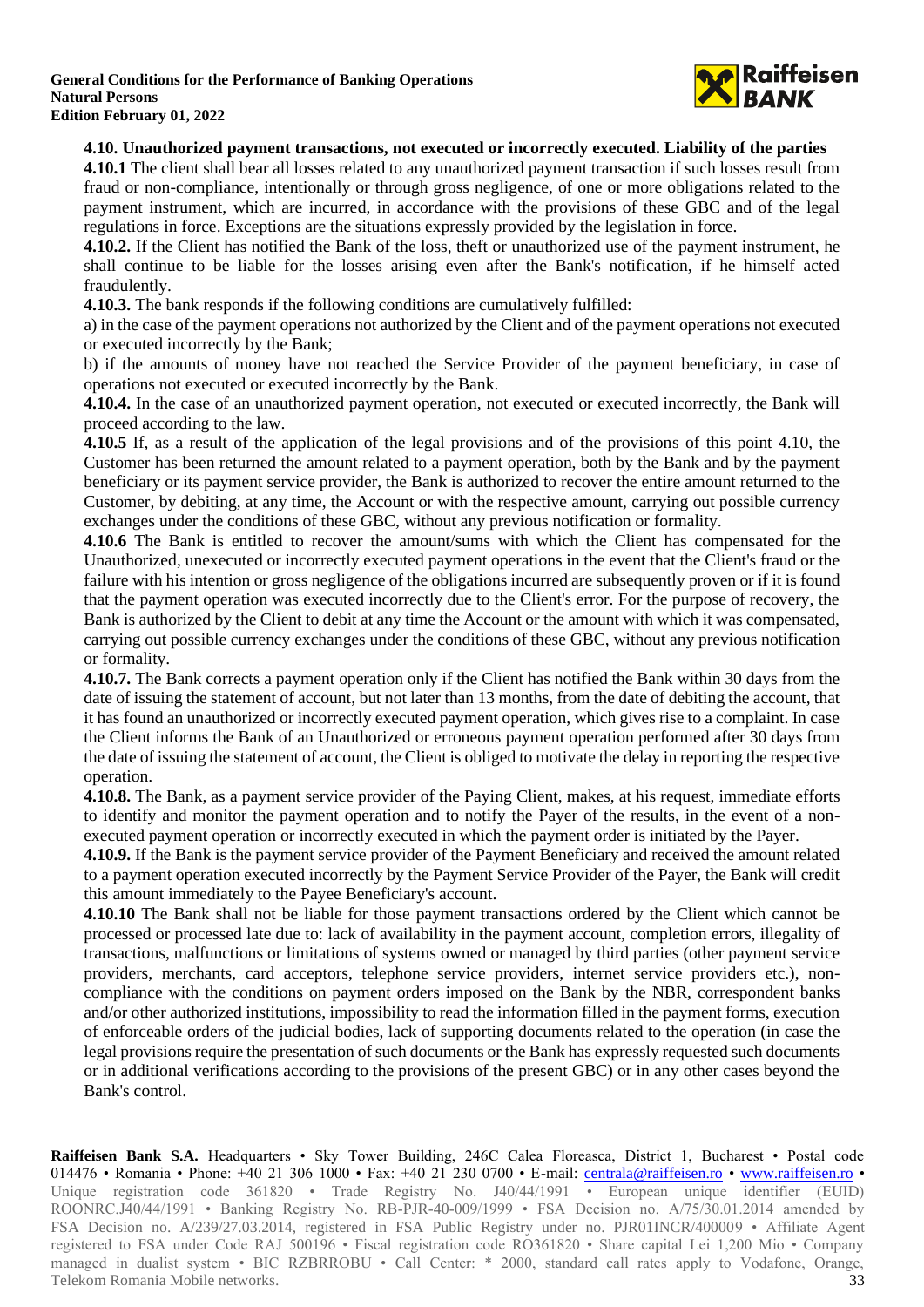

**4.10.11.** In case the unique identification code of the payment transaction provided by the Client is incorrect, the Bank is exempted from liability for non-execution or defective execution of the payment operation; The Bank will make reasonable efforts to recover the funds involved, receiving for this service a commission under the Specific Agreement.

**4.10.12.** The Bank shall not be held liable for any loss or damage of any kind incurred directly or indirectly by the Client as a result of the Bank's execution of any instructions of the Client, being accepted by both Parties that any instructions are given to the Bank by the Client at its risk and under its full responsibility.

**4.10.13.** The Bank will not be held liable for losses or damages of any kind incurred directly or indirectly by the Client by delaying the execution / non-execution by the Bank of any instructions of the Client following the compliance of the Bank with specific national or international legal regulations or of measures imposed by authorized bodies.

**4.10.14.** The Bank will not be liable to the Client for the losses caused by force majeure or fortuitous event (unforeseeable and unavoidable events that cannot be controlled by the parties), including, but not limited to: nationalization, expropriation, currency restrictions, measures of some bodies with regulatory powers, including, but not limited to, any agency, government body, National Bank of Romania, labor disputes among Bank staff or other entities involved in transactions carried out by the Bank on behalf of the Client and whose services are used Bank, boycotts, power outages or in the communications network or equipment of the Bank, international conflicts, violent or armed actions, acts of terrorism, insurrection, revolution, as well as unforeseeable natural events with major negative effects.

**4.10.15.** In all cases in which the Bank's liability is committed, it will be limited to covering the direct and effective damage created to the Client.

### **4.11. Incorrect crediting**

**4.11.1** If a Client Account is mistakenly credited with an amount, the Client will retain that amount as an agent for the Bank and will not have the right to withdraw, transfer, dispose or use in any other way that amount in in whole or in part. As soon as it becomes aware of any such incorrect credit, the Client will notify the Bank, and the Bank will have the right to debit the respective Account with any incorrectly credited amount.

**4.11.2** If, in breach of the obligation stipulated in point 4.11.1, the Client withdraws, transfers, disposes or uses in any way the incorrectly credited amount or part of it, the Client undertakes to repay immediately the Bank the respective amount and to compensate the Bank for any loss suffered as a result of this fact.

In this context, the Bank may proceed according to the section Discovered by an unauthorized account in these GBC, in which case the Bank's simple decision to debit the Account with the incorrectly credited amount that will exceed its credit balance has the legal value of early acceptance by the Customer of a non-revolving overdraft facility.

**4.11.3** If the crediting error is notified by the Bank, by the payment authorizing officer/payer's bank, the Bank has the right, without needing the notification or obtaining a prior authorization from the Client, to correct the error by debiting the account with the respective amount, based on documents in form and substance satisfactory to the Bank.

**4.11.4** The bank will inform the Client of the correction thus made through the statement of account.

**4.11.5** The Bank shall not be held liable for any loss or damage of any kind incurred directly or indirectly by the Client as a result of the Bank executing an instruction which subsequently proves to be transmitted by a person without quality / right, if the Bank proves that showed diligence, but the lack of quality / right / identity of the person who transmitted the instruction could only be established by special technical means and procedures.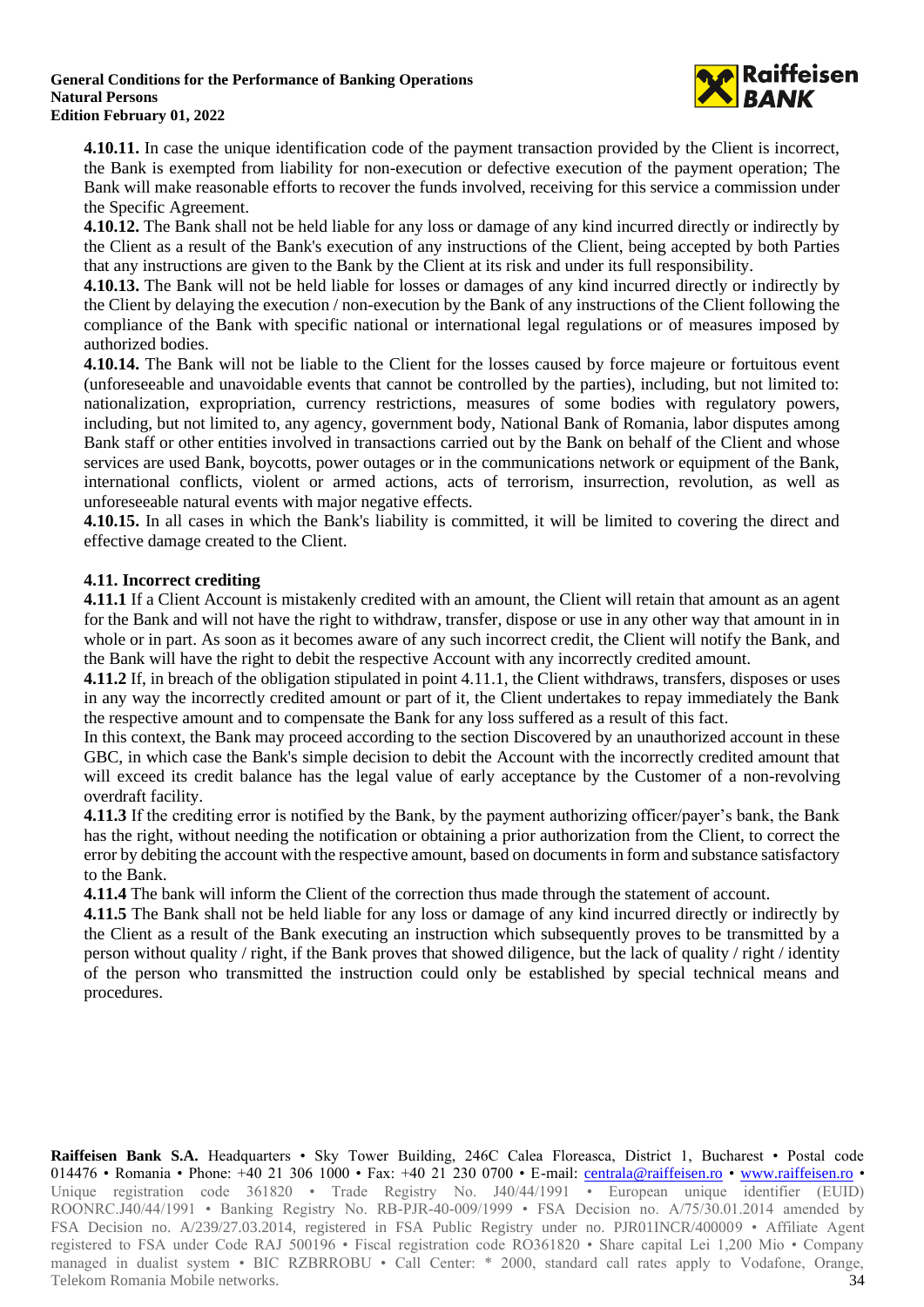

# **5. PROVISIONS REGARDING THE USE OF THE CARD AND THE 3D SECURE SERVICE**

### **5.1 Provisions regarding the use of the Card and the authorization of the payment operations ordered via the Card**

**5.1.1.** As a rule, the Customer expresses his consent for the authorization of the Payment Operations with the Card through the strict Client Authentication, under the conditions and with the application of the exceptions provided by the Romanian legislation and the European normative acts.

**5.1.2** Payment operations ordered through the Card are considered authorized by the Card User, if it has expressed its consent by using the security elements, as follows:

**a) for ATM / MFM transactions**: using the Card and PIN. In the case of using an electronic wallet, the transaction is performed by approaching the mobile device with the payment function of the Contactless Terminal (ATM / MFM), if applicable, unlocking the mobile device and then continuing the transaction on the Payment Terminal screen, including the PIN of the Electronic Wallet.

**b) for EPOS transactions**: usually by inserting or approaching the Card to the EPOS, entering the PIN code and/or signing the receipt generated by EPOS; In the case of Low-Value Card Payments, the payment authorization is carried out according to the provisions laid down under item 5.1.7 below, without the need to sign the receipt issued by EPOS and/or the entry of the PIN Code.

**c) for Imprinter transactions**: by using the Card and the signature on the receipt generated by the payment terminal.

**d) for transactions within electronic commerce (e-commerce)**:

**(i)** in the case of sites not enrolled in 3-D SECURE Service: the payment authorization is made by supplying the data recorded on the Card, under the terms and conditions agreed upon by the Card User with the trader;

**(ii)** in the case of those sites enrolled in the 3-D SECURE Electronic Commerce Service the payment authorization shall be made by the Strong Customer Authentication, and it is necessary to supply the security elements which are specific to this type of authorization, provided for under the Terms and Conditions specific to the use of this service, set forth in item 5.9. below;

**(iii)** in the case of Low- value Card Payments  the payment authorization is made according to the provisions of pct. 5.1.7 of GBC.5.1.7 din GBC.

**e) for transactions without a card present, by post or telephone (MOTO transactions)**: by providing to the trader some of the data registered on the Card, in order to initiate payments by the trader according to the terms and conditions established with him as beneficiary of payment.

**f) for transactions made with the use of the Card for Low-Value Transactions, at unassisted terminals** (eg highway charges, parking fees, etc.): by using the card and reading the information from the Card CIP

**g) for the transactions carried out by means of the Card through the use of technologies, computer applications and / or mobile devices (for example the Electronic wallet)**: by using the security elements regulated in the terms and conditions specific to the computer applications/mobile devices.

**5.1.3** Certain types of Card Transactions within electronic commerce (e-commerce), by way of exception to the provisions of item 5.1.2 letter d) item (ii), may be authorized by the Card User as such:

**(i) Recurring transactions** (a series of payments of the same amount made by the same beneficiary at certain periods, for example, on a monthly, weekly basis, etc.) – the Card User authorizes the first payment operation based on the Strong Customer Authentication, and the subsequent payments of the series may be deemed as authorized by the Card User, without supplying any security items related to the Strong Customer Authentication;

**(ii) Transactions for which the Card User granted to the payment beneficiary/merchant on its site, a mandate for the purpose of initiating payments in the name and on his behalf** – the Card payment User supplies the security elements related to the Strong Customer Authentication upon granting the mandate to the payment beneficiary/merchant, and the payments shall be initiated by the payment beneficiary/merchant without the Card User applying the Strong Customer Authentication;

**(iii) Electronic transactions identified as presenting a low level of risk** - the authorisation of these transactions is carried out by providing the data entered on the Card, without the introduction of security elements related to Strict Customer Authentication. The low level of risk is determined, according to legal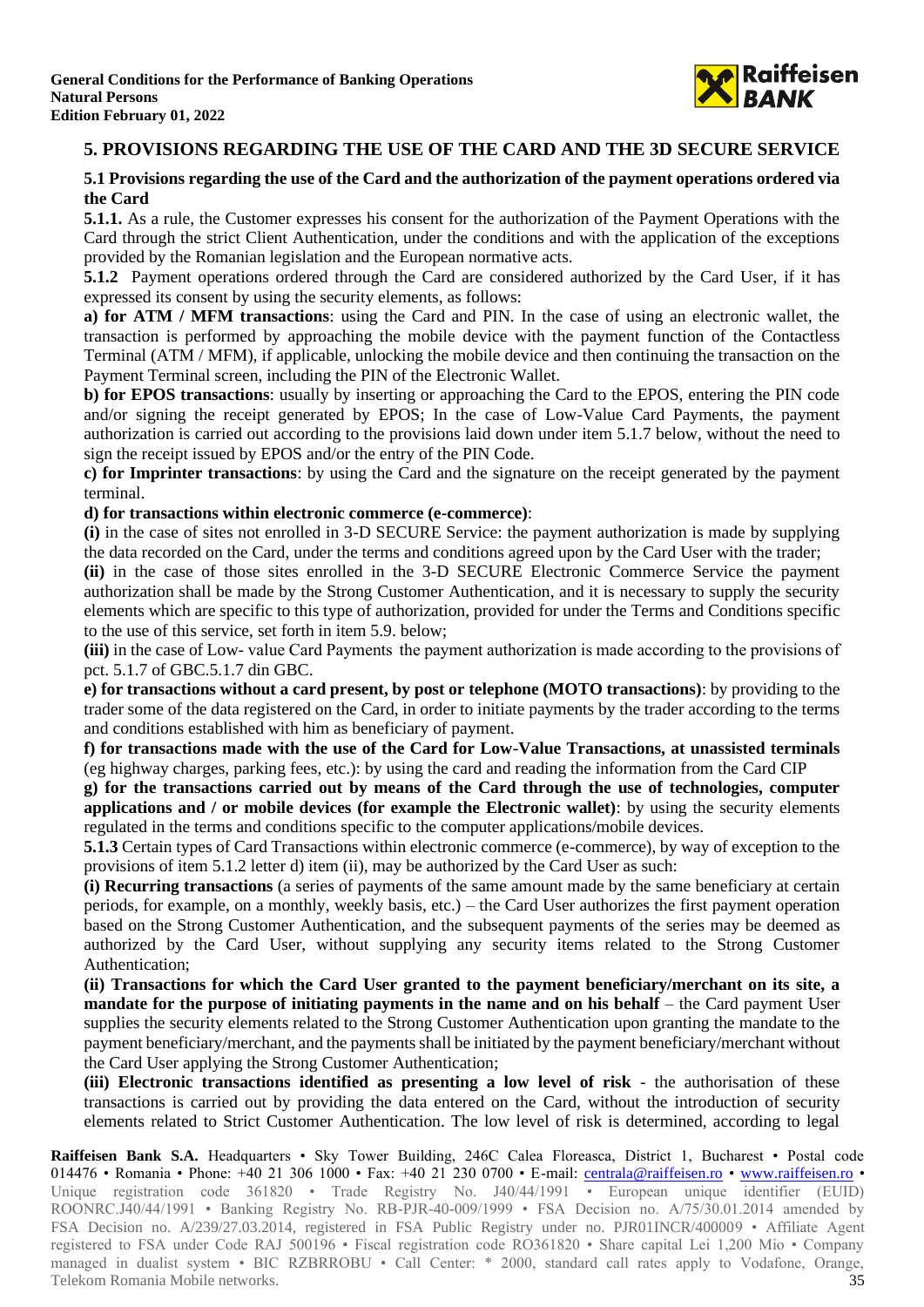

provisions, from the analysis of the Card User's transaction profile, taking into account several parameters such as, but not limited to, the amount and currency of transactions, the merchant's country, repeated transactions to an agreed beneficiary, performing transactions from the same device.

**5.1.4 (1)** The card activation is made by the Card User at the first POS/ATM/MFM transaction, by inserting the Card in the terminal and typing the PIN code. the PIN codes are communicated to the Card User by a SMS message, at the last mobile number declared to the Bank at the latest update of data made by the respective user or by a letter in paper format sent by courier.

**(2)** All the Cards issued by the Bank have incorporated contactless technology, so that they can be used either by inserting the Card in the Payment Terminal, or by approaching it, the communication being made through radio waves. The client has the possibility to request the Bank to deactivate the contactless functionality of the Card in any agency of the Bank or through the Call Center Service and is obliged to perform the deactivation procedure that is communicated to him on the occasion of the request.

**5.1.5** The Card user can perform transactions through Card where the Card is physically present (cash withdrawals via ATM / MFM and at the other payment service providers' counter, direct payments to merchants through EPOS / Imprinter card or mobile devices), payments in electronic environment (payments e-commerce and payments via mobile devices), as well as transactions without a present Card (i.e. MOTO transactions), respecting the territorial functionality of each type of Card

**5.1.6** For Payment Operations authorized using contactless technology it is considered that the Card User has expressed its consent to perform the Payment Operation by simply approaching the Card/mobile device with the function of paying for a Terminal with contactless technology and using a PIN or a security feature of the mobile device with a payment function.

**5.1.7** For Low-Value Card Payments, authorized using contactless and/or internet (e-commerce) technology, it is considered that the Card User has expressed his/her consent for performing the Payment Operation by simply approaching the Card/mobile device with payment function to a EPOS/ATM/MFM Terminal or by providing card data  for the internet (e-commerce) transactions, without being necessary the Strong Customer Authentication, if the aggregate value is complied with or the aggregate number of Low-Value Transactions made since the last application of the Strong Customer Authentication, such as established by the Bank/international organizations of cards and published on the site of the Bank [www.raiffeisen.ro.](http://www.raiffeisen.ro/) The value of these limits may be amended by normative acts and/or by the international organizations of cards, the Client being adequately informed on the site/in the agencies of the Bank regarding the new limits. The limit cannot exceed that limit established by law.

**5.1.8 (1)** If the Card User uses the services provided by merchants that allow saving/recording of card data to make subsequent payments on the websites or in the applications of those merchants, the Card User assumes the following obligations and declarations:

**a)** He ensures that he complies with all the obligations incumbent on him under these contractual provisions throughout the use of the services offered by the merchant.

**b)** He understands that in order to access these services it is necessary to enter on the merchant's website/application the data of the Card he/she wishes to save for future payments, namely the Card number, Card expiry date, CVV code and understands that the Bank will respond to any requests from payment schemes (Visa, MasterCard) to validate these data that it holds by virtue of its capacity as issuer of the Card, and will provide them with information regarding the replacement of the Card;

**c)** He understands and accepts that in case of renewal or reissue of the Card whose data has been saved/registered on the merchant's website/application, the new expiry date of the renewed/issued Card will be automatically updated on the merchant's website/application (except for the hypothesis provided for in letter d)); in case the updates are not desired, the Card User is obliged to access the merchant's website/application and delete the Card data from his records. In case the merchant does not offer the possibility or does not respond to the request for deletion of the saved Card, the Card User shall contact the Bank, requesting the closure of the respective Card and the issuance of a new Card with a different Card number than the closed one;

**d)** Understands and accepts that, in the event that the Card whose data has been saved/registered on the Merchant's website/application has been replaced/reissued due to reported loss, theft or fraud, the original Card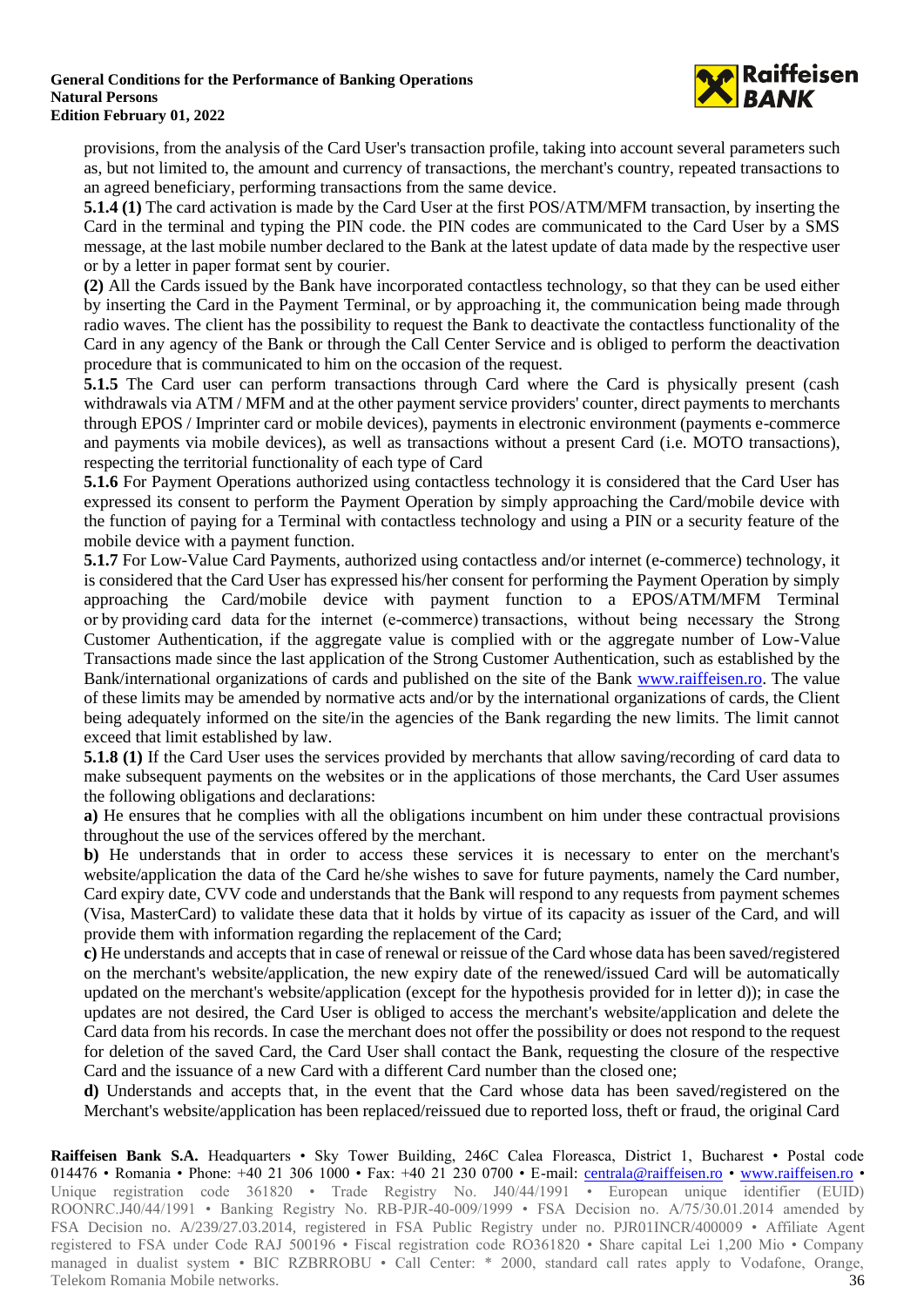

will be inactivated and the data of the reissued Card will not be automatically updated at the Merchant, but will have to be saved/registered again in order to be used for making payments on the Merchant's website/application;

**(2)** In relation to the Bank, the Card User is responsible for all consequences resulting from his choice to use such services provided by the merchant; as the Bank is a third party to the relationship established between the Card User and the merchant, the Bank is not liable for any services provided to the Card User by the merchant and is not liable for any consequences resulting directly or indirectly from the Card User's use of such services provided by the merchant.

**(3)** The provisions of paragraph 2.1 of this document are applicable with regard to other aspects of the processing of personal data.

**5.1.9 (1)** The Bank has the right to set certain transaction limits (such as but not limited to: daily cash withdrawal/transaction limit, maximum daily number of transactions, etc.) through the Card (both for the Primary Card and the Supplementary Card), which limits are indicated in the Specific Agreement and/or in the Specific Lists and/or on the Bank's website.

**(2)** The Bank reserves the right to modify at any time the limits provided for in the previous paragraph or to restrict certain types of transactions with the Card, informing the Card Users by publishing the specific information on the Bank's website [www.raiffeisen.ro](http://www.raiffeisen.ro/) in the section "In your support".

**5.1.10** As a rule, Transactions are made within the limit of the current account/credit card of the holder. Exceptionally, the Bank may execute the Payment Operation in the situations described in Art. 5.13 of these GBC;

**5.1.11** The card is permanently owned by the Bank. Card users have the right to use the Cards and they are obliged to return them at the Bank's request or at the termination of the specific Contract.

**5.1.12** The use of the Card is allowed only to the User who has registered his name on the Card.

By exception, for certain types of debit/credit card, the Bank offers the possibility of the account holder to request the issuance (supply) of a Card in the Bank's agencies, immediately after the approval of his request, in which case a generic name will be inscribed on the Card (for example "Instant Card") instead of the name of the main or supplementary Card User. Upon reissue/renewal, these Cards will be personalized with the name of the Card User.

**5.1.13** The card is not transferable, it can be used only within the limit of the temporary validity specified on the obverse and in compliance with the provisions regarding the use of the Card in this section; Debit cards (including additional debit cards) can be registered by the Bank with the IBAN code belonging to the Account to which the respective cards are attached.

**5.1.14** The Bank will automatically renew the Card at any time during the last 45 calendar days of validity of the Card, except when the User notifies the Bank 45 calendar days before the Card expires about its intention to waive its reissue or of the situations in which the debit Card is attached to a dormant or closed current account at the time of renewal;

**5.1.15** The Bank reserves the right to block the Card without prior notice to the User in the event of the User providing false data in the documentation submitted to the Bank, committing fraud if the Bank has identified suspicions of fraud/money laundering/terrorist financing/undermining International/US Sanctions, in situations in which the Client has received requests for the return of funds from the ordering/corresponding banks for the reasons listed above, or in situations in which the Bank has received information on suspicions of fraud/money laundering/terrorist financing/international sanctions/USA infringement against the Client from banks or authorities in Romania or abroad, or in any other situation considered justified by the Bank.

For situations other than those mentioned above, the Bank will inform the Client via the Call Center/SMS telephone service about the blocking of the Card and the reasons for this blocking immediately after the blocking, unless the provision of this information is prejudicial to justified security reasons or is prohibited by other legal provisions.

**5.1.16** The user will be able to obtain at Raiffeisen's ATM/MFM Bank Terminals or an account miniextras, containing the last 10 operations performed in connection with the current account with attached Debit Card, regardless of the applicant or the payment channel/instrument through which they were conducted.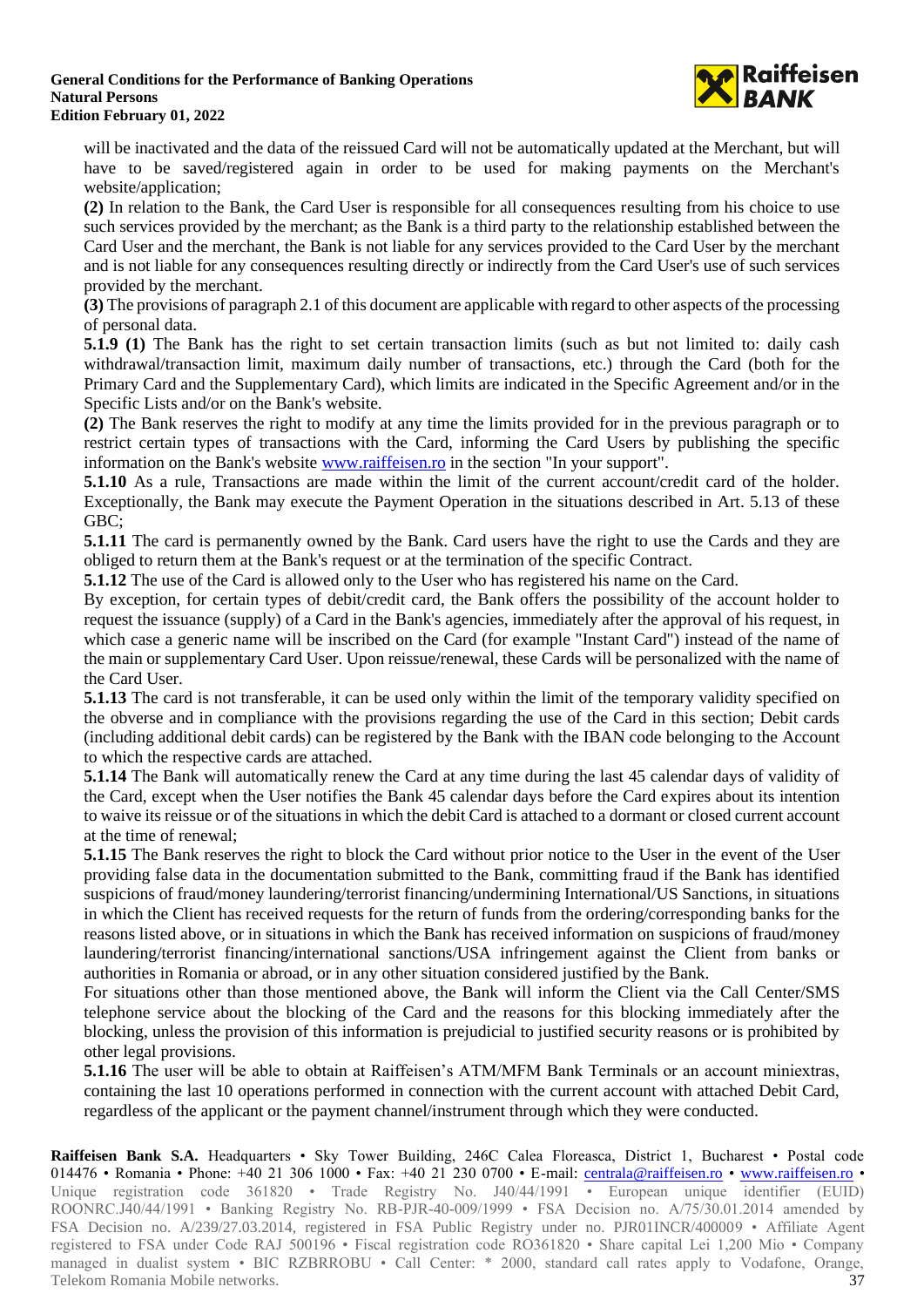

### **5.2. Registration and use of the cards in Electronic Wallets**

**5.2.1** General conditions of use for payment of cards in electronic wallets

**5.2.1.1** Eligible cards issued by the Bank can be registered by the Card Users in the Electronic Portfolios belonging to the Bank or to other providers of such applications, by the methods made available by them

**5.2.1.2** Eligible cards and mobile devices on which the cards can be registered are established and communicated to the Card User by the Bank and / or the supplier of the Electronic Wallet.

**5.2.1.3** The user has the possibility to add the same card in several electronic wallets and on several devices with a payment function simultaneously. The mobile device provider may impose limitations or restrictions on the use of the Electronic Wallet and / or may have minimum software and hardware requirements for the compatible mobile device used. The user has the obligation to use the Card only on a mobile device compatible with the functionalities of the Electronic Wallet and to comply with all the terms and conditions applicable for that Electronic Wallet.

**5.2.1.4** The provider of the electronic wallet and/or mobile devices with payment function with which payments can be made through the electronic wallet, as well as third parties with whom they collaborate may have their own terms and conditions and privacy policies. The user is subject to the respective terms and conditions or privacy policies when using the electronic wallet/mobile device with payment function. The Bank assumes no responsibility for the way they use the information that the User makes available to them, nor about their personal data that they process in the context of the services they offer or when they visit their websites. Also, the Bank does not respond in any form to the requirements of the provider of the Electronic wallet/mobile device with payment function or of the third parties with whom they collaborate in imposing certain conditions of registration of the Card in the Electronic Wallet or regarding compatible mobile devices.

**5.2.1.5** The Bank has the right to block, restrict, suspend or cease offering the possibility of using any Card registered in an Electronic Wallet if: (i) the Bank considers that the methods of authenticating and making the payments used by it are not sufficiently secure or does not comply with legal provisions; (ii) if you suspect any fraudulent or inappropriate activity of the Card in the Electronic Wallet or other payment method; (iii) if the contractual clauses agreed with the Bank regarding the use of the Card are violated. The Bank also reserves the right to cease entirely the possibility of using cards in electronic wallets.

**5.2.1.6** If the provider of mobile devices with payment function and/or the Electronic Wallet blocks, restricts, suspends or interrupts the use of the Electronic Wallet and/or changes its functionality, the Bank will not be liable to its customers who have registered their Card in that electronic wallet or in relation to third parties.

**5.2.1.7** The card user is responsible for all the uses and transactions made with the Card through the Electronic Wallet by third parties who have offered voluntary or involuntary access to the Card enrolled in the Electronic Wallet.

**5.2.2.** Registration of the card in the Electronic Wallet

**5.2.2.1** The procedure for enrolling / registering the Card in the Electronic Wallet is established by its supplier. The card user has the obligation to set a password or other security details in order to use/access the Electronic Wallet. The conditions, cases and frequency with which this password will be requested are established by the provider of the Electronic Wallet.

**5.2.2.2** After setting the password/security details, the User will be asked to enter the Card data he wants to enroll in the Electronic Wallet, respectively: card number, card expiration date, CVV code. All this information (personal data) is required by the provider of the Electronic Wallet to enable the payment of the card through it. **5.2.2.3** To validate the identity of the Card User to be enrolled in the Electronic Wallet, the Bank will apply a client authentication procedure. If the result of the procedure is positive, the Card can be registered in the Electronic Wallet.

**5.2.2.4** As a result of the registration of the Card in the Electronic Wallet, a payment token of the respective Card (alternative card number) will be generated, a token that will be associated to the Card on the mobile device with a payment function; if there is a possibility, if the User wishes to register the card on several mobile devices, he will make the necessary settings in the Electronic Wallet, by adding the mobile devices on which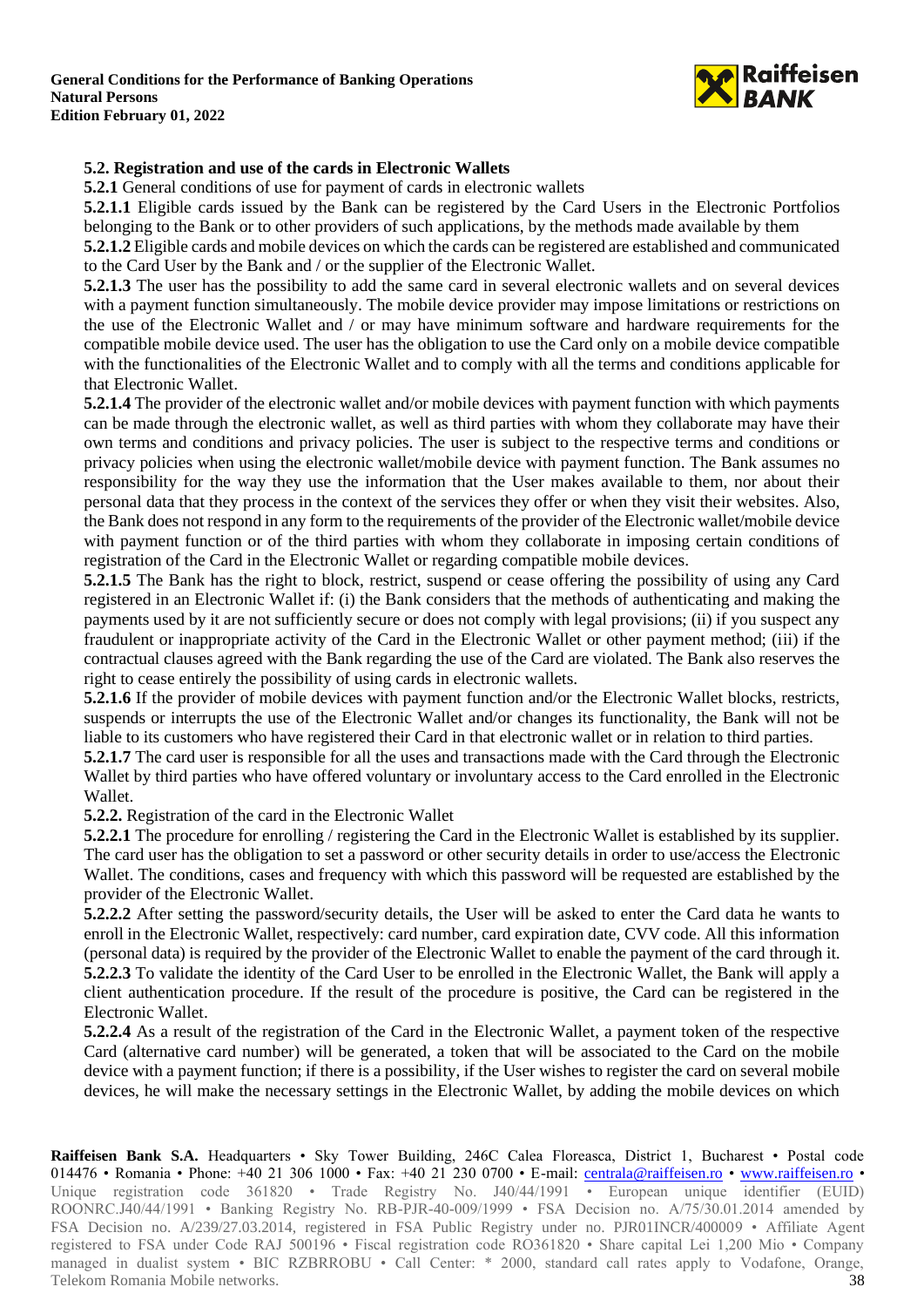

the card is wanted. The number of the Token is different from the number on the front of the Card registered in the Electronic Wallet for increasing the security of transactions.

**5.2.2.5** By completing all the steps and completing the procedure for registering the Card in the Electronic Wallet, the User understands that it will be enrolled in the respective Wallet so that it can be used to perform payment operations and to view the transactions carried out with the Card through the Electronic Wallet.

**5.2.2.6** The bank may decide to refuse the application for registration of the Card in an electronic wallet. If the registration request is rejected, the User can contact the Bank's Call Center for support.

**5.2.2.7** The registration and use of the Token depends on the provider of the electronic wallet and/or the network of the card provider's Internet provider. The Bank has neither direct nor indirect control over the operations of these suppliers and will not be responsible for any situation related to the services provided by them which may cause the interruption and/or impediment of the registration/use of the Token for making payments.

### **5.2.3.** How the Electronic Wallet works

### **A) Making payments by card through the Electronic wallet**

**5.2.3.1** Through the electronic wallet any of the following payment transactions can be performed:

- contactless payments with an enrolled Card, at Terminals with contactless function, through the mobile device with compatible payment function for which the registration of the card was made;
- online payments to merchants (e-commerce and m-commerce)

**5.2.3.2** The usage means of the Electronic Wallet for making payments by the Card User as well as the security elements used to authorize payments (unlocking the mobile device, the PIN of the application, etc.) are established and communicated by the Electronic Wallet supplier.

### **B) View information and payments made with the card in the Electronic Wallet**

**5.2.3.3** The bank offers you information about the payments made with the card registered in the electronic wallet in the agreed ways (eg account statement, internet banking, mobile banking etc.). This information will be highlighted as payments made with the respective Card, without indicating that the payments were made through the Electronic Wallet.

**5.2.3.4** If the Electronic Wallet allows, the user will be able to view in the respective application information about the payments made with the card through the Electronic Wallet.

### **C) Suspension, replacement, renewal and deletion of the Card in the Electronic Wallet**

**5.2.3.5** The user has the possibility to suspend and/or temporarily/permanently block and/or delete one or all of the cards registered in the Electronic Wallet. Suspension, blocking, deletion, as well as cessation of the suspension/blocking can be performed directly within the electronic wallet, according to the Terms and conditions communicated by the electronic wallet provider, or through the Bank's Call Center Service. During the suspension/blocking period, the Card registered in the Electronic Wallet will no longer be used for making payments through the mobile device with associated payment function.

**5.2.3.6** Suspending/blocking the Card or deleting the Card data from the Electronic Wallet does not in any way influence the possibility that this card will continue to be used for payments, according to the specific debit/credit card contracts, as well as these GBC for Natural Persons. All transactions carried out through the Electronic wallet with the suspended/deleted card before the time of suspension/deletion will be processed by the bank in accordance with the provisions of the Specific Contracts and GBC.

**5.2.3.7** If the card registered in the Electronic Wallet has been replaced / reissued due to loss, theft or fraud reporting, the initial card will be inactivated in the Electronic Wallet and the reissued Card will need to be reregistered in order to be used to make payments through the Electronic Wallet.

**5.2.3.8** If the card registered in the Electronic wallet expires, it will be necessary to re-enroll the new card.

**5.2.3.9** If the Card User invalidates the password and / or the security credentials for accessing the Electronic Wallet and / or the mobile device with payment function or if he resets the mobile device in which the Electronic Wallet or the mobile device used for payment is downloaded with card, it is necessary to resume the initial steps of registering the Card in case the User wishes to use the Card again through the Electronic Wallet.

**5.2.4.** Protect security credentials required to use the Electronic Portfolio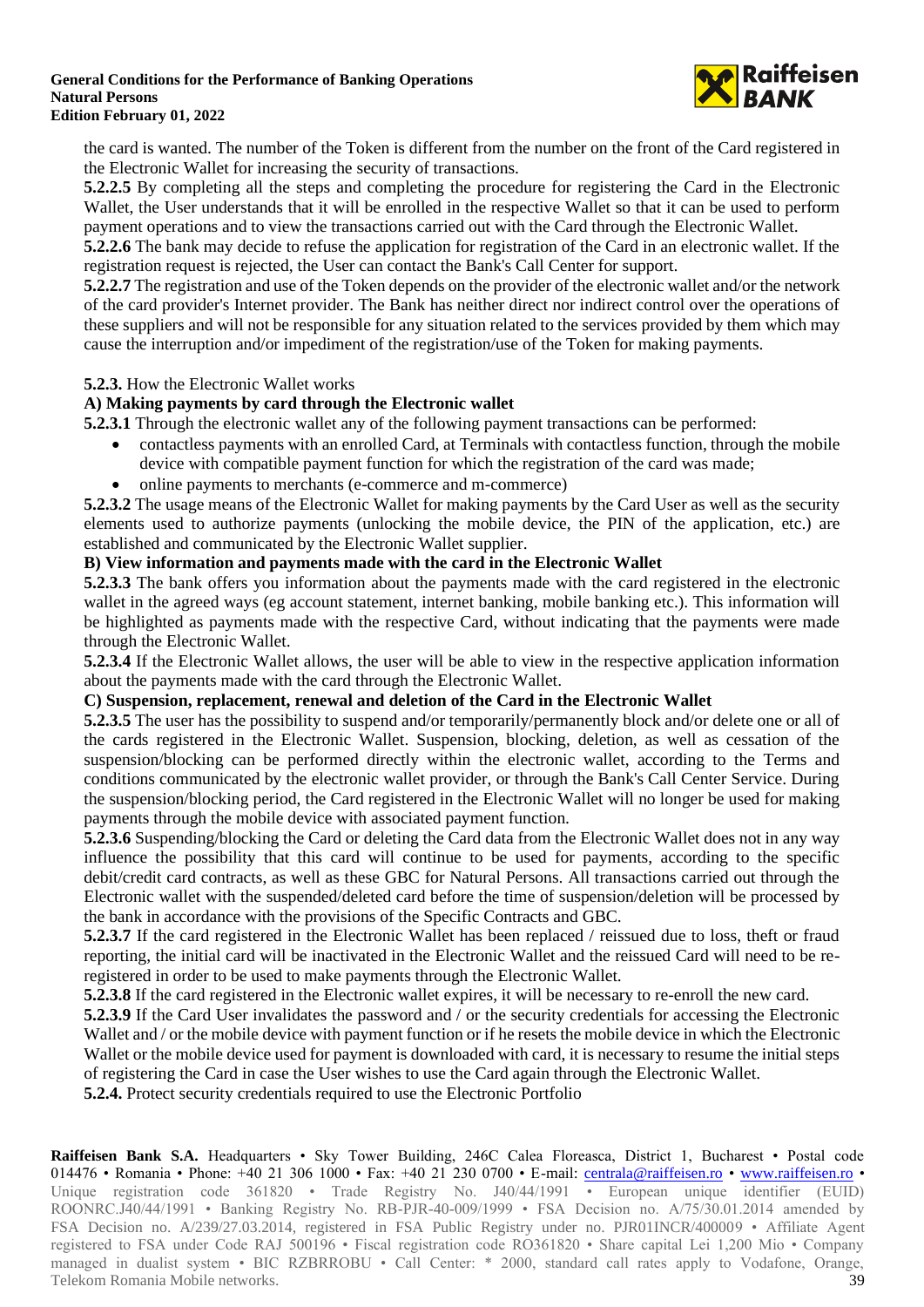

**5.2.4.1** The card user is responsible for keeping the security credentials necessary for the use of the Electronic Wallet under confidentiality conditions. Also, the Card User is responsible for preventing fraudulent or unauthorized use of the card through the Electronic wallet or mobile device with payment function.

**5.2.4.2** If the User considers that the security credentials necessary for the use of the Electronic Portfolio have been compromised (e.g. they have come to the knowledge of other persons), it has the obligation to immediately change them.

**5.2.4.3** The card user has the obligation to contact the Bank urgently through the Call Center Service in case:

- The card registered in the Electronic wallet is lost or stolen or used without the consent of the User;
- The mobile device that accesses the electronic wallet and/or the mobile device with the payment function associated with the card enrolled in the wallet is lost, stolen or used without the User's consent;
- The security credentials required to use the electronic wallet have been compromised.

**5.2.4.4** All Card transactions carried out through the Electronic Wallet until the Card User notifies the Bank regarding the occurrence of an event mentioned above are considered transactions authorized by the User, the Bank assuming no responsibility for them. Also, the Bank does not assume responsibility for the case when the Card was used for payments through the Electronic Portfolio based on the Security Credentials, if they were used by other persons, whether they were communicated by the User or have were used, in any way, without the consent of the User.

**5.2.4.5** In order to prevent the occurrence of events like the above, the Card User must:

- keep at all times the mobile device that accesses the electronic wallet and/or the mobile device with the payment function associated with the card enrolled in the wallet safely and in its possession;
- keep the security credentials for the use of the electronic wallet secured and known only by him;
- set different passwords/security details for the card in the Electronic wallet than the ones used for the physical card;
- if it alienates or ceases to use the mobile device that accesses the electronic wallet and / or the mobile device with the payment function associated with the card enrolled in the wallet, delete all the cards and other personal information from it. For details on how to proceed in this case, follow the instructions of the supplier of the Electronic Wallet.

**5.2.4.6** The user has the obligation to collaborate with the Bank and / or any competent authority to prevent any type of fraud or to conduct any investigations that would be carried out regarding the use of the Card registered in the Electronic Wallet.

**5.2.4.7** The electronic wallet and associated mobile device may use certain features and security procedures to protect against unauthorized use of any Card. These functionalities and procedures belong exclusively to the device supplier. By enrolling the Card in the Electronic Wallet, the user has the obligation not to disable any of these security features of the Wallet/associated mobile device and to use them to protect all the cards registered in the Electronic Wallet. The bank does not control these security methods and is not responsible for the way in which the electronic wallet provider and/or the mobile device provider use them.

**5.2.4.7** The Card user has the obligation to monitor the transactions carried out through the Electronic Wallet and to immediately communicate to the Bank by calling the Call Center Service any inconsistencies or irregularities identified in connection with them.

## **5.2.5**. Limitation of liability

**5.2.5.1** If the Bank is not the supplier of the Electronic Wallet, it does not offer any guarantee regarding its use; is not responsible and in no way responsible for any defects, delays or malfunctions of the electronic wallet. The use of the Card within the Electronic Wallet may be affected by events outside the control of the Bank, and the Bank is not responsible for any requests/claims for damages/damages generated or in connection with the use or impossibility of using the Card within it.

**5.2.5.2** The Bank is not responsible for the legality of providing/supplying the products/services of the device and/or third-party supplier, nor for the security, accuracy, legality or any other aspect of the respective products/services offered by them.

**5.2.5.3** The Bank is not responsible if the data of the User and/or of the Card are used by the supplier of the Electronic Wallet or by third parties with whom they collaborate for purposes other than those related to making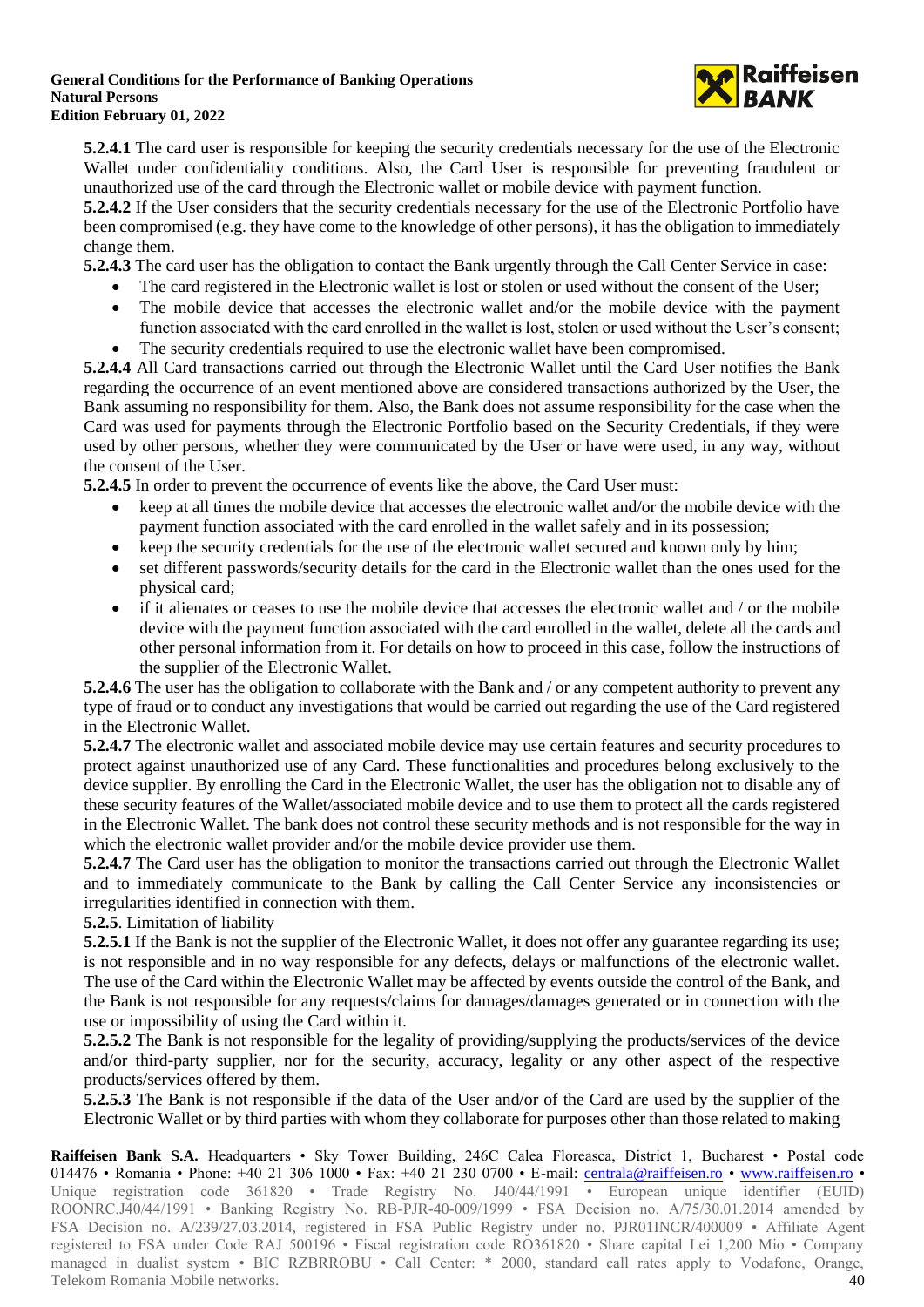

payments through the Electronic Wallet, neither for the period in which this card is used in the Electronic Wallet, nor after its removal from the Wallet.

**5.2.5.4** It is the Card User's responsibility to read and understand the provisions of the contracts and/or terms of use made available by these third parties before creating, activating or enrolling/using the card in an electronic wallet.

**5.2.5.5** The Bank is not responsible and does not provide support or assistance for any third party hardware, software or other products or services. In case the User has any questions or problems with a product or service offered by a third party, it must contact the respective supplier/third party for assistance.

**5.2.5.6** The Bank is not responsible for the security of the mobile device on which the Electronic Wallet is installed nor for its functioning, the Bank being held liable to the Card User only for fulfilling its legal obligations as a Card issuer.

**5.2.5.7** The bank cannot control the operating system of the mobile device used by the Card User. That is why the Bank is not responsible for any damages caused to the mobile device, including but not limited to any security breach caused by viruses, errors, deceptions, falsification, omissions, interruptions, malfunctions, delays in operations or transmissions, computerized lines or the failure of the network or any other technical failure. The Bank cannot be held liable for direct or indirect damages resulting from the execution of unauthorized payments generated by exposing the Card User's device to viruses and/or other applications/programs, as well as by theft thereof.

### **5.3 Provisions regarding additional users**

**5.3.1.** The holder of the Current Account/credit card may choose to grant access to the amounts in the Account or to an additional Card user/s, provided that the natural person is a major, in full civil rights and, if applicable, to complete and sign, together with the account holder, the forms made available by the Bank.

**5.3.2** At the request of the Current Account holder, opened in one of the following currencies: LEI, EURO or USD, the Bank may attach main and/or additional Debit Cards. Regardless of the number of Current Accounts opened in a currency (LEI, EUR, USD), the Bank may attach a maximum of 2 (two) main Debit Cards and 2 (two) additional Debit Cards for each currency.

For the Credit Card Account, at the Cardholder's request, the Bank may issue one main Credit Card and a maximum of 4 (four) additional Credit Cards.

**5.3.3.** The Additional Card User has the right to dispose of the amounts in the Account Holder's account under the same conditions as the Account Holder, and, if applicable, in compliance with the limits on the use of amounts imposed by the Primary Card User, without however having the right to receive statements of account/activity reports which highlight the operations carried out through the Cards (Primary and Additional), to initiate transfers from the account without using the Card, to close/modify the Current/Card Account, to give up or request a modification of the credit line attached to the Card Account. The Additional Debit Card User may request the closure of the Card issued in his name.

**5.3.4.** The supplementary card is delivered to the account holder and/or to the additional User.

**5.3.5.** The additional user will be able to **(i)** consult, using the debit card in his possession, the available one from the current account, and, in the case of the credit card, the available one related to his card; **(ii)** only challenge the transactions made with the additional card; **(iii)** obtain a ministration of account, according to point 5.1.15 (iv) to register the Card in the Electronic Wallet/s.

**5.3.6** The main Card User understands and accepts that the Additional Card User may register the Additional Card issued on his name in one or more Electronic Wallets and assume the methods of recording and authorizing the payments as well as all transactions carried out through the Electronic Wallet by the additional User.

**5.3.7** The Bank may refuse the Additional Users appointed by the main Card User, on or after the appointment date, if there are reasonable suspicions or reasons for suspecting money laundering, terrorist financing, fraud, International Sanctions/SUA or in any other situation where legal rules require this. The Bank will not accept Designated Persons or Restricted Parties as Additional Users. In case the Bank refuses the existing Additional Users, it will notify the client in writing of the date from which the Additional User is no longer accepted by the Bank.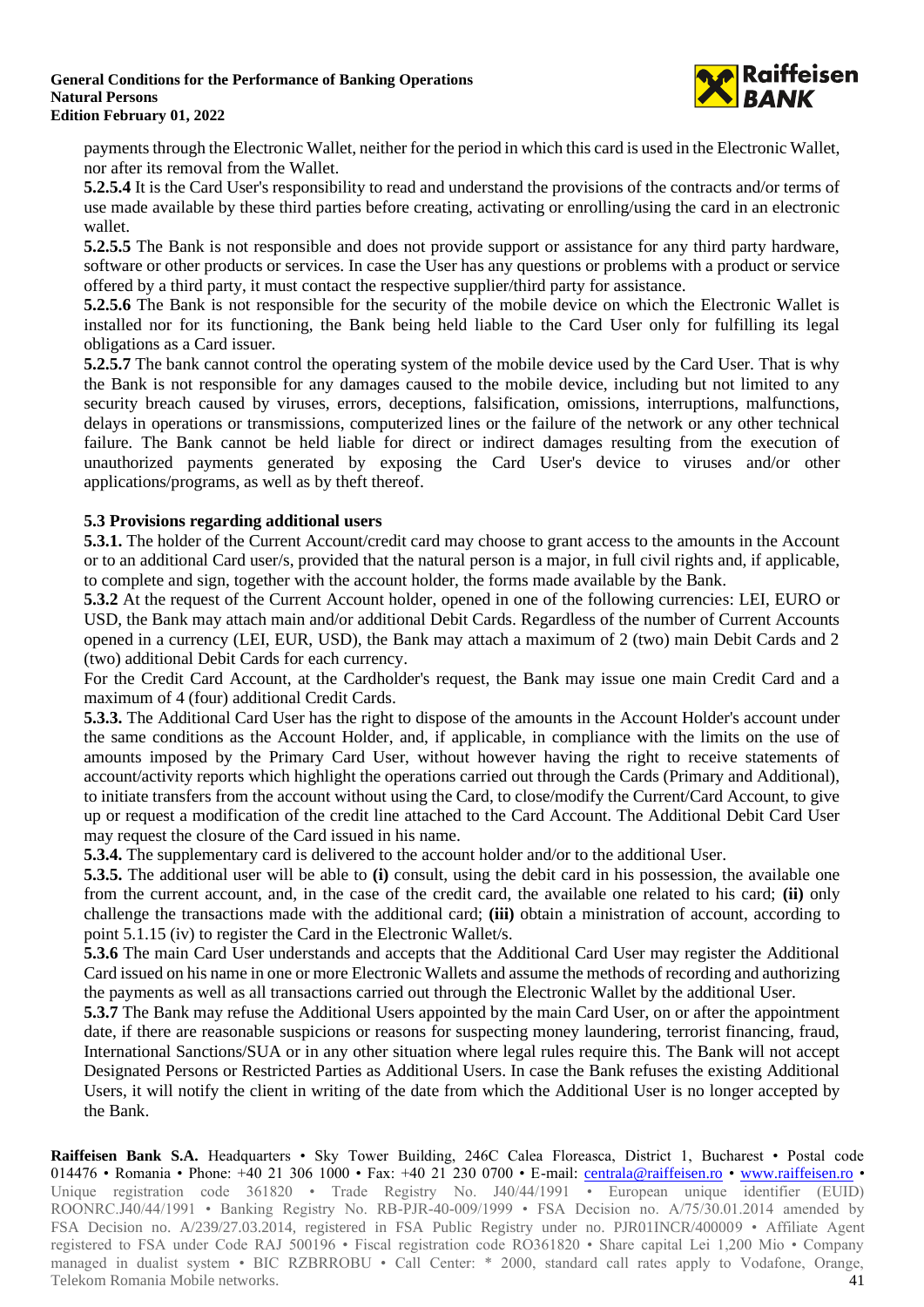

## **5.4. Specific features of flat cards issued by Raiffeisen Bank**

(Visa Contactless, MasterCard Student, MasterCard SMURD, MasterCard Contactless)

**5.4.1.** Visa Contactless, Mastercard Contactless, MasterCard Student, and MasterCard SMURD are debit cards, in Lei attached to the current account.

**5.4.2.** The card can be used both in Romania and abroad.

**5.4.3** The card usage environment is exclusively electronic;

**5.4.4** For operations performed in a currency other than the one of the Account, carried out through VISA/VISA contactless Cards attached to the accounts opened in Lei, the Bank will debit the Current Account attached to the Card using as the reference currency Euro, as follows: (a) the currency exchange between the currency in which the transaction is performed and the Euro is carried out by the VISA International organization at its internal course from the date of the interbank settlement; (b) for the debit in lei of the Client's current account, the Bank uses the Eur/Lei sale-purchase Exchange Rate for Card Transactions, valid for the account debit date with the transaction value.

**5.4.5** For the operations performed in a currency other than the one of the Account, done through MasterCard Student, MasterCard SMURD, MasterCard Contactless attached to the accounts opened in Lei, the Bank will debit the current account using Eur as the reference currency, as follows: (a) the currency exchange between the currency in which the transaction is performed and the reference currency Eur, is performed by the MasterCard International organization at its internal exchange rate from the interbank settlement date; (b) for the debit in lei of the current account, the Bank uses the Eur sale/Lei purchase Exchange Rate for Card Transactions, valid for the account debit date with the transaction value.

### **5.5 Specific features of VISA embedded cards in lei and MasterCard in LEI, EUR and USD issued by Raiffeisen Bank**

**5.5.1** Visa cards in LEI and MasterCard in LEI, Eur and USD are debit cards, attached to Current Accounts expressed in the respective currency, respectively Lei, Euro and USD.

**5.5.2** The Cards can be used both physically and electronically.

**5.5.3** Visa cards in LEI and MasterCard in LEI, EURO and USD respectively can be used both abroad and in Romania.

**5.5.4** For operations performed in a currency other than the account realized through MasterCard cards (embossed) attached to the accounts opened in Lei, the Bank will debit the current account attached to the card using as the reference currency USD, except for the Master Card Gold cards for which the reference currency will be be EUR, as follows: (a) the exchange rate of the currency in which the transaction is performed and the reference currency is performed by the MasterCard International organization at its internal exchange rate from the interbank settlement date; (b) for the debit in lei of the current account, the Bank uses the Exchange Rate for Transactions with the Card for USD sale/Lei purchase or EUR sale/Lei purchase (the latter only for MasterCard Gold cards) related to the Transactions performed with the card, at the rate displayed by the Bank in the debit of the account with the transaction value.

**5.5.5** For the operations performed in a currency other than the one of the account, realized by the MasterCard cards attached to the accounts opened in EUR, except for the operations in lei performed on the Romanian territory, the Bank will debit the current account using as the reference currency EUR. The currency exchange between the currency in which the transaction is performed and the reference currency is performed by the MasterCard International organization at its internal exchange rate from the date of the interbank settlement of the transaction;

For the operations performed in Lei in Romania through the MasterCard cards attached to the accounts opened in EUR, the Bank will debit the Current account with the value of the transaction by performing the currency exchange between the currency of the operation and the currency of the account, using the EUR purchase/Lei sale Exchange Rate for the card transactions displayed by the bank at the date of debiting the account with the transaction value.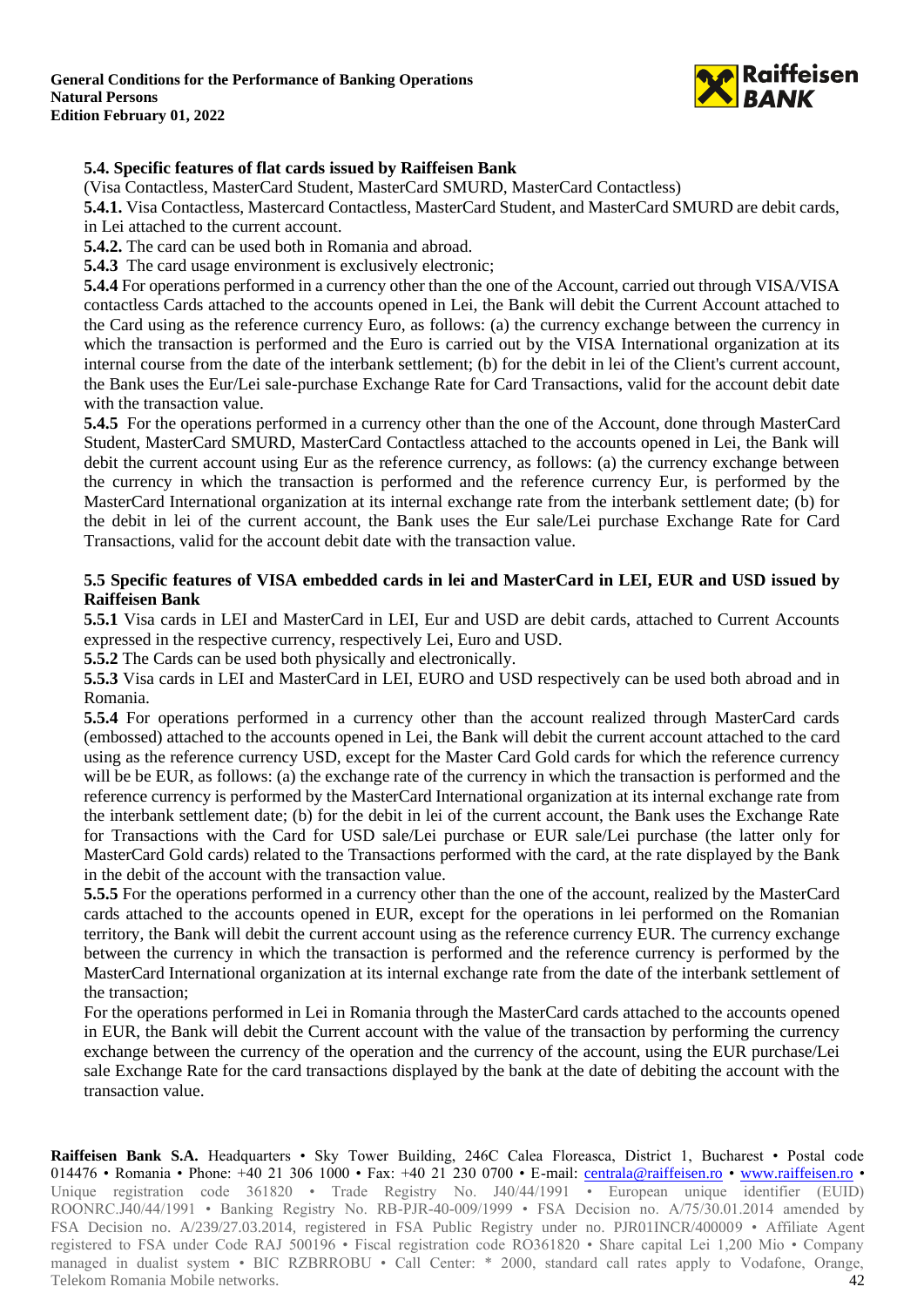

**5.5.6** For the operations performed in a currency other than the one of the account realized by the MasterCard cards attached to the accounts opened in USD, except for the operations in lei performed on the Romanian territory, the Bank will debit the current account using as the reference currency USD. The currency exchange between the currency in which the transaction is performed and the reference currency is performed by the MasterCard International organization at its internal exchange rate from the date of the interbank settlement of the transaction;

For the operations performed in Lei in Romania through the MasterCard cards attached to the accounts opened in USD, the Bank will debit the current account with the value of the transaction by performing the currency exchange between the currency of the operation and the currency of the account, using the USD purchase/Lei sale Exchange Rate for card transactions, displayed by the Bank at the date of debiting the Account with the transaction value.

**5.5.7** For the operations performed in USD at the Bank's terminals with the cards attached to the accounts opened in EUR, the Bank will debit the Current Account with the transaction value using LEU as the reference currency, as follows: (a) the currency exchange between USD and LEU will be made using this purpose of the internal course of the Bank for USD sale/lei purchase related to the transactions made with the card, at the rate displayed by the Bank on the debiting of the account; (b) the currency exchange between LEU and EUR will be carried out using the EUR purchase/Lei sale exchange rate for the Card Transactions, displayed by the Bank valid for the account debit date.

For the operations performed in USD at the Bank's terminals with the Cards attached to the accounts opened in LEI, the Bank will debit the current account with the value of the transaction by performing the currency exchange between the currency of the operation and the currency of the account and using the USD sale/lei purchase exchange rate for the Card Transactions displayed by the Bank valid for the account debit date.

**5.5.8** For the operations carried out in EUR at the Bank's terminals with the cards attached to the accounts opened in USD, the Bank will debit the current account with the transaction value using LEU as the reference currency, as follows: (a) the currency exchange between EUR and LEU will be made using the exchange rate for card transactions for the EUR sale/lei purchase displayed by the Bank valid for the account debit date; (b) the currency exchange between LEU and USD will be carried out using the related USD Purchase/lei sale exchange rate for card transactions valid for the account debit date.

**5.5.9** For the operations carried out in EUR at the Bank's terminals with the cards attached to the accounts opened in lei, the Bank will debit the current account by performing the currency exchange between the currency of the operation and the currency of the account using the EUR sale/lei purchase Exchange Rate for card transactions, valid for the account debit date.

**5.5.10** For the operations performed in a currency other than the one of the Account carried out through the Visa cards attached to the accounts opened in Lei, the Bank will debit the current account attached to the card using as the reference currency EURO as follows: **(a)** the currency exchange between the currency in which the transaction is carried out and the reference currency is made by the Visa International organization at its internal rate from the interbank settlement date; **(b)** for the debit in lei of the current account, the Bank uses the EUR sale/lei purchase Exchange Rate for card transactions, displayed by the Bank on the debiting of the account with the transaction value.

### **5.6 Specific functionalities of MasterCard embedded credit cards in LEI issued by Raiffeisen Bank**

**5.6.1** MasterCard credit cards in LEI are credit cards to which a credit line in Lei is attached.

**5.6.2** The Cards can be used both physically and electronically.

**5.6.3** MasterCard credit cards in LEI can be used both abroad and in Romania.

**5.6.4** All amounts are registered in the Credit Card Account in Lei. For the operations carried out in another currency, the Bank will debit the card account using as the reference currency EUR, as follows: (a) the currency exchange between the currency in which the transaction is performed and the reference currency is carried out by the MasterCard International organization at its exchange rate internally from the date of the interbank settlement; (b) for the debit in RON of the credit card account, the Bank uses the EUR sale/Lei purchase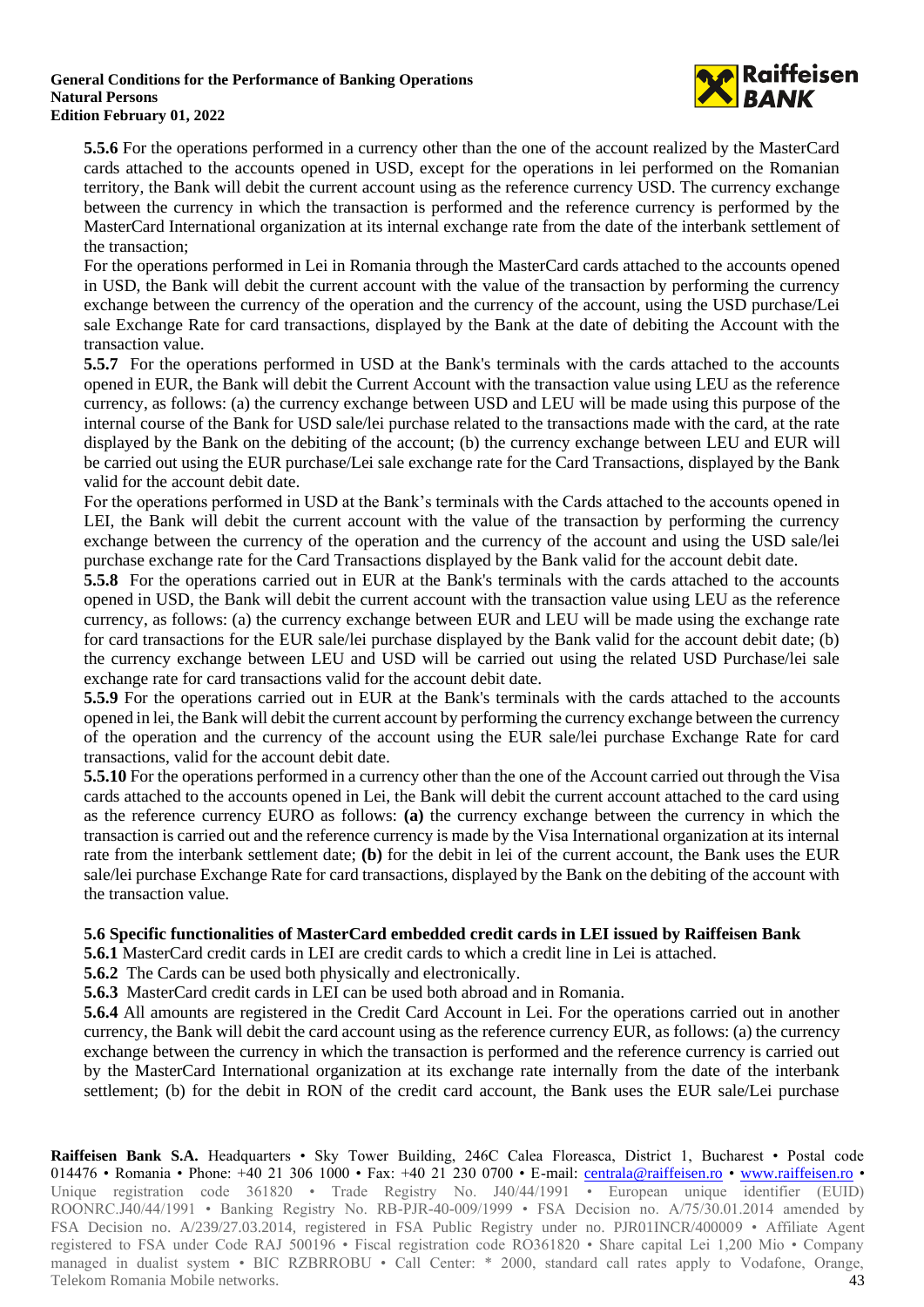

Exchange Rate for card transactions, displayed by the Bank at the date of the debit of the account with the transaction value.

### **5.7 Dispute transactions carried out by Card**

**5.7.1** If the Card User finds that he or she has performed unauthorized operations, the Main User has the right to challenge any of these operations. The additional card user will be able to lodge appeals only for the transactions carried out with the additional card.

**5.7.2** The appeal will be submitted in writing to any unit of the Bank during the work program with the public and/or by telephone through the Call Center service and will necessarily include the card number, the name of the Card User, the contested amount, the date of the statement in which the contested amount is included and any other additional information supporting the appeal.

**5.7.3** The bank will inform in writing or by telephone the Card user, in compliance with the legal provisions, on the way to resolve the dispute.

### **5.8 Card, PIN and access password in the 3D Secure Service**

**5.8.1** Card users have the obligation to ensure by all means the security of the Card, the PIN, the Static Password and the security elements of the Electronic Wallet.

**5.8.2** Card users must:

**a)** sign the Card on the reverse side in the box reserved for this purpose, when received, using a ballpoint pen;

**b)** keep the Card carefully and not to disclose the specific identification information (card number, expiration date, authentication codes etc.) to other persons;

**c)** not to loan the Card to other people;

**d)** ensure that during the transactions the Card remains under their careful supervision;

**e)** before destroying the SMS message, they must memorize or write down the PIN in a place known only by them;

**f)** never enter the PIN on the Card or in a form that can be easily recognized in particular or on an object accessible to other people;

**g)** not to disclose to any other person the PIN, the Static Password used for e-commerce transactions, although such person is or introduces himself/herself as employee of the Bank; also, the PIN code must not be entered on websites;

**h)** ensure that, during transactions made with the use of the PIN, it is not disclosed voluntarily or involuntarily to other persons.

**i)** not to supply data regarding the Card (card number, expiry date, the last 3 digits on the back of the card in the box designated for the User's signature and/or the PIN), the OTP code or the Static Password by answering emails that request them to do so; Raiffeisen Bank will never request such information by e-mail;;

**j)** maintain the confidentiality of the data and information that may constitute an identification element in relation to the Bank.

k) modify at any ATM/MFM Raiffeisen Bank or any ATM in Romania, the initial PIN received by SMS.

**5.8.3** In case of loss/theft of the Card or PIN, the main/supplementary Card User has the obligation to notify the Bank through the Call center Service provided or using the assistance numbers registered on the Card or by a written notification to block access to Account through Card or for users of internet banking or mobile banking services to block the Card directly from the application related to the service. The written notification will be submitted to any territorial unit of the Bank during the program of work with the public. For the operations performed with the Card the parties respond according to the clauses provided in section 4.10 of these GBC.

**5.8.4** The card user will also announce the Bank in writing to any banking unit and/or by telephone through the Call Center service, as soon as it finds one of the following emergency situations:

**a)** damage or blocking the possibility of using the Card (for example, blocking the card in the ATM);

**b**) the registration in the Current account/credit card of transactions that were not ordered by the Card users; **c)** any registration in the Current Account/credit card which, in his opinion, represents an erroneous registration arising from the management of the Account by the Bank;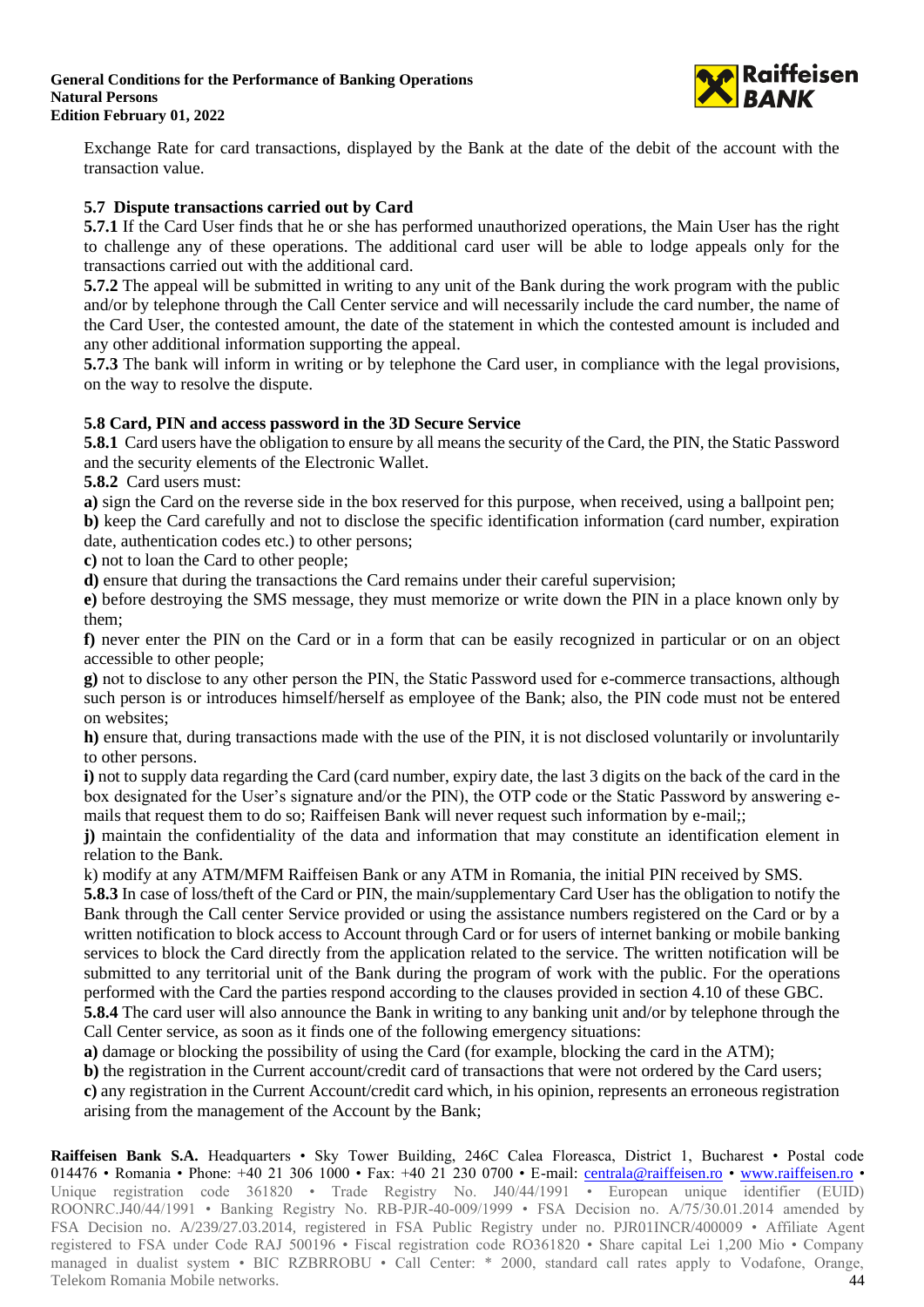

**d**) there are elements that create suspicions about the possibility of knowing by people other than the Card User; **e)** Card malfunctions or incorrect PIN/access password received;

**f)** loss/theft of the mobile device on which an electronic wallet is installed or compromise any security element thereof.

## **5.9. Specific terms and conditions for using the 3-D SECURE e-commerce service**

All cards issued by Raiffeisen Bank are enrolled in the 3-D Secure Electronic Commerce service, which ensures the security of electronic commerce transactions carried out over the Internet.

**5.9.1** The Bank makes available to the Card User the 3-D Secure Electronic Commerce service that offers the possibility of conducting electronic commerce transactions over the internet under strict security conditions, in accordance with the provisions of these clauses.

**5.9.2** The Bank may periodically modify the instructions for using this service in accordance with the law. The parties agree that the silence of the Card User values the tacit acceptance of the changes, if the Card User does not notify the Bank in writing of not accepting the respective changes before their entry into force.

The latest version of the instructions is available by accessing the Raiffeisen Bank website, [www.raiffeisen.ro.](http://www.raiffeisen.ro/) The transactions made by using the 3-D Secure Electronic Commerce service fall under the impact of the latest version of the Terms and conditions of use.

**5.9.3** The 3-D Secure Electronic Commerce service is made available by Raiffeisen Bank through a processor that has secured means provided by the respective payment schemes with the respective card, VISA International and MasterCard International.

The 3-D Secure Electronic Commerce service works under the conditions in which the site where the transaction is carried out supports the 3-D Secure standards, presenting the logos displayed on the Bank's website, [www.raiffeisen.ro.](http://www.raiffeisen.ro/)

**5.9.4** Visa International and MasterCard International reserve their right to modify, improve or discontinue the provision of this service without prior notice.

**5.9.5** The 3-D Secure Electronic Commerce service provides a standard of security for online transactions that encompasses the latest technologies in this field, reducing the chances of fraud on the Internet.

**5.9.6** Enrollment for this service requires the online provision of data that will be used subsequently to confirm the identity of the Client during online transactions.

**5.9.7** Authorization of 3D Secure transactions is achieved by applying Strict Customer Authentication, using one of the following methods:

**a)** by providing the following security elements:

- **OTP (one time password):** a single code associated to each transaction, provided to the card User, either by SMS to the personal phone number declared to the Bank by the Card User in the latest Form for registration/data update
	- **and**
- **Static Password**

**Or**

**b) via the specific application provided by the Bank**, which allows authorization by biometrics or PIN according to the option set by the User in the application.

**5.9.8** The card user is prohibited from:

**a)** Intentionally replacing another person or entity to use the 3-D Secure Electronic Commerce service.

**b)** Sending any virus programs by any means that interrupt, destroy or limit the functionality of any hardware/software component, including communications of the accessed service.

**c)** Sending spam emails, by any means, and invading Verified by Visa and MasterCard Secure Code sites accessed.

**d)** Modifying, adapting, decompiling or disassembling, sub-licensing, translating, selling any portion of the 3- D Secure service.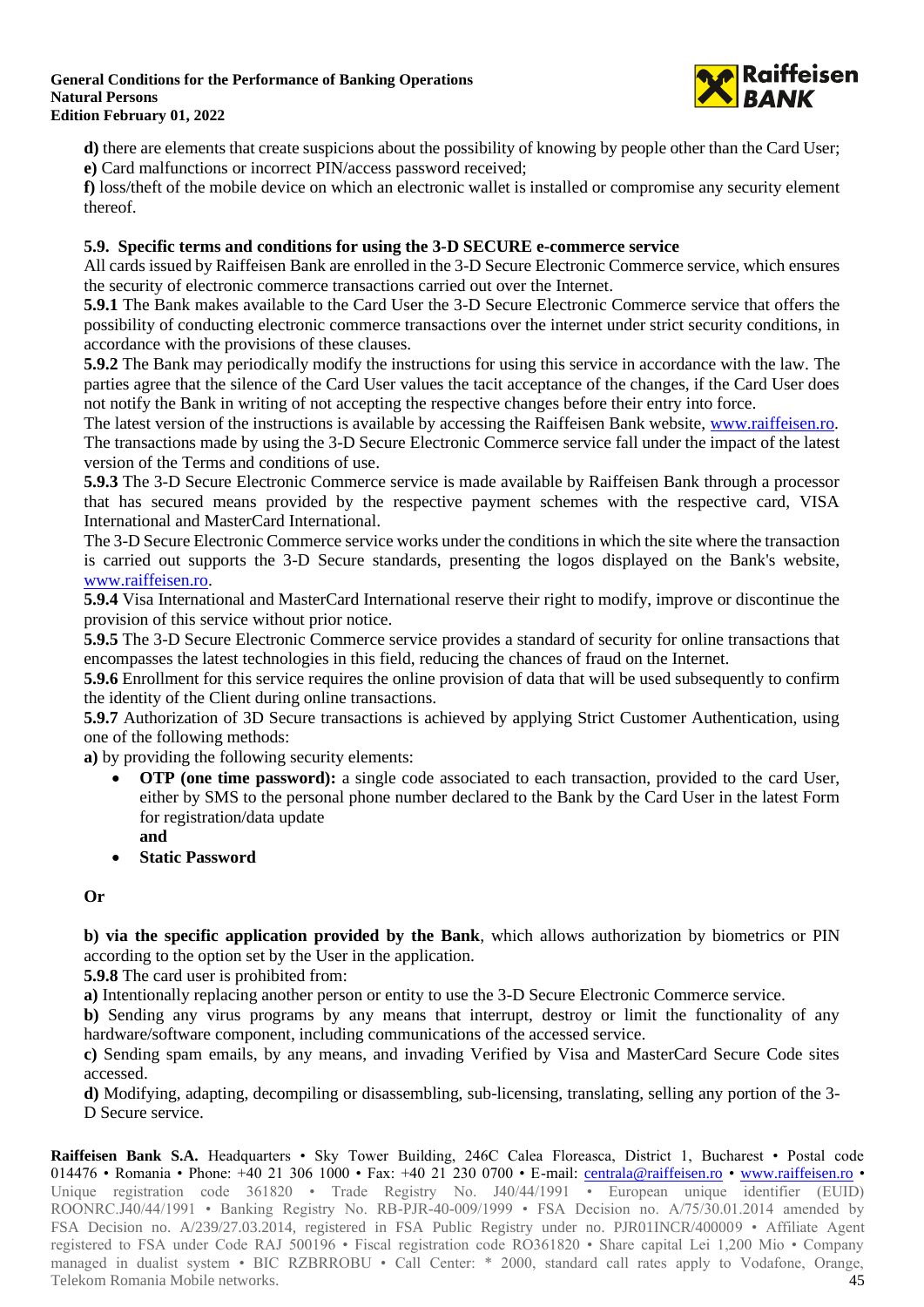

**e)** Deleting any notification regarding the rights of property (copyright, trademark) encountered by accessing this service.

**f)** Using any means (search applications, devices, processes) to find or reproduce the navigation structure, presentation and content of the websites displaying the specific Visa and MasterCard logos.

**g)** Interrupting the access of other users to this service, to servers or networks connected to it.

**h)** Violating the specific rules and conditions for using the 3-D Secure service in general and/or the rules and procedures of any network connected to it.

**5.9.9** Raiffeisen Bank, VISA International, MasterCard International cannot be liable for:

**a)** the modification, suspension or any interruption in the provision of the service due to causes independent of their will;

**b)** card computer malfunctions or in the provision of telephone services, which appeared during internet transactions;

**c)** any damages caused by the virus of the computer/modem of the Card user during the transactions through Internet.

Raiffeisen Bank reserves the right to temporarily or permanently deactivate the Card User's access to the 3D Secure service in case of its violation of the conditions of use.

The Bank will inform the Card User through the Call Center telephone service about the deactivation of the service and the reasons for this measure immediately after taking it, unless the provision of this information is prejudicial to the justified reasons of security or is prohibited by other legal provisions.

**5.9.10** The card user has full freedom to purchase goods/services over the Internet by accessing the 3D Secure service. However, correspondence with the chosen merchants, participation in online promotions, payment and delivery of goods/services purchased, any other conditions and guarantees associated with them are solely within the domain of the relationship between the Card User and the virtual merchant, Raiffeisen Bank, Visa International and/or Mastercard. International cannot be held liable under any form of possible damages arising from the direct relationship with traders.

The use of the service does not in any way mean that Raiffeisen Bank, Visa International and/or MasterCard International recommend any Internet marketer or that it guarantees the quality of the goods/services provided by it.

Any dispute regarding the non-observance by the trader of the conditions of payment, delivery, quality of the goods / services purchased can be resolved exclusively between the Card User and the Card User. In this regard, the Bank recommends the Card User to keep as much information as possible about the merchant and to save on the computer or page containing the proof of the transaction.

**5.9.11** The 3-D Secure service contains information protected by the law of intellectual property law and other applicable laws.

Raiffeisen Bank grants the Card User a non-exclusive license to use the current 3-D Secure service and any improvements that will be added in time in accordance with these clauses. The card user will not copy, alter or in any way use the Raiffeisen trademarks, these being the property of Raiffeisen Bank, 3-D Secure owned by Visa International and MasterCard International and neither the logos, products and names associated with this service.

## **5.10 The use of the card is prohibited:**

a) after notifying the Bank of the loss/theft of the Card/or of the PIN;

b) when the Card User has breached the contractual provisions and the Bank has requested the return of the Card;

c) when a Card declared lost or stolen is recovered by the Main/additional Card User, after notification of the Bank about the loss / theft;

d) when a Debit Card is canceled or blocked by the Bank due to the accidental exit of the account and the nonfilling of the Current Account;

e) when a Credit Card is canceled or suspended by the Bank due to the non-compliance by the Main Card User of the discipline of repayment of the amounts used from the credit limit attached to the credit card account;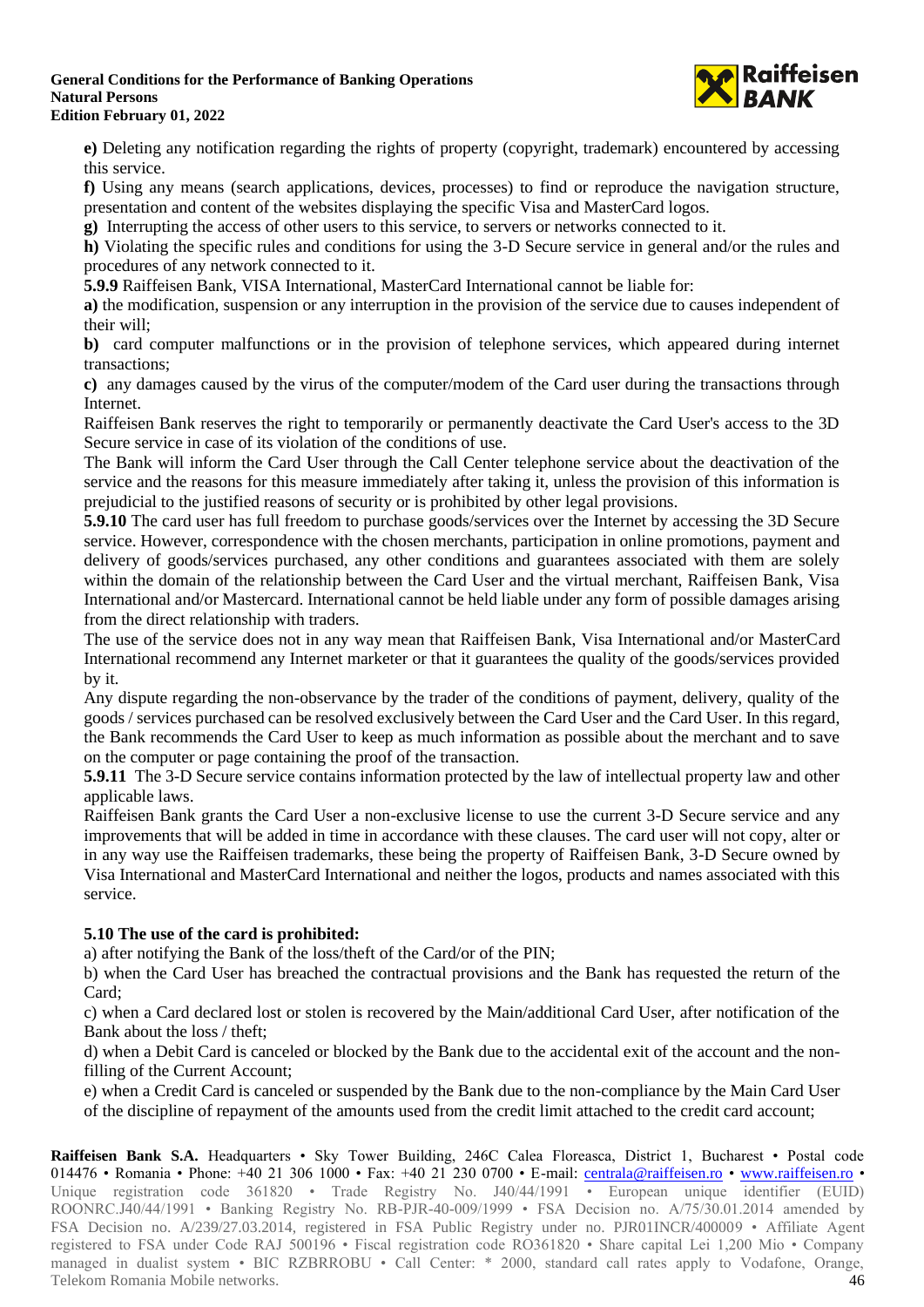

### **5.11 The bank is authorized by the Main Card User to automatically debit the current/card account with the following amounts:**

a) transactions/operations carried out by Card in the country and abroad, by the main User and the Additional Users;

b) other operations expressly arranged by the main Card User;

c) commissions, taxes and interest due to the Bank for current operations, issuing / replacing Cards and / or for special services, based on the specific Contract;

d) operations fraudulently performed by persons other than the Card User in the conditions of the loss / theft of the Card and the Bank's non-announcement, by telephone or in writing, of the event by the Users of the main or additional card, in compliance with the limits established by law;

e) fees paid by the Bank for the settlement of certain transactions by the main Card User;

f) interest due by the Main Card User for the amounts that generated unauthorized outflows of the current account, respectively, in the case of the Credit Card, its costs and interest due to the Bank for the amounts used from the Credit Limit related to the Card.

### **5.12. Other provisions**

**5.12.1 (1)** As a general rule, the Bank shall deliver the Debit Card/Credit Card (upon first issue, upon automatic renewal upon expiry of validity or upon reissue of the Card at the Client's request) to the mailing or home address in Romania, communicated by the Client to the Bank through the specific forms or through the channels made available by the Bank, as the case may be. The Card User will be informed about the transmission of the Card by SMS to the telephone number communicated to the Bank or by push notification through the Smart Mobile application. Insofar as the Card cannot be delivered to the Card User after 3 (three) consecutive delivery attempts, the Card will be cancelled and the Card User will be required to make a new request for the issuance of the Card.

**(2)** By exception, in certain situations (such as but not limited to: the Card User's identification and correspondence data are not updated, the Card User has not communicated a mobile phone number in Romania, the address communicated to the Bank is not in Romania), the Bank may establish another way of sending the Card to the Card User, after which the Card User will be informed on how to take possession of the Card, by SMS or by specific forms provided by the Bank.

**5.12.2.** The Bank has no responsibility for the non-acceptance of the Cards by a merchant, a financial institution, an ATM/MFM or any other third party as a result of a direct or indirect cause, such as: failure of the car, the processing or transmission system data or any other events that cannot be controlled by the Bank.

**5.12.3** Accidental exceeding of the available funds from the current account with an attached card may appear due to the debit of the Current Account with the interest due to the Bank by the account holder, with the value of the Payment Operations ordered on the Current Account, with fees and/or commissions related to the current account and / or the use of the Card, or due to malfunctions of the communication systems owned or managed by third parties (banks, merchants, card acceptors, telephone service providers etc.), in the case of offline payments or Low-Value Card Transactions, using the contactless technology, for which it was not requested to verify the availability at the time of authorizing the transaction, and the authorization of the transaction was not performed with PIN request and/or signing the receipt.

**5.12.4** In case of unauthorized exceeding of the available funds in the current account, the provisions of section 3.4 of these GBC become applicable; also, the Bank will be able to decide to block access to the Current account/Card through all the Cards attached to it.

**5.12.5** The Bank ensures the transparency and comparability of the currency conversion charges, if the Card User carries out cash withdrawal transactions to an automatic teller machine (ATM/MFM) or EPOS payments, within the territory of the European Union (EU). Thus, for these transactions carried out in EUR or in a national currency of any EU Member State, different from the account currency, the Bank shall express the total currency conversion charges as a percentage mark-up over the latest available euro foreign exchange reference rates issued by the European Central Bank (ECB), displayed on the website or [www.raiffeisen.ro,](http://www.raiffeisen.ro/)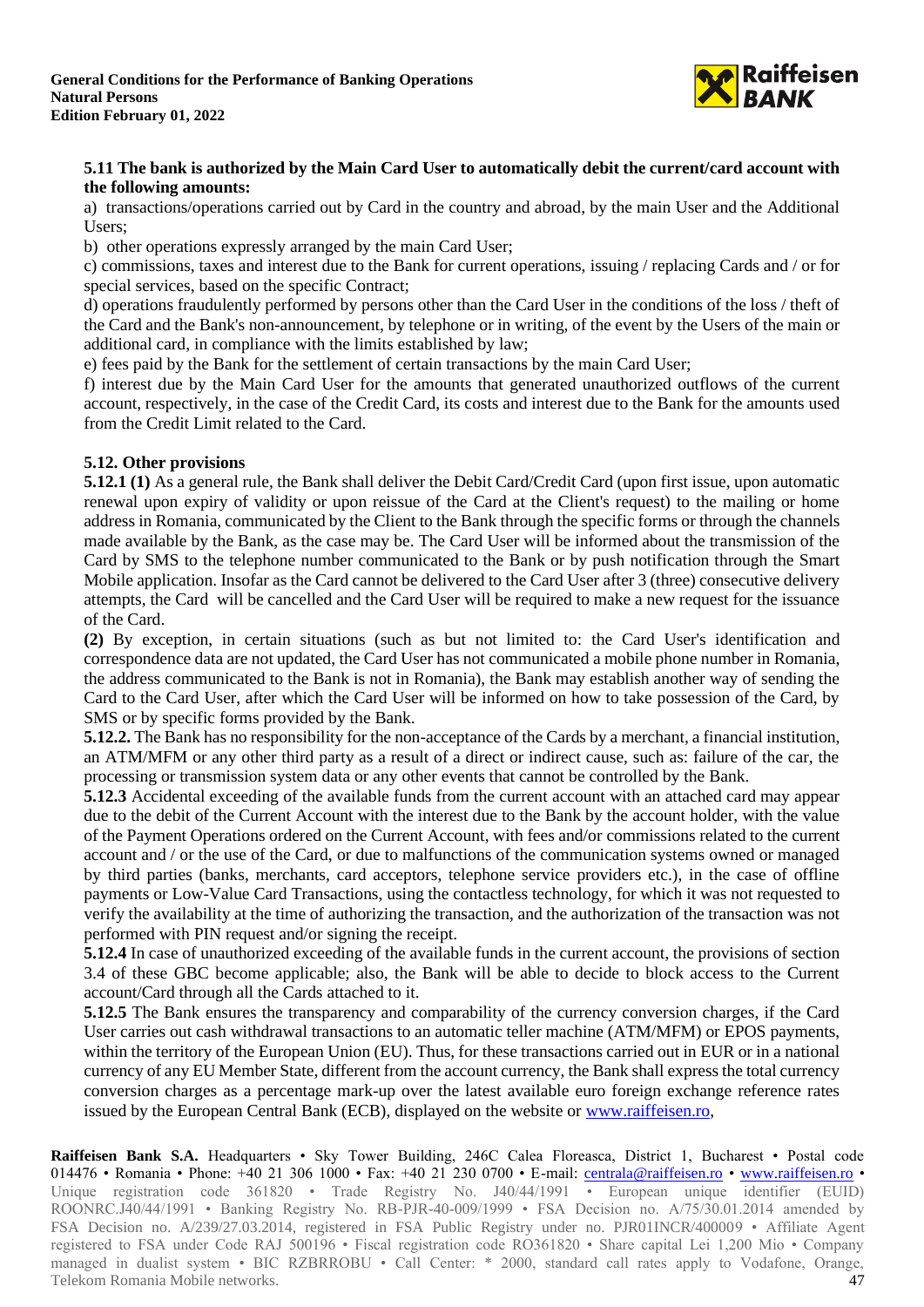

**5.12.6** Moreover, starting with 19 April 2021, the Bank shall send an electronic notification to the Card User, each month, after having received from the Card User a Payment Order related to a transaction such as those provided for under item 5.12.5

**5.12.7** The Bank and the Card User agree that the Bank should send the electronic notification containing the total currency conversion charges expressed as a percentage mark-up over the latest available euro foreign exchange reference rates issued by the European Central Bank (ECB) by: (i) "push notification" to the Client's mobile device, for clients having Smart Mobile Service; (ii) an electronic notification sent by e-mail/SMS to the e-mail address/mobile number communicated to the Bank, for the Clients not having the mobile banking services offered by the Bank.

**5.12.8** The Card User may at any time request the Bank not to send him the electronic notifications referred to in the previous paragraph via the Call Centre Service for Customers who receive notifications by SMS or by deactivating the push notifications within the Smart Mobile application by Customers who receive push notifications.

## **5.13 Provisions regarding the debit card contract**

**5.13.1** The debit card contract is concluded for an indefinite period. The debit card contract will enter into force at the time of handing over the card to the main Card user (current account holder).

**5.13.2** The debit card issuance contract ceases in one of the following situations:

**a)** by the parties' written agreement;

**b)** by unilateral termination, at any time during the contract, the Card User by submitting a written request to any unit of the Bank, respectively by the Bank with a two-month written notice;

**c)** in case of death or incapacity of the main Card User;

**d)** by termination in accordance with clause 5.13.6 of these GBC;

**e)** in case of force majeure or Acts of God;

**f)** by withdrawing the product by the Bank with two months' notice;

**g)** in case of closing the Current Account to which the Debit Card is attached;

**h)** in any other cases provided by the law.

**5.13.3** No later the next business day following the registration of the Card user's request for termination/cancellation of the debit card issuance contract, the Bank will block access to the Current Account through the Card, in case there are no transactions being settled.

Otherwise, access to the account will be blocked after the settlement of all transactions with that card.

**5.13.4** The main user of the card or its agent/legal successors have the obligation that at the termination of the contract to fully cover any amounts due. Any debit not covered by the main Card User generated using the Card must be refunded by the Bank to it. In the event of termination, the Client is obliged to pay the fees and commissions related to the Operations performed until the date of termination.

**5.13.5** The termination of the contract at the Bank's initiative will not affect in any way the right of the Bank regarding the recovery of the amounts owed by the main Card User as an effect of the actions taken or not taken by him before the date of termination.

**5.13.6**. **(1)** The Bank is entitled to terminate the Specific Agreement for the issuance of the Card by operation of law, without notice of default and without the intervention of the courts, in any of the following cases:

**a)** Failure by the Card User to comply with the contractual clauses, the conditions of operation of the Card imposed by the Bank, the legal provisions in force (such as, but not limited to, legal provisions on the prevention and combating of money laundering and terrorist financing and compliance with International and US Sanctions) or the Bank's working rules;

**b)** Registration of Card transactions as suspicious or fraudulent;

**c)** The Bank has identified suspicions of fraud/money laundering/terrorist financing/violation of International/US Sanctions;

**d)** The Card User's assets have been seized;

**e)** The Card User is suspected of carrying out operations in violation of legal or contractual provisions;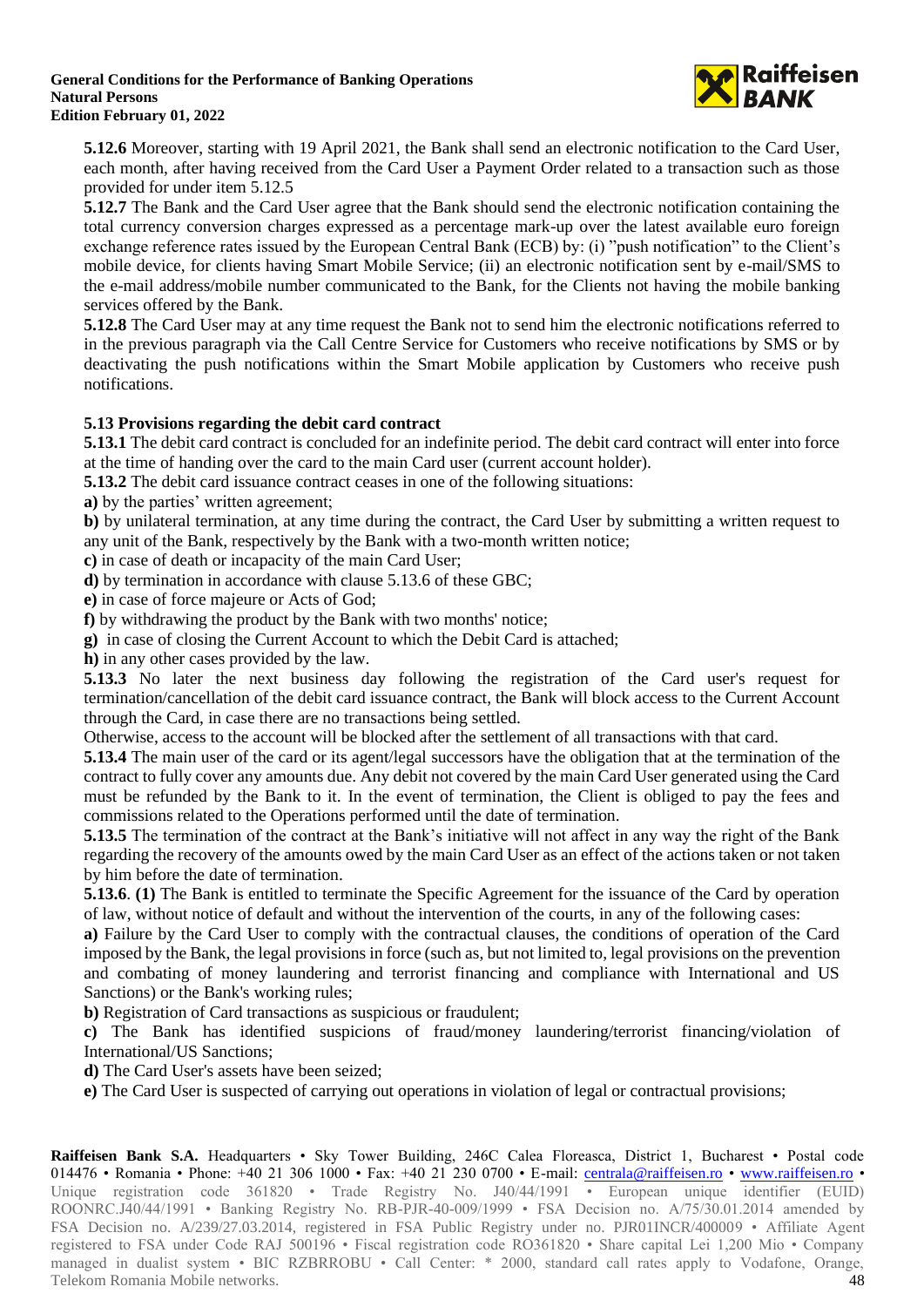

**f)** Requests for the return of funds have been received for the Cardholder's Accounts from the ordering/correspondent banks on the grounds of suspected fraud, money laundering, terrorist financing, violation of International/US Sanctions, or

**g)** the Bank has received information from banks or authorities in Romania or abroad regarding the Client's suspicion of fraud/money laundering/terrorist financing/violation of International/US Sanctions,

**h)** the Card User becomes a Designated Person or Restricted Party or falls under International Sanctions or embargoes imposed by the European Union, the Swiss Confederation, the United Kingdom of Great Britain and Northern Ireland, the United States of America, other States or any of their agencies, whether the Card User is directly or indirectly affected by such International Sanctions or embargoes,

**i)** if the Card User has provided the Bank with false information and/or documents or refuses to provide the Bank with the requested information and/or documents, including under Articles 3.1.4 and 4.3.7 and/or agreements necessary for the Bank to fulfil its contractual and/or legal obligations (including for the purposes of FATCA and/or CRS requirements);

**(2)** In the cases referred to in the previous paragraph, the Bank shall notify the Client of the measure taken, within 3 working days of taking such decision, in accordance with the rules in section 8.2 "Notifications".

**(3)** If there are transactions made with the Card pending settlement, the Bank may block the payment instrument from trading until all transactions have been settled and the Card has been terminated.

**(4)** The Primary Card User may request termination of the Debit Card Agreement by submitting a written request to any of the Bank's agencies.

# **6. SPECIAL SERVICES OFFERED BY THE BANK THROUGH RAIFFEISEN BANK'S CALL CENTER SERVICE**

**6.1** The Bank's Call Center service allows access to the special services mentioned in this section through the telephone with the help of the telebanker or through the interactive automatic support application (virtual operator). The Call Center service is available in Romanian and English, except for services accessed through interaction with the virtual operator, which are available only in Romanian.

**6.2** Accessing the Call Center telephone service through the interactive automatic support application (virtual operator) is not available to Card users who do not hold Romanian citizenship or residence in Romania, as well as to Credit and World Elite credit card users, regardless of citizenship/residence.

**6.3** (1) The user will prove its identity each time it uses the Call Center service, with the help of the Security Password in relation to the Bank.

(2) Customers holding the Raiffeisen Direct TOP service are identified by applying strict Client authentication under the conditions provided in the specific Contract.

(3) The Bank offers the possibility to use the voiceprint as an identification element in the relationship with the Bank exclusively in the interaction with the virtual operator. The user of the main / supplementary card must expressly express his agreement for the processing by the Bank of his voice; the agreement can be expressed in the interaction with the telebanker, the identification to be carried out based on the Security Password in relation to the Bank. After expressing the agreement regarding the use of the voiceprint as an identification element, the Card User will be identified in the interaction with the virtual operator exclusively based on it. The identification by voice imprint means that, in the interaction with the virtual operator, the Card user will pronounce a standard text, communicated by the Bank.

**6.4** The special services that can be accessed through the telebanker are the following:

**a)** Report the loss/theft of the Card or other emergency situations;

**b)** Block access to the Account through the Card reported as lost/stolen and re-issuing the Card and the corresponding PIN code;

**c)** Unlock the access to the credit card account through the credit card, if the lock was established at the Bank's initiative, as well as the unlocking the access to the Account through the debit card, provided that the blocking of the access was requested on the same day through the Service Call Center, as well as the Card User being in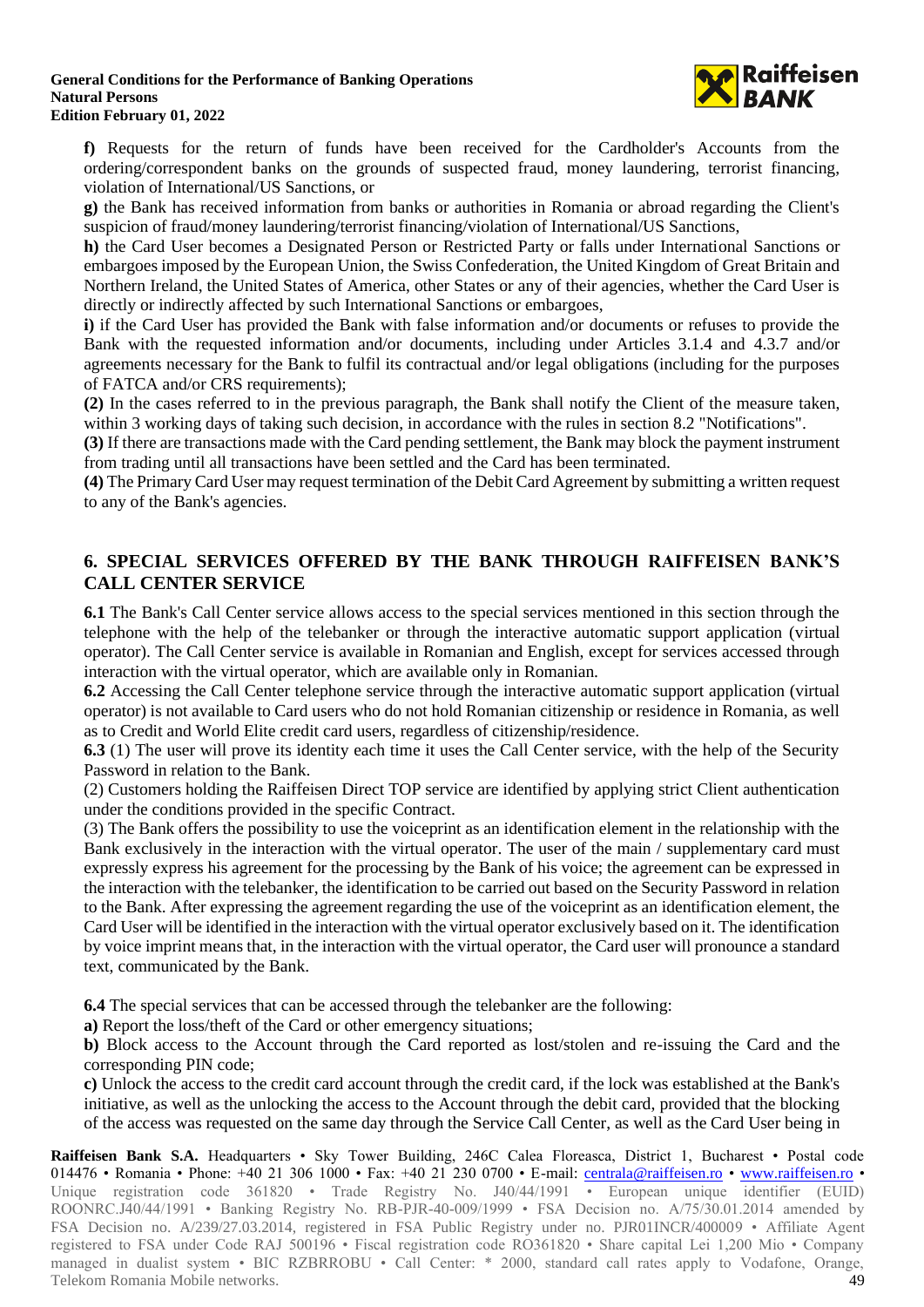

possession of the Card in the interval between the two requests, according to his statement; if these conditions are not met and the User requests the unlock, the Bank will proceed to replace the Card;

**d)** Query of the balance of the Account to which the debit card is attached, respectively of the available funds in the Credit Card Limit, of the history of transactions related to the card, as well as of the Card status; the additional user can request information exclusively on the transactions made with the additional card of which he is the holder;

**e)** Re-issue the PIN code;

**f)** Temporary modification of the daily limit of:

- ATM/MFM cash withdrawal via Card, for the period indicated by the Primary User (for both Debit Card and Credit Card). Temporary modification of the limit can be requested only once per quarter (only once within each of the following intervals: 1 January - 31 March, 1 April - 30 June, 1 July - 30 September, 1 October - 31 December). The cash withdrawal limit for each type of Card, as well as more information on temporary changes to the limit at the Customer's request, its validity period, etc., can be found on the websit[e www.raiffeisen.ro](http://www.raiffeisen.ro/) - section "In your support";
- Card transactions at points of sale ("EPOS") and e-commerce.

**g)** Provide information to the main Card user about the status of the request for the discovery of the account/credit limit, as the case may be, the parameters of the limit of account discovery/credit limit granted by the Bank in the Current/card account to which the Card is attached;

**h)** Change credit card information: activating the Credit Card; add/modify/waive the direct debit service; modify the date of issue of the Activity Report; modify the Bank's agency where the Card will be transmitted; changing the Card password; correct personal data or contact details; the request of a document containing information of the Activity Report; register the refusal to increase the credit limit; initial setting and modification of the parameters related to the payment facilities in installments of the amounts used from the credit limit, according to the specific Contract;

**i)** Block the additional credit card or changing the access limit of the additional card;

**j)** Waive optional insurance services attached to the Credit Card.

**k)** Obtain the Bank's support regarding the registration/blocking/deletion of the Cards in the Electronic Wallet. **l)** Obtain Bank support on accessing and using Raiffeisen Online and Smart Mobile services.

**6.5** The special services that can be accessed through the virtual operator are the following:

**a)** Block access to the Account through the Card reported as lost/stolen and re-issue the Card and the corresponding PIN code; this service is available for the primary and additional Debit Card User and exclusively for the main Credit Card User;

**b)** Interrogate the balance of the Account to which the debit card is attached, for the main and supplementary User, respectively of the available credit card limit, exclusively for the main Credit Card User;

**c)** Obtaining a ministatement (service available only for the main Debit/Credit Card Users), containing information regarding the debtor or creditor operations (depending on the request made expressly by the Main Card User in the virtual operator module) performed in connection with the Account to which is attached the debit/credit card, respectively the last five debits, the last five creditors or the last five transactions settled for the main Debit Card User and the last five transactions, debtor or creditor, made after the latest Activity Report for the User has been issued principal of credit card (in the case of Card transactions related to the Credit Card, only the settled transactions will be mentioned);

**d)** Activate the Credit Card for the Main User;

**e)** Obtain information about the latest Activity Report issued for the Credit Card: due date, minimum payment amount, total debt, exclusively for the Main User;

**f)** Request the unlocking of access to the Raiffeisen Online and/or Raiffeisen Smart Mobile Services for the main Card users who hold such services, as long as such functionality of the respective service is available.

# **7. TERMS AND CONDITIONS FOR THE DIRECT DEBIT SERVICE**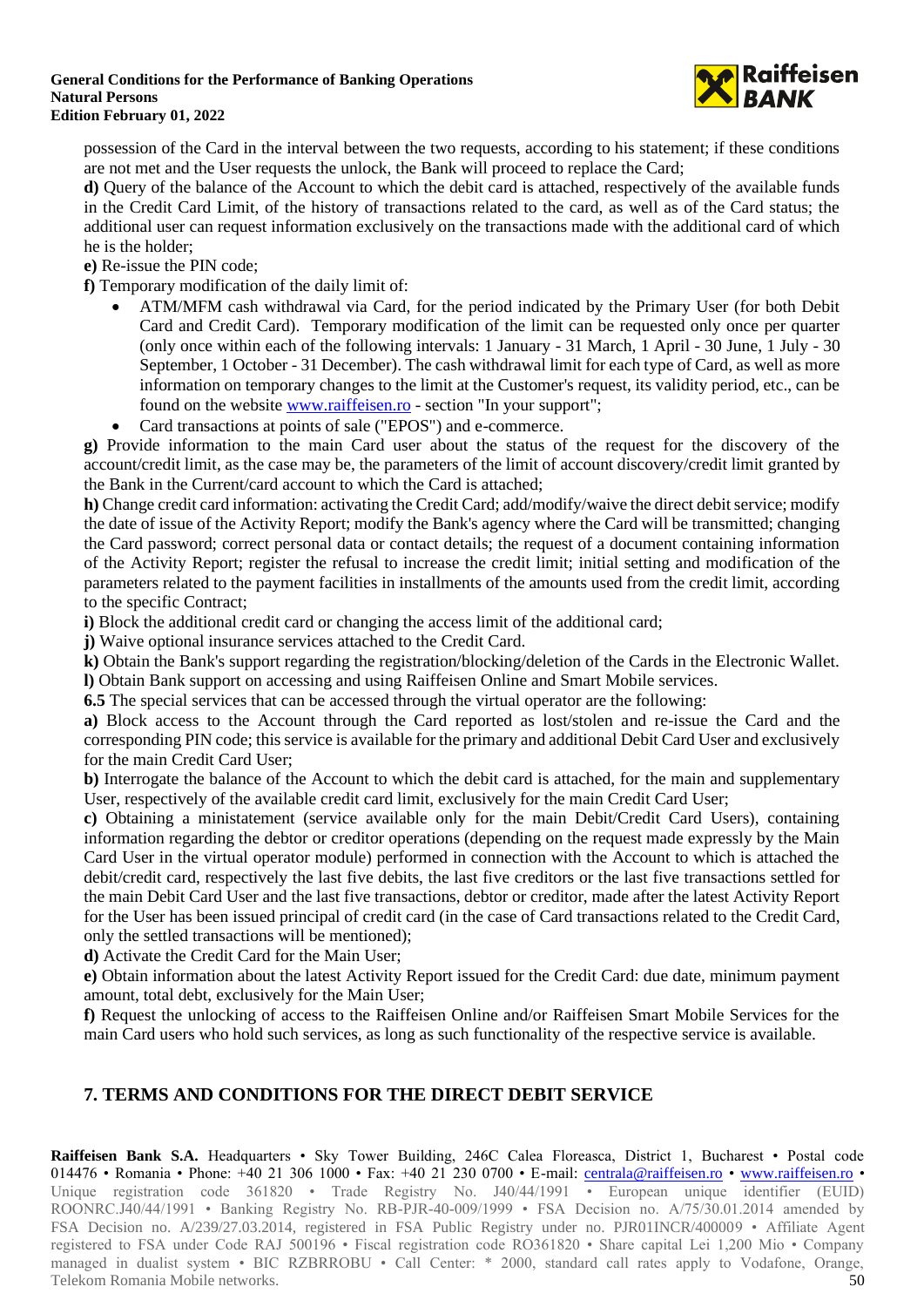

### **7.1. Define the used terms**

Payment beneficiary = expected recipient of the funds of a direct debit payment operation; the legal person, supplier of goods and / or services, who has concluded with the institution to which the account has opened a commitment regarding the direct debit and who holds claims on the payer or the person in whose name the payment is made (the third party subscriber);

Payer = holder of a payment account that agrees with making a direct debit payment; he concluded a direct debit mandate with the payer's institution;

the person on whose behalf the payment is made (third party subscriber) – beneficiary's client, for whom the payer accepts to make payments to the beneficiary from its payments account;

Beneficiary's institution = the institution to which the beneficiary has opened the account to be credited or has been credited with the amount provided in the direct debit instruction; the institution that receives a direct debit instruction from the beneficiary, for the purpose of executing this instruction;

Payer's institution = the institution to which the payer has opened the payment account to be debited with the amount provided in the direct debit instruction;

the payer's institution and the beneficiary's institution may be one and the same bank if the payer and the beneficiary have an account opened at the same bank;

Direct debit commitment = the agreement concluded between the beneficiary and the beneficiary institution, which includes the beneficiary's responsibilities, as well as the beneficiary institution's acceptance regarding the beneficiary's use of the direct debit instructions;

Direct debit mandate (hereinafter referred to as "Mandate") = agreement of will, signed or whose authenticity has been verified by applying a security procedure by which the payer gives an authorization to a beneficiary to issue direct debit instructions on the account or the paying institution to debit his account with the amount and due provided in the direct debit instructions issued by the beneficiary; Each mandate will be highlighted in the payer's and beneficiary's bank system with a distinct identifier, mentioned on the mandate. The mandate may be given for a determined or indefinite period, with the possibility of subsequent revocation it can also cover a single payment or multiple payments of fixed or variable values;

Direct debit instruction = payment instruction initiated by a beneficiary on the account of a payer opened at the payer's institution, according to a mandate regarding direct debit; the payment operations are executed by the automatic debit of the payer account and the crediting of the beneficiary's account with the value of the debts that the beneficiary holds over the payer or the Person in whose name the payment is made (to the third party subscriber);

Payment date = the due date communicated to the payer/the person on whose behalf the payment is made (to the third party subscriber) and to the payer's institution by the beneficiary, or, as the case may be, the working day following the due date, if the due date is a non-working day, the date on which it is made debiting the payer's account with the payment transaction initiated by the Beneficiary and the related commission; At this date the Payer must provide in the account the amount of money necessary to make the payment and to pay the related commission;

Maximum limit  $=$  the maximum amount of the value of an invoice which the Payer can reasonably expect, taking into account the profile of the previous expenses and the conditions in the contract concluded with the Beneficiary. It is mentioned in the direct debit mandate given by the payer.

Account – the payment account indicated by the Payer in the direct debit mandate from which the payments to the Beneficiary will be made;

the person receiving (the final beneficiary) - entity in favor of which the payment will be made, through the beneficiary.

Date of first collection - the date from which the beneficiary is entitled to initiate direct debit instructions of the Payer's account;

Date of last collection - the date by which the beneficiary is entitled to initiate direct debit instructions of the Payer's account.

Singular payment – transfer of funds made from the Payer's account to the beneficiary's account, based on the direct debit mandate, which is executed only once;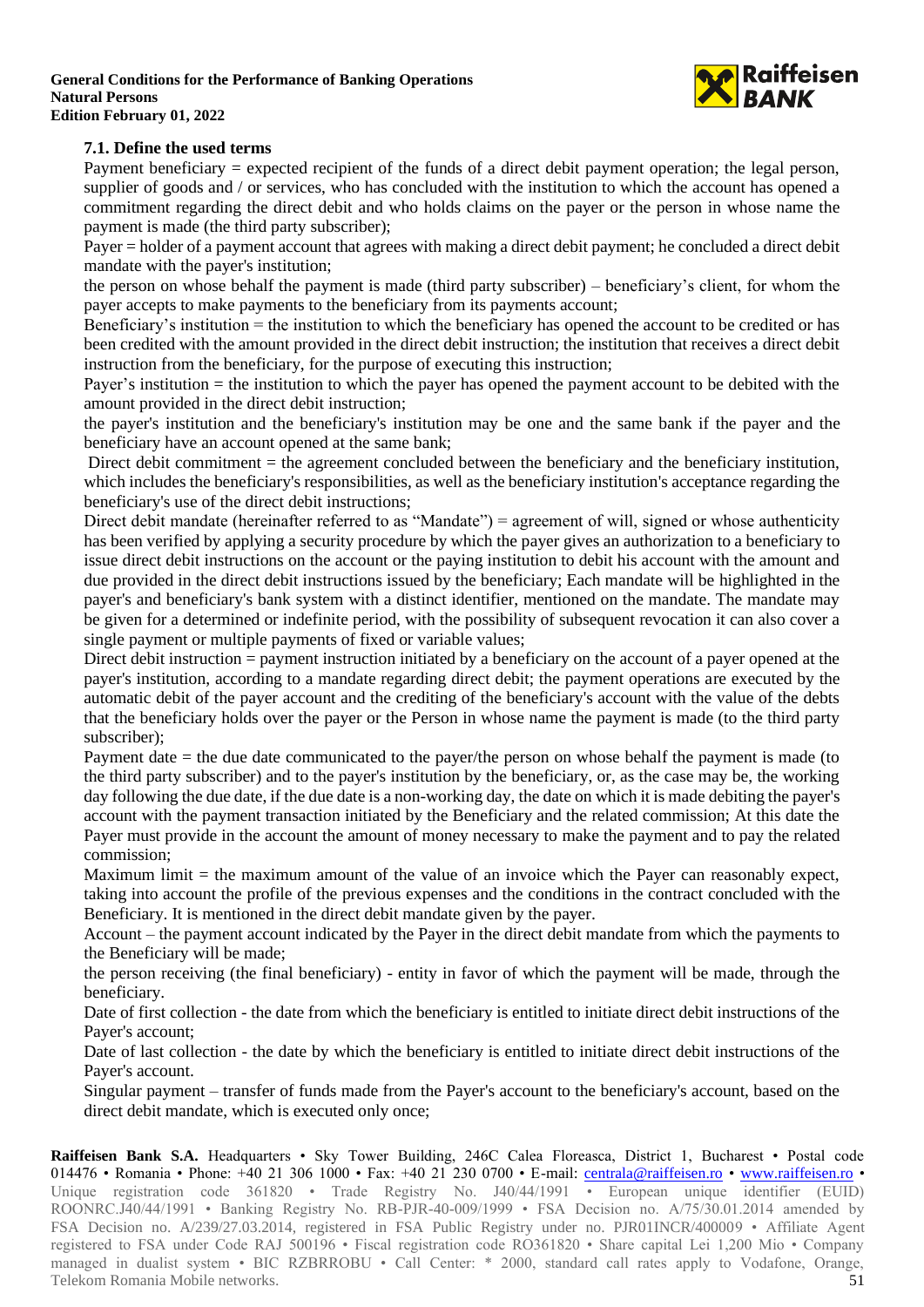

Recurrent payment - transfer of funds from the Payer's account to the beneficiary's account, based on the direct debit mandate, which is executed repeatedly, during the term of validity of the mandate.

Within the Direct Debit Service regulated in the present section the Bank has the quality of the Paying Institution. The Direct Debit Service is offered to all the clients of the Bank, based on the provisions of the present section, which becomes active when issuing at least one Direct Debit Mandate.

### **7.1 Issue the Direct Debit Mandate**

If the Client chooses to use the Direct Debit Service, he must issue at least one Direct Debit Mandate in one of the following variants:

a) by signing the specific form in the Bank's agencies;

b) by signing the specific form at the Beneficiary's premises - exclusively in the event that the Beneficiary offers this option;

c) by accessing this option within the Raiffeisen Online / Smart Mobile Service;

d) by requesting the activation of this mandate within the Raiffeisen Direct TOP Service.

Within the Direct Debit Service the Paying Client can issue an unlimited number of Direct Debit Mandates.

### **7.2. Activate the Direct Debit Mandate**

**7.2.1** In the hypotheses provided for in point 7.1. letters a), c) and d), the direct debit mandate is activated within one working day. The Payer's Institution undertakes to inform the Beneficiary about the mandate concluded by the Payer, directly or through the Beneficiary's Institution.

**7.2.2** In the hypothesis provided in point 7.1. letter b), the beneficiary will send the mandate of the Paying Institution, for verification. If, after the verification, the Payer's Institution finds that it does not comply with the minimum conditions of validity (it does not have all the mandatory fields completed, the payer's IBAN account is not correct, inconsistency between the data entered on the mandate and those in the bank's records, declared previously paid, the signature specimen does not correspond), it will reject the mandate. If the mandate is rejected, the Payer's Institution will inform the Beneficiary about the non-activation of the mandate. A Mandate is considered active and produces effects from the moment it is confirmed by the Payer's Institution. The payer's institution commits to validate the mandate concluded by the Payer at the Beneficiary's headquarters or to refuse the activation within a maximum of 5 working days from the date of its receipt from the Beneficiary/Beneficiary's Institution.

**7.2.3** In order to activate the mandate issued according to 7.1. lit. b), in case the Bank decides to carry out the requests for clarification / completion of the mandate by telephone, the Payer expresses his agreement that, if all the fields in the mandate form are not completed or there is a mismatch between the completed and existing information in the Bank's database, be contacted by telephone by an employee of the Bank at the telephone number indicated to the Bank in the specific forms, in order to clarify the information. In order to identify the payer, the Security Password will be requested in relation to the Bank. The identity of the Payer will be considered proven after he has provided, at the request of the Bank's employee, the identification elements mentioned above. The payer assumes responsibility for the correctness of the information provided during the telephone conversation with the Bank employee. Expressly and in all cases, the Payer accepts that for the security of the information communicated the Bank has the right to record all telephone calls between the Payer and the Bank and acknowledges the probative force of recording the calls requested by the Bank and communicates the information regarding the Mandate; it also accepts that the steps mentioned in this article, in order to activate the Mandate, represent an option of the Bank, not an obligation of the Bank.

### **7.3 Execute the Direct Debit Mandate**

**7.3.1** By issuing the Direct Debit Mandate, the Payer expresses his consent and mandates the Payer's Institution that based on his written instructions, included in the mandate, to make by debiting the Account the automatic payment of the amounts requested by the Beneficiary, corresponding to the invoices issued periodically by him on behalf of the Payer or of the person on whose behalf the payment is made (to the Third party subscriber).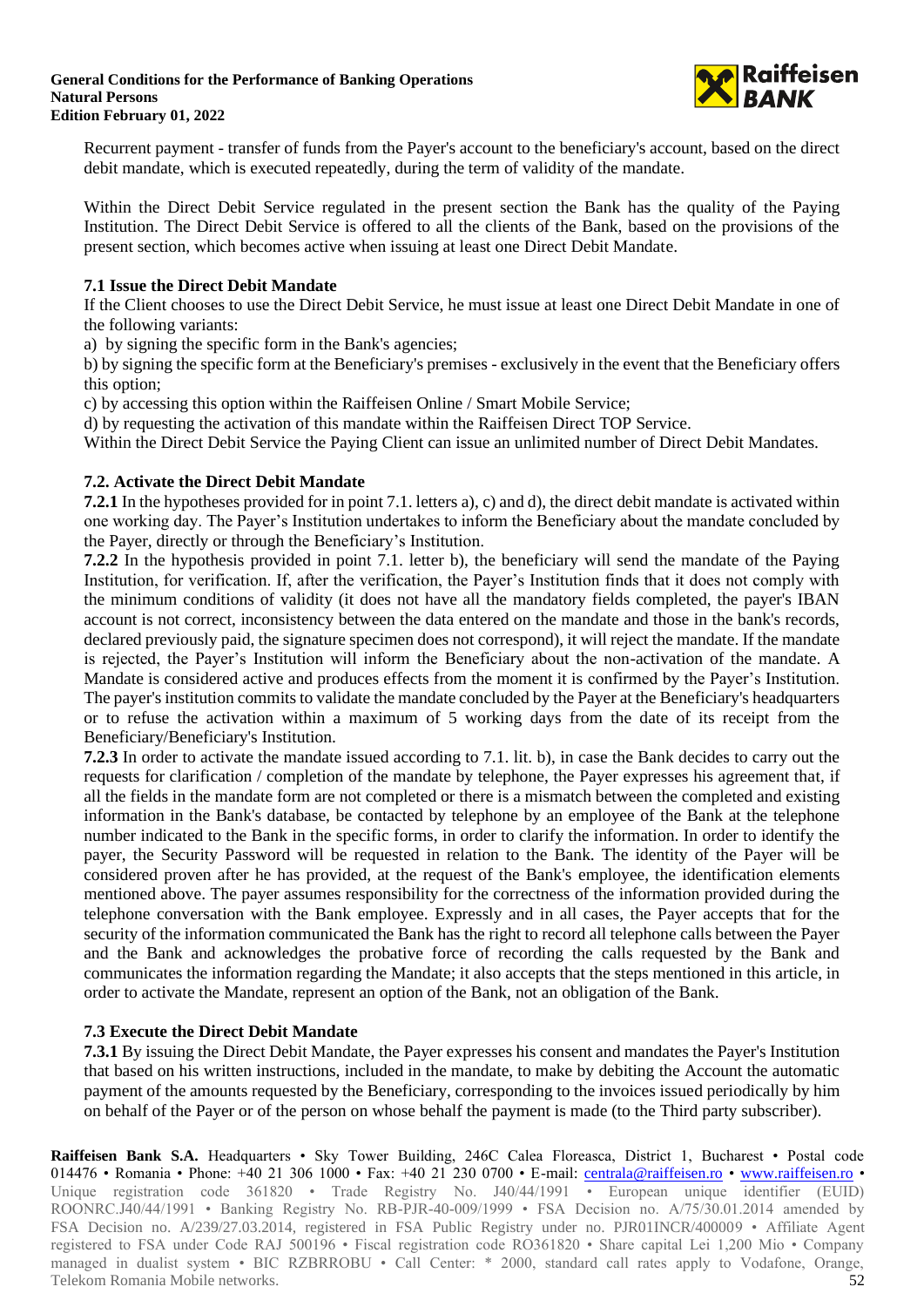

**7.3.2** The Bank will not operate the payment of any invoice that exceeds the Maximum Limit completed by the Payer in the mandate.

**7.3.3** In order to execute the mandate, the Payer undertakes to provide in the Account, on the Payment Date, the amount necessary to make the payment and to cover the commission arising from the provision of this service. **7.3.4** Also, the payment will be made only when the Payer's Account is not blocked as a result of an unavailability measure taken by the Bank or disposed of by an organ having such competences/attributions. No partial payments will be carried out.

**7.3.5** If, on the Payment Date, the payment in the Payer's Account does not fully cover the amount of the invoices, including the commissions related to the service provision, the Bank reserves the right not to make the payment. If the Bank decides, in accordance with its internal rules, to make a payment requested by the Beneficiary that exceeds the limit available in the Account, the provisions of section 3.4 of this document (discovered by unauthorized account / unauthorized overdraft) will apply. If the Payer does not wish to benefit from this facility, he must indicate to the Bank, in writing, in any banking or telephone unit, through the Call Center Service (assuming he also holds the Card User status), his refusal to make payments based on any Mandate above the limit available in the Account.

**7.3.6** Payment applications will be processed by the paying institution in the order of the dates indicated by the Beneficiary, until the use of the account available.

**7.3.7** The mandate granted by the Payer will be executed by the Bank starting with the first invoice to be delivered by the Beneficiary to the payment after the date on which the Payer requests to start the service.

### **7.4 Costs applicable to the Direct Debit Service**

For each payment made on the Payer's Account at the request of the Beneficiary, the Bank will charge the Payer a commission whose value is set out in the list of fees and commissions applicable to the current account. The payer authorizes the Bank to automatically withhold this commission from his account, once the invoice is paid. The Bank may exempt the Payer from the payment of the commission or may charge a reduced level of the commission if the Cost reductions for the Payers have been agreed with the Beneficiaries, during the validity period of the conventions stipulating these reductions, concluded between the Beneficiaries and the Bank or if they have cost reductions were agreed between the Bank and the Payer, based on other contracts concluded between them, during the validity period of these contracts.

### **7.5 Change of the Mandate**

**7.5.1** The payer can unilaterally modify the direct debit mandate, regarding the account from which the payments are made, the fixed/maximum limit, the identifiers for the invoice holder, by completing and submitting the modification form mandated to any unit of the Bank or the Beneficiary (only in if the beneficiary offers this option), or by requesting the modification through the Raiffeisen Direct TOP service or the Raiffeisen Online/Raiffeisen Smart Mobile service, if the Payer has any of these services. If the Payer wishes to indicate another payment account, the new account must be opened at Raiffeisen Bank.

**7.5.2** The changes made to the Direct Debit Mandates, communicated directly to the Payer's Institution (if the change was requested in the Bank's agencies, through the Raiffeisen Direct TOP service or Raiffeisen Online / Raiffeisen Smart Mobile), are opposable to it within one business day. In case the modification is requested at the Beneficiary's premises, the Beneficiary will submit the modification form to the Payer's Institution, for verification. If, after the verification, the Payer's Institution finds that it does not respect the minimum conditions of validity (it does not have all the mandatory fields completed, the payer's IBAN account is not correct, inconsistency between the data recorded on the request and those in the bank's records, declared previously by the payer, the signature specimen does not correspond), it will not operate the mandate modification. In case of rejection of the modification form, the Paying Institution will inform the Beneficiary about this. The payer's institution commits to validate the modification form submitted by the Payer at the Beneficiary's headquarters or to refuse its implementation within a maximum of 5 working days from the date of its receipt from the Beneficiary/Beneficiary's Institution, until then the Payer's Institution using only the initial instructions.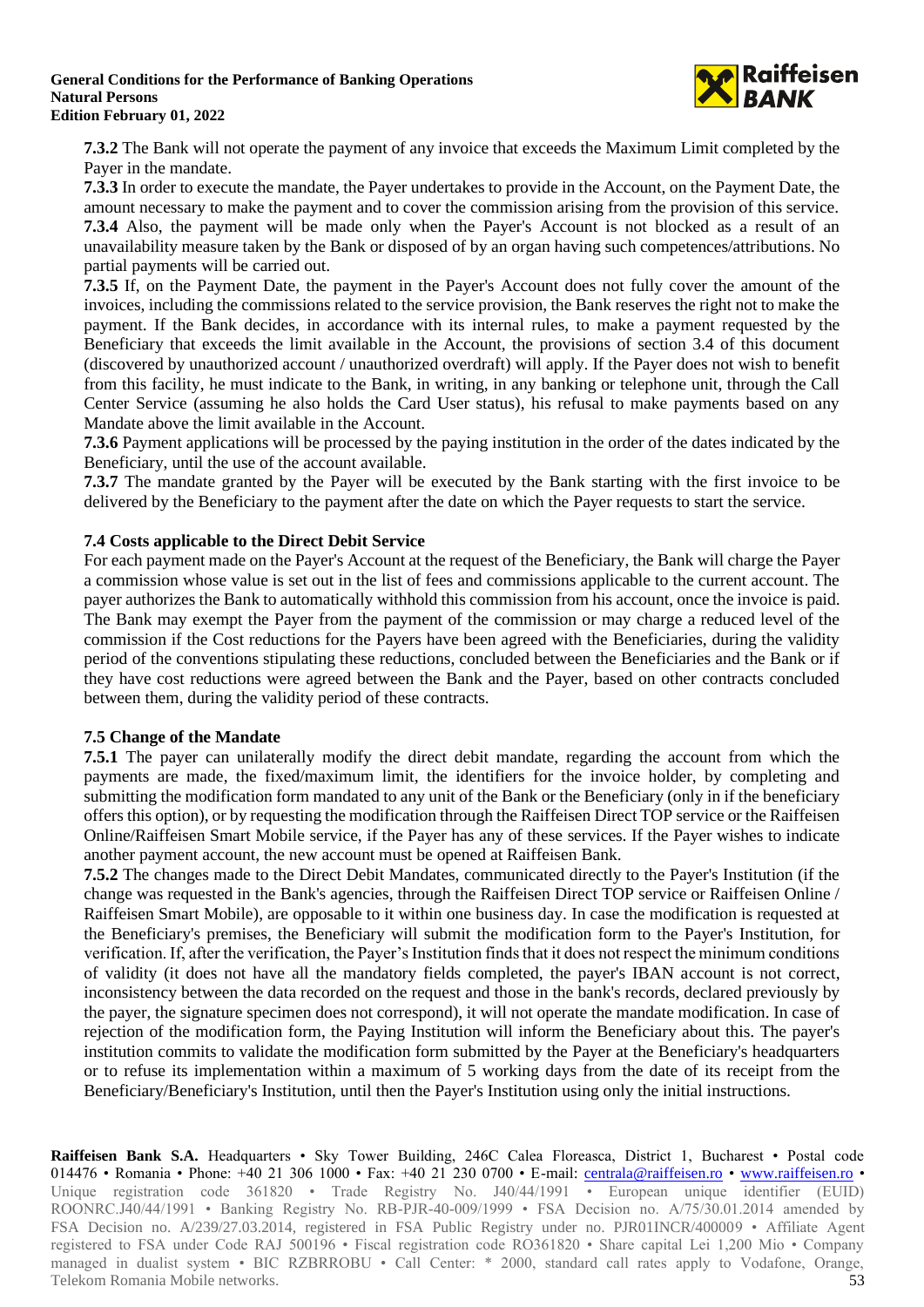

The Payer's Institution will not be held liable for any damages suffered by the Payer/Third party subscriber and/or Beneficiary, due to the non-announcement of the modification of the initial payment instructions given by the Payer to the Bank.

**7.5.3** The granted mandate(s) remain valid if for technical reasons the Beneficiary makes a modification of the subscriber code initially assigned, notifying this change to the Bank and the Payer/third party subscriber.

### **7.6 Refusal to pay and right to refund**

**7.6.1** The payer may request the Paying Institution to refuse the following direct debit instruction received from the Beneficiary, by filling in a refusal form, in any bank agency, through the Raiffeisen Direct TOP Service or Raiffeisen Online/Raiffeisen Smart Mobile. The application must be submitted no later than one business day before the due date of the debit instruction.

**7.6.2** The payer has the right to request, in maximum 8 weeks from the debit of the account or by the Bank under the Mandates, by submitting a written request to any unit of the Bank, to refund the amount paid to the Beneficiary's order, including the commission charged for the operation, if the value the payment transaction exceeds the amount that would have been reasonably expected taking into account the profile of its previous expenses and the circumstances relevant to the respective case (Maximum limit indicated in the mandate).

**7.6.3** The payer has the right to request, within a maximum of 13 months from the debit of the Account or by the Bank, by submitting a written request to any unit of the Bank, the refund of the amount paid, including the related commission, if there was no mandate in this respect.

**7.6.4** The payer will not be entitled to any refund if:

a) the payer expressed his consent to execute the payment operation directly to the Bank;

b) if applicable, information regarding future payment transactions was transmitted or made available to the payer, in the agreed form, at least 4 (four) weeks before the due date, by the Bank or the Payee Beneficiary.

### **7.7 Duration and termination of the Direct Debit Mandate**

**7.7.1** The direct debit mandate ends for an indefinite or determined period. The mandate ceases in one of the following situations, the Payer being obliged to pay the commissioners related to the operations performed until the date of termination:

**a)** by agreement of the parties, expressed in writing;

**b**) by unilateral denunciation by one of the parties;

**c)** in the case of the death of the Payer;

**d)** by termination, in case one of the parties does not fulfill its contractual obligations or performs them improperly. Termination operates in full, without summons, delay and without the intervention of the courts. The party having the measure of termination shall notify the other party of the measure disposed of on the same day that the measure was taken;

**e)** in case of force majeure according to article 7.10;

**f)** by withdrawing the product by the Bank, with a minimum notice of two months;

**g)** at the end of the validity period indicated in the Mandate;

**h)** if for 36 consecutive months no payment was made through the Direct Debit Service due to the fact that the Beneficiary did not send to the Bank during this period any payment instructions or that at the date of payment the existing available in the payer account did not allowed the Bank to execute the payment instruction transmitted by the Beneficiary;

**i)** in any other cases provided by law;

**j)** in case of termination for any reason of the contract related to the Mandate concluded between the Payer / the person in whose name the payment (third party subscriber) and the Beneficiary are arranged;

**k)** in case the Payer requests the closing of the Mandate Account or if it is closed or blocked for other reasons, without the Payer indicating to the Bank another account from which payments will be made to the Beneficiary. **7.7.2** The payer must notify the Bank in writing, to any of its units or through the Raiffeisen Direct TOP service, if he is a client and of this service, in connection with the termination of the legal relationship between it or the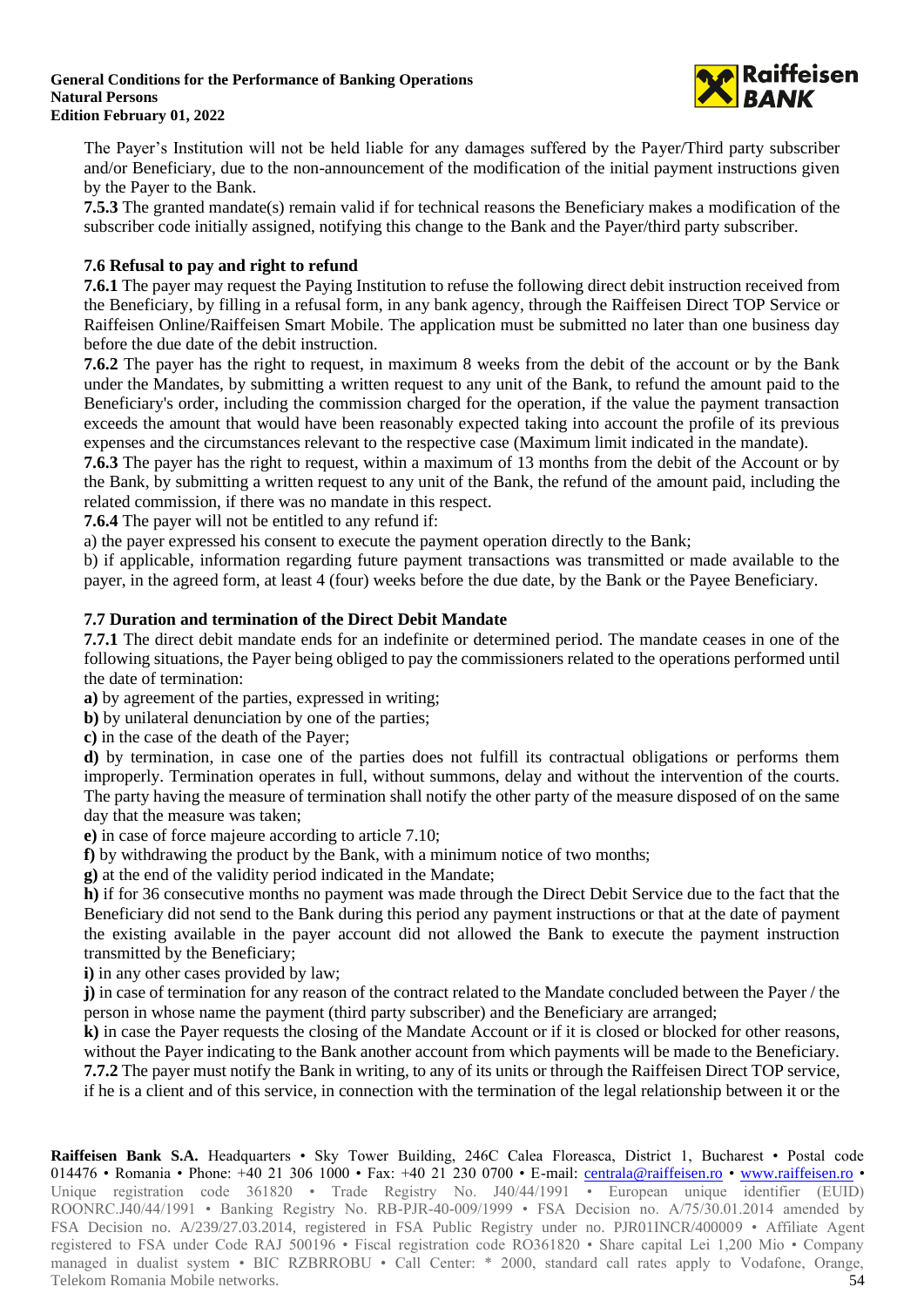

person on whose behalf the payment is made (the third party subscriber) and Beneficiary. The Bank will not be held liable for any kind of damages suffered by the Payer and / or Beneficiary, due to not announcing this fact.

### **7.8 Unilateral termination of the Mandate**

**7.8.1.** The payer may request the Bank to cease the payment service, for any of the Mandates given to the Bank (for him or the Subscriber Third Party, as the case may be) by a written request, filed and registered in any unit of the Bank or the Beneficiary, through the Raiffeisen Direct TOP service, if you are a customer of this service or through the Raiffeisen Online / Raiffesen Smart Mobile service. The denunciation requests filed at the Beneficiary's headquarters becomes opposable to the Payer's Institution within 5 working days from the receipt of the denunciation form from the Beneficiary/Beneficiary's Institution, until the expiration of this term the Bank will consider the Mandates as active and will execute them, in the case to such a request from the Beneficiary,

**7.8.2** The payer has the obligation to pay the fees and commissions related to the operations performed until the date of termination.

**7.8.3** The Bank may unilaterally terminate the direct debit mandate with a minimum notice of two months.

### **7.9 Provisions regarding the relationship between the Beneficiary and the Payer**

**7.9.1.** The payer authorizes the Bank to notify the Beneficiary / Institution of the beneficiary about the Mandate he has granted, as well as of any request for modification or termination of the mandate and to communicate to the Beneficiary any necessary information regarding the execution of the Mandate and to transmit to them, directly/via Transfond (as the case may be), personal information that may be contained in the Mandate. The payer declares that it is authorized by the third party subscriber to transmit his personal data for the purpose of processing.

**7.9.2.** The Bank shall not be held liable for any damages caused by the Payee Beneficiary or the person on whose behalf the payment is made (Third party subscriber). Any misunderstandings regarding the amount entered by the payment beneficiary (the Beneficiary) in the payment instructions communicated to the Bank and executed by the Bank under the Mandates, the amount of the invoices, the non-communication or defective communication by the Beneficiary to the Bank of the amount and/or the maturity of the invoices, at the agreement between the amounts stipulated in the invoices and the amounts requested to be paid by the Beneficiary, to the amounts debited or to the amounts refused to pay due to the lack of availability or at the express request of the Payer, will be solved according to the provisions of the contract concluded between Payer / Third party subscribed with the Beneficiary.

### **7.10 Force majeure**

The force majeure exonerates of liability the party that invokes it, according to the law, after the notification of the other party. The party invoking the force majeure will notify the other party within a maximum period of 5 days from the occurrence and will transmit the supporting documents, certified by the Chamber of Commerce and Industry of Romania according to the law, within 15 days. In the same conditions, the case of force majeure will be communicated.

## **7.11 Final provisions**

**7.11.1** If the direct debit mandate is issued through the Raiffeisen Online service, the provisions of the Raiffeisen Online contract will be applied with priority.

**7.11.2** Changes to the terms and conditions of the Direct Debit Service are made on the basis of the express or tacit agreement of the parties. The Bank has the obligation to notify the Payer of the modification of the contractual clauses at least two months before the proposed date for its application. The payer has the obligation to communicate in writing the option of accepting or not accepting the new conditions within the two-month period mentioned above. If by the proposed date for payment the Payer does not notify the bank, in writing, at any of the Bank's territorial units, the failure to accept the changes, the Parties agree that the payment of the Payer is tacit acceptance of the respective changes. If the Payer notifies the bank that it does not accept the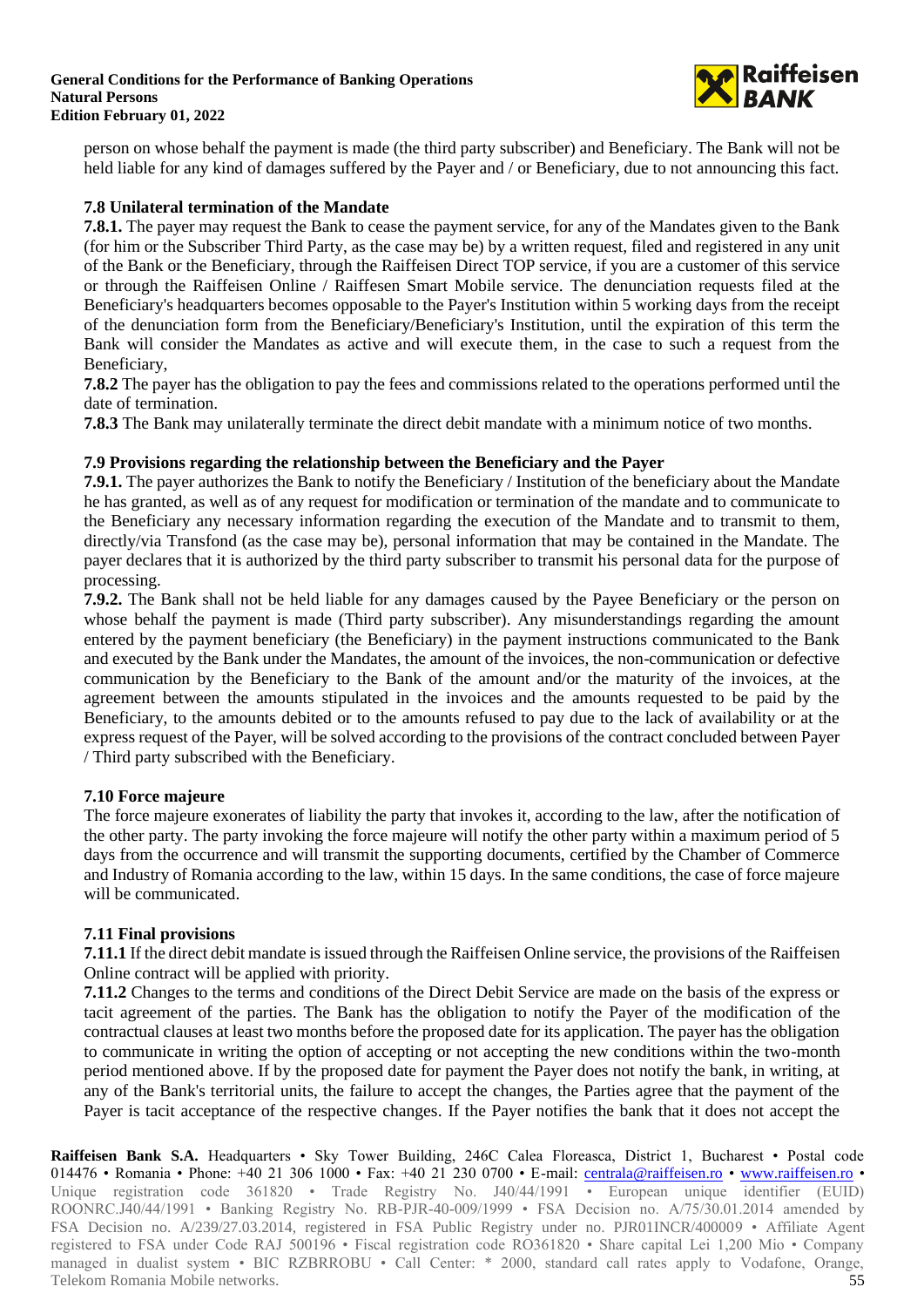

changes proposed by the Bank, before the proposed date for applying the changes, the Payer has the right to unilaterally terminate the contract, immediately and free of charge, under the conditions provided in art. 7.8.

**7.11.3** Any request of the Payer to the Bank, in connection with the activation, execution, modification or termination of the Direct Debit Mandate, submitted in writing, must comply with the standard forms provided by the Bank and/or Beneficiary, otherwise it will not be binding to the Bank.

**7.11.4.** Any dispute arising between the Bank and the Payer in connection with the conclusion and execution of this Agreement will be settled amicably or, if this is not possible, by the competent courts, according to the Romanian legislation in force. In order to amicably resolve any disputes (including disputes regarding the right to reimbursement provided for in Art. 7.6. The payer may notify, according to the law, the National Consumer Protection Authority and/or the National Bank of Romania, in order to apply the extra-judicial procedures to resolve the dispute.

# **8. FINAL PROVISIONS**

## **8.1. Conclusion and modification of specific Agreements and the GBC**

**8.1.1** The Client's consent for the conclusion of a Specific Contract may be expressed, as applicable:

a) by the hand/electronic signature/ Qualified electronic signature (QES), under the conditions agreed by the parties;

b) by telephone during the recorded calls, made through the Call Center Service or in another agreed mode that involves a telephone call, to the extent that the Bank offers the Client these means;

c) within the remote access electronic applications offered by the Bank, such as, but not limited to the internetbanking/mobile-banking applications, by using the sets of rules for the identification and authorization specific to each application separately, provided for in the Specific Agreements/terms and conditions related to applications;;

d) any other method agreed by the Bank with the Client in the specific Agreement.

**8.1.2. (1)** The Consent for the conclusion of these GBC shall be only expressed by all Parties using the same signature method, respectively:

**(i)** the handwritten signature of the document in the presence of a Bank representative;

**(ii)** affixing a qualified electronic Signature on the document in electronic format.

**(2)** Signing GBC in electronic format, with the qualified electronic signature may be performed only by means of communication agreed by the Bank and shall be deemed as concluded at the Bank's headquarters.

**8.1.3.** The changes made to the specific Contracts and the GBC are communicated to the Client according to the "Notifications" section or through the communication means specific to each service/banking product according to the specific Agreement.

**8.1.4.** The Bank and the Client agree that any modification proposed by the Bank regarding the clauses in the GBC and/or the Specific Contracts shall be notified to the Client at least two months before the proposed date for its application.

**8.1.5.** If, until the proposed date for applying the changes, the Client does not notify the Bank in writing of not accepting the changes, at any of the territorial units of the Bank or in the modalities provided for in the specific Contracts, the Bank and the Client agree that the silence of the Client values tacit acceptance of those modifications, if the legal provisions in force do not regulate the contrary.

**8.1.6.** The continuance of the contractual relations between the Bank and the Client is not possible in the absence of a Client's agreement, tacitly or expressly, regarding the contractual changes notified by the Bank.

**8.1.7.** The Bank will automatically apply the specific legal provisions of imperative character regarding the banking services / products, including for the credit products, insofar as they differ from those established in the specific Contracts, without having to modify these GBC.

## **8.2. Notifications**

**8.2.1.** Any requests, notifications, approvals, communications ("the Notification") arising from these GBC and/or the specific Agreements concluded between the Bank and the Client will be made by the Bank in writing,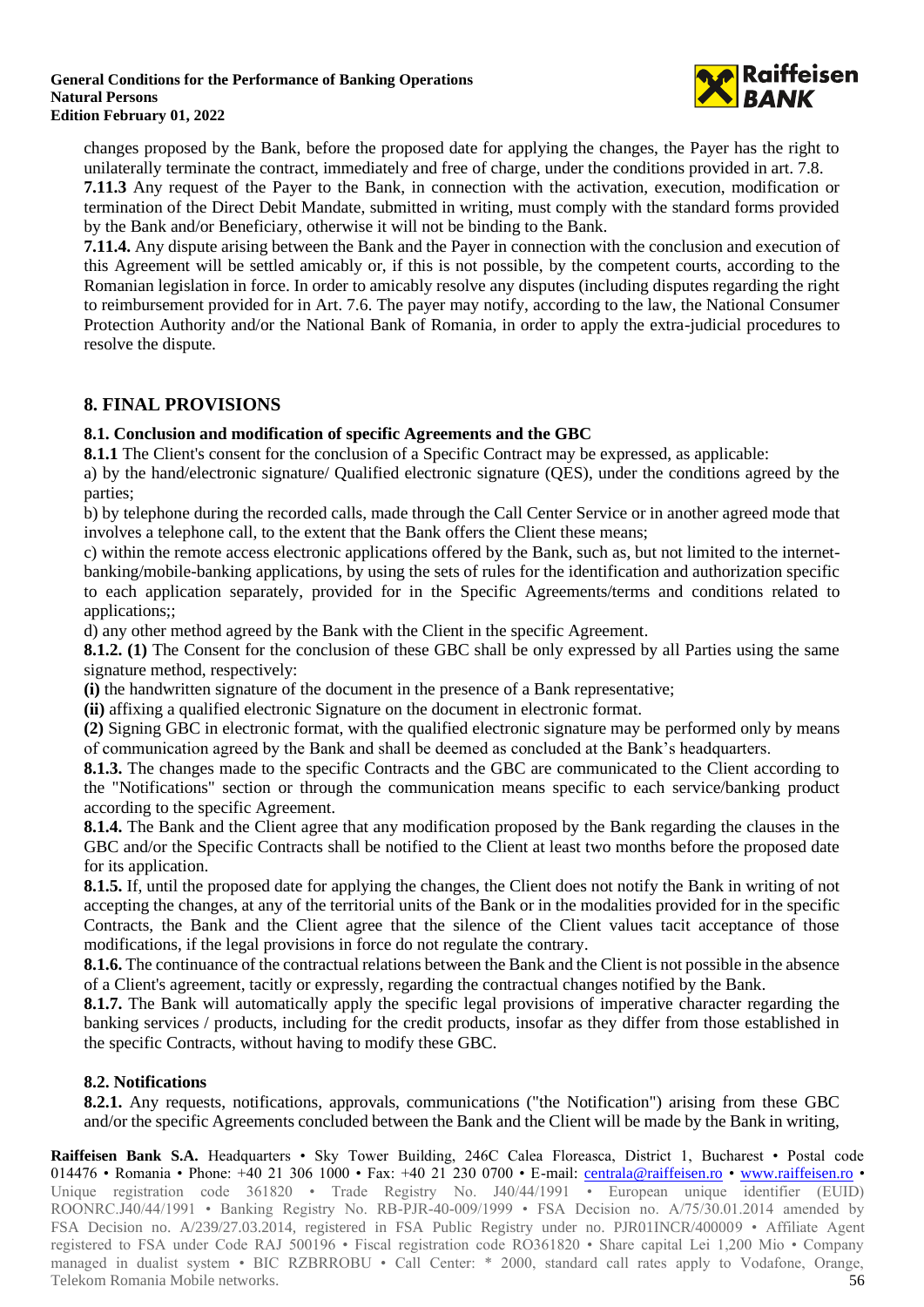

the Notification can be submitted personally and/or transmitted by post and/or or by fax and/or e-mail and/or SMS text message, at the address (postal and/or e-mail), respectively at the contact numbers (fax or mobile phone), as indicated by the Client through the communication channels made available by the Bank to the Client for this purpose or by a message posted within the Raiffeisen Online or Smart Mobile application, for the holders of these services or by posting on the Bank's website with personalized access (for example, the Electronic Statement Service).

**8.2.2.** The notification or any other communication is considered received by the Client**, (i)** in the case of personal remittance upon delivery**, (ii)** in the case of transmission by fax/e-mail/SMS - on the date of generation by the apparatus used for transmission, of the transmission report **(iii)** in the case of postal dispatch - within 3 working days for the dispatches on the Romanian territory, respectively within the term guaranteed by the postal and courier service providers for shipments abroad and **(iv)** in case of transmission of the message within the application Raiffeisen Online or Smart Mobile, for the holders of these services or by posting on the website of the Bank with personalized access (for example the Electronic Statement Service) - at the date of posting the message in the application Raiffeisen Online / Smart Mobile or dated the publication on the website of the Bank with personalized access - Electronic Statement Service

**8.2.3.** Any written notification is considered validly sent by the Bank through the mail circuit, as the case may be by fax/e-mail/SMS, if it has been sent to the last postal and/or e-mail address, respectively to the last fax numbers or mobile phone communicated to the Bank by the Client.

**8.2.4.** The Bank uses in its relationship with its Customers a single postal address for sending any correspondence (the customer's home address or the correspondence address indicated by the Client), in relation to all the products/services contracted by them (except the monthly statement of Current Account, in in case the Client has requested his communication to a different address). The bank will send the correspondence to the last postal address indicated by the Client. The bank reserves a maximum period of 30 calendar days for the operation of a possible change of the postal address.

**8.2.5.** Any notification or other communication received by the Bank on a day after 16.00 of a working day, will be considered received on the following working day. Exceptions from this are the operations and documents regarding the payment services to which the deadlines are applicable;

**8.2.6 (1)** The client and the Bank agree that the answers to the complaints/appeals regarding the payment services will be sent by the Bank through one of the communication modalities provided in art. 8.2.1 above, in accordance with the terms and conditions provided by the payment services legislation.

**(2)** The replies to the complaints/appeals, other than those regarding the payment services, will be sent to the Customers within the terms and conditions provided by the special laws or within a reasonable term if the law does not impose a certain response time.

## **8.3. Applicable law. Disputes. Language of the contract.**

**8.3.1.** The relations between the Bank and the Client are governed by the Romanian legislation. Any disputes will be settled amicably. When this is not possible, the Client may call on extrajudicial mechanisms for the alternative settlement of disputes with the Bank or can be addressed to the courts, according to the procedural rules in force.

**8.3.2.** In order to amicably resolve any disputes regarding the lending activity, payment services and/or the processing of personal data, the Client may appeal to extrajudicial settlement procedures by notifying, according to the law, the National Authority for Consumer Protection, as the case may be (office at Bdul Aviatorilor no. 72, district 1, Bucharest, Tax code 24268010, Public Relations tel. 0759045333, e-mail [office@anpc.ro\)](mailto:office@anpc.ro), the National Bank of Romania (office at Str. Lipscani no. 25, district 3, Bucharest, code 030031, Tax code 361684, tel. 021.313.04.10/021.315.27.50) or the National Supervisory Authority for Personal Data Processing (office at B-dul G-ral. Gheorghe Magheru no. 28-30, district 1, Bucharest, tel. 318.059.211 , e-mail: [anspdcp@dataprotection.ro\)](mailto:anspdcp@dataprotection.ro). If the Client decides to resort to alternative dispute resolution with the Bank, he may submit a request in this regard to the Alternative Dispute Resolution Center in the Banking field (CSALB), office at in municipiul Bucharest, Str. Sevastopol 24, 2nd floor, district 1, postal code 10992, Romania,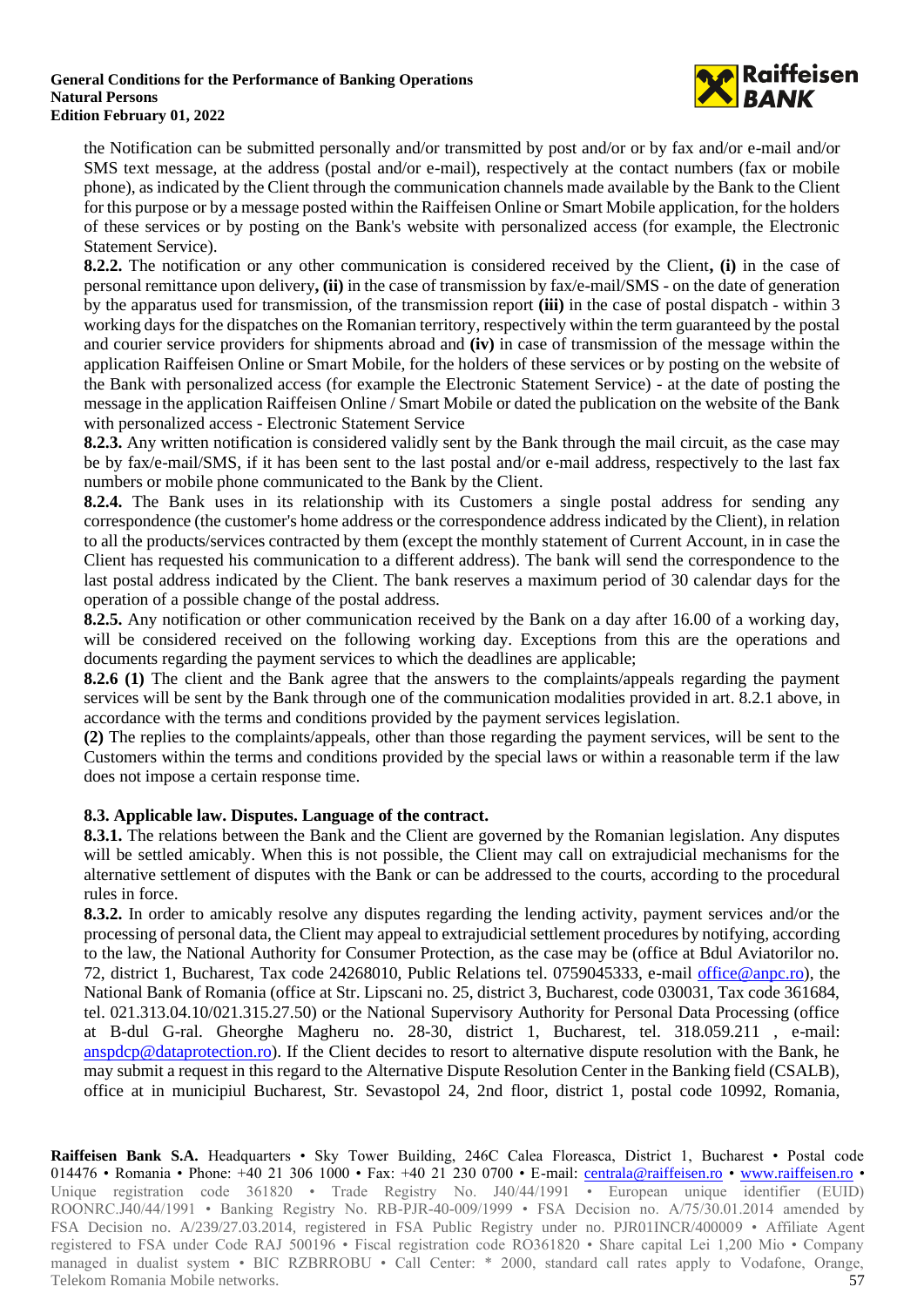

telephone 021 9414, website address [www.csalb.ro](http://www.csalb.ro/) or he may apply to the mediation procedures reglemented by the legislation on mediation and organisation of the profession of mediator.

**8.3.3.** These GBC are concluded in Romanian and English; any notifications or communications arising from this contract will be made in Romanian.

### **8.4. Guarantee of bank deposits**

**8.4.1** The Bank is a participant in the Romanian Bank Deposit Guarantee Fund ("RDBGF"), therefore the Client's money held in bank accounts opened with the Bank is guaranteed within the limits set by the RDBGF and under the conditions established by the legal regulations in force in the field of deposit guarantee.

**8.4.2** The Bank shall provide information on the guarantee of deposits by the RDBGF and the list of nonguaranteed deposits by posting it on its website at all its offices and by providing the Depositors' Information Form in paper and electronic format [\(www.raiffeisen.ro/doc/fgdb-ro.pdf\)](http://www.raiffeisen.ro/doc/fgdb-ro.pdf).

### **8.5. Restrictions and interdictions**

**8.5.1.** If a law prohibits the Client from fulfilling any of its obligations towards the Bank (or any part of the respective obligation) in the currency in which it is established, or prevents any funds in that currency from being remitted to the Bank, the Client will fulfill its obligation or the respective part of it, making the payment to the Bank (at the Bank's choice and in the manner indicated by the Bank) in that other currency that the Bank will indicate.

**8.5.2.** The Client will pay a sufficient amount in that other currency so as to enable the Bank to purchase an amount equal to the payment obligation of the Client or the respective part thereof, in the currency in which it is established, calculated at the relevant spot rate as determined by the Bank. For this purpose, the Bank shall have the right to debit any of the Client's accounts, at its discretion, with the amounts owed by it, without prior notice to the Client, and the Client expressly authorizes the Bank, by the present, to sign the payment orders, the instructions and other documents that may be necessary for the above mentioned operation to be performed in full and accordingly.

### **8.6. Cumulative and non-exclusive remedies**

Each of the rights/remedies/guarantees granted to the Bank on the basis of this document and/or the specific Contracts concluded between the Bank and the Client, may be exercised/executed by the Bank in the order chosen by the Bank, at its total discretion, regardless of the date of birth/constitution of these rights/remedies in his favor, and will be additional to all other rights and remedies granted to the Bank by virtue of any other agreement, any other guarantees or laws.

### **8.7. Deductions or withholdings required by law**

If a deduction or withholding must be made, according to the law, from a payment of the Client to the Bank, the Client will pay a higher amount, so that after any such deduction or withholding, the Bank will receive and benefit from an equal net amount with the amount he would have received if no deduction or deduction had been made.

### **8.8. Assignment. Novation. Transfer.**

The Bank may transfer in any way (assignment, novation, delegation or any other mechanism for transmitting the rights and obligations recognized by law), in whole or in part, any of its rights and obligations arising from the GBC/Specific Contract. The contract will be considered as concluded for the benefit and will give rise to a valid and enforceable obligation for a buyer or a person who takes over the assets of the Bank, a successor of the Bank or any assignee or agent thereof. The client may not assign/novate/transfer/delegate to any third person, at any time, without the prior written consent of the Bank, his rights and obligations arising from this Contract.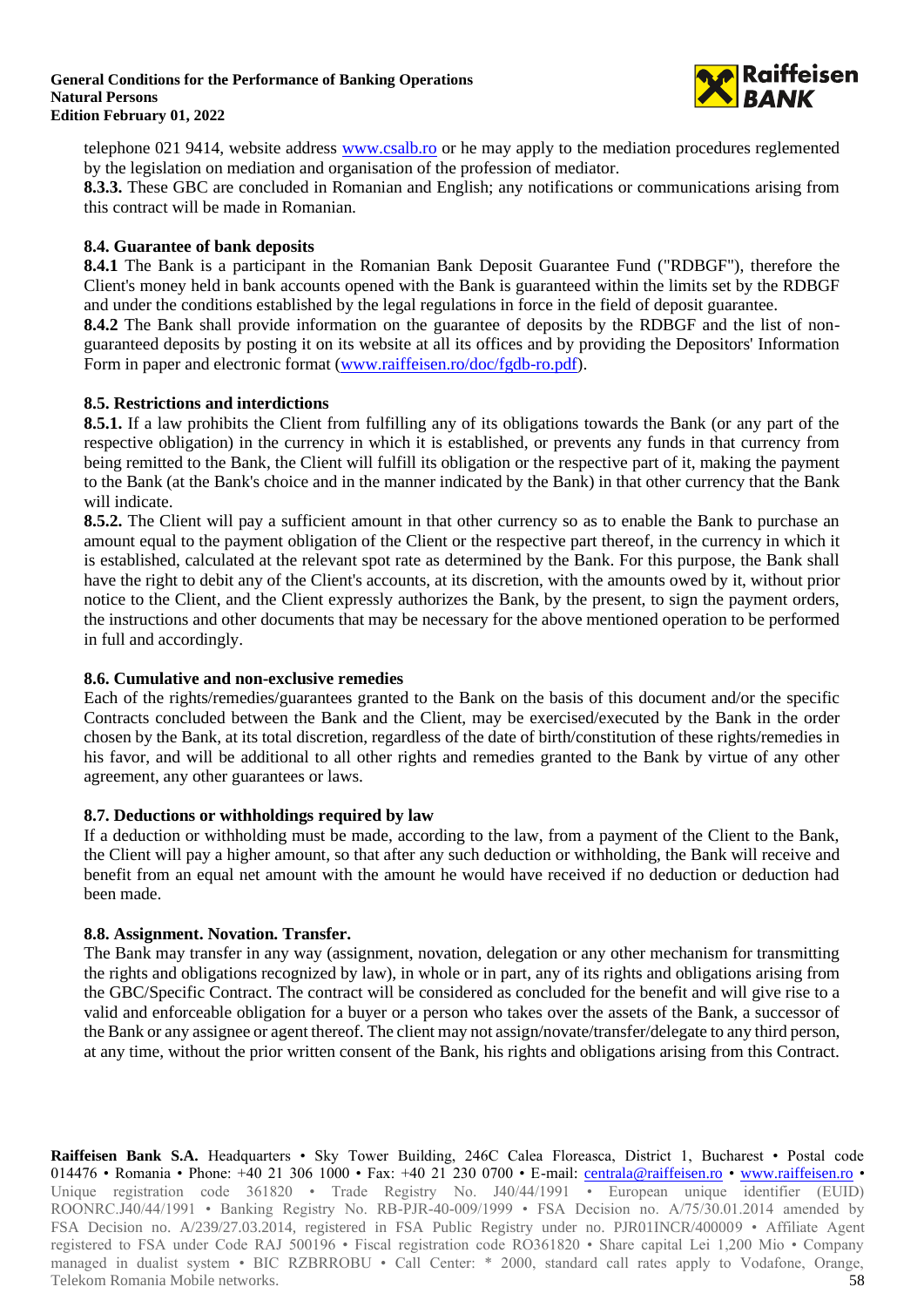

### **8.9. Transmission risk**

If the Bank, at the Client's request, transmits sums of money, securities/trade effects/merchandise delivery documents to a certain recipient, using for this purpose third parties as intermediaries, the transmission is at the Client's risk. Any loss resulting from the Bank's use of postal, telephone, telex, fax, e-mail, SWIFT, courier or other means of communication or transport for this purpose will be borne by the Client with the Bank's exemption from any liability in this regard.

### **8.10. Other final clauses**

At any time of the contractual relationship, the Client has the right to receive, on request, on paper or on any other durable medium, a copy of these GBC.